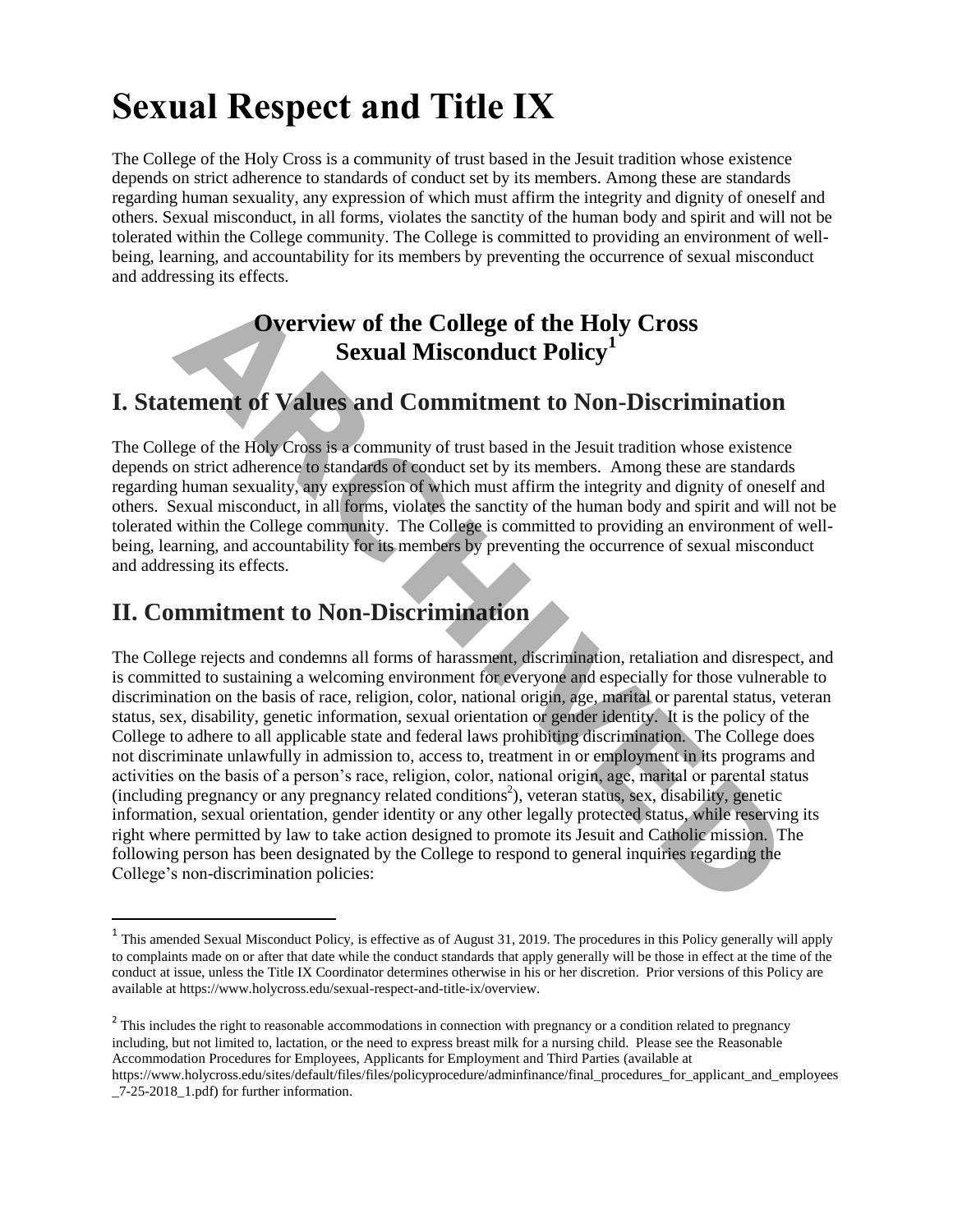David Achenbach, Director of Human Resources College of the Holy Cross 1 College Street O'Kane Hall, Room B72 Worcester, MA 01610 508-793-3320 [dachenba@holycross.edu](mailto:DAchenba@holycross.edu)

# **III. How the College Seeks to Address Sexual Misconduct**

# **A. The Sexual Misconduct Policy**

The College's commitment to non-discrimination includes an assurance that the College will not tolerate discrimination or harassment on the basis of sex, sexual orientation or gender identity, including, but not limited to sexual violence, dating or domestic violence, or stalking, or retaliation, in its community. The College follows through on that commitment, in part, through the implementation of a Sexual Misconduct Policy that defines prohibited conduct and the process by which the College will address such conduct in different circumstances. The College's Sexual Misconduct Policy is composed of several components: **The Sexual Misconduct Policy**<br>
ege's commitment to non-discrimination includes an assurance that the College will mation or barassment on the basis of sex, sexual orientation or gender identity, including<br>
a sexual violen

- Definitions of Prohibited Conduct (https://www.holycross.edu/sexual-respect-and-titleix/definitions)
- Process for Resolving Complaints of Sexual Misconduct (https://www.holycross.edu/sexualrespect-and-title-ix/policy)

The Sexual Misconduct Policy applies to all College community members, and all members of the College community are responsible for being familiar with and abiding by the Sexual Misconduct Policy at all times.

The College will also provide additional relevant resources for the community on the Title IX website. While separate from the Policy, these additional resources are part of the College's ongoing efforts to ensure an environment free of discrimination on the basis of sex.

# **B. Core Principles Relating to the Sexual Misconduct Policy**

In developing and implementing its Sexual Misconduct Policy, the College is committed to the following core principles:

- 1. The College's policies, procedures, and practices are designed to reduce the incidence of sexual misconduct, stop misconduct when it is found to exist, prevent the misconduct from recurring, and address its effects.
- 2. If sexual misconduct has occurred, the College wants to know so that it can take effective action to stop it, prevent it from recurring, and address its effects. The College recognizes that in some cases the persons affected by sexual misconduct will wish to remain anonymous and/or not pursue formal action. The College strongly encourages every person who has been subjected to sexual misconduct or who knows or reasonably believes that someone else has been subjected to such misconduct to come forward to report the matter – and, in the case of its employees, it requires them to do so, unless the employee learned the information in their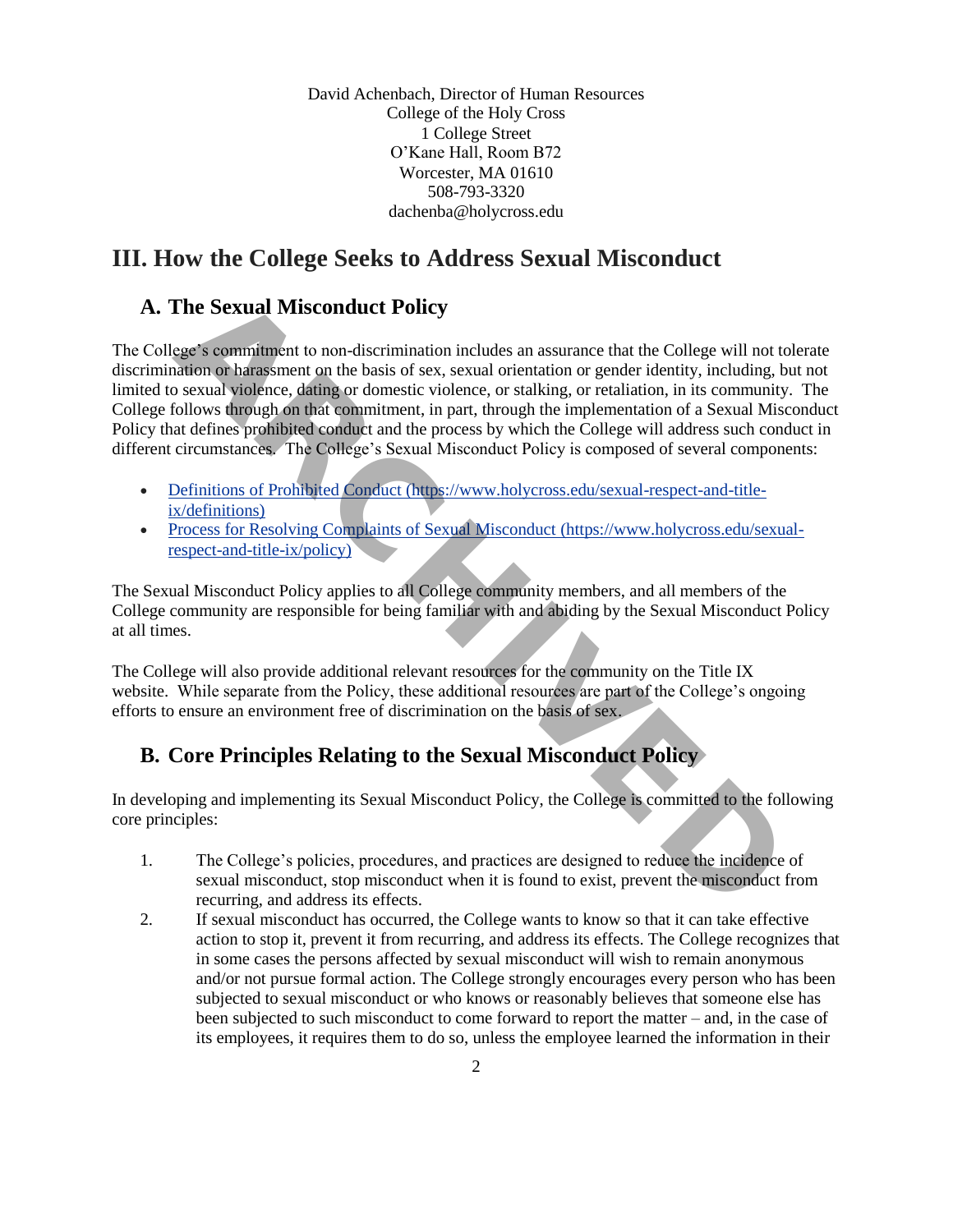role as a confidential counseling or pastoral resource or is otherwise exempt from reporting as a matter of law or College policy. In addition, the College strictly prohibits retaliation against any person who in good faith makes a report of sexual misconduct.

- 3. Every complaint of sexual misconduct will be addressed thoroughly, promptly, fairly, and equitably.
- 4. Complaints of sexual misconduct will be investigated, determinations of responsibility will be made, and sanctions for misconduct will be imposed by individuals who are appropriately trained, unbiased, and committed to discharging their responsibilities in accordance with the Policy.
- 5. The College periodically will review its policies, procedures, and practices to ensure that they are consistent with these core principles. To encourage community input, strengthen trust in the Title IX process, and foster awareness of changes in the Sexual Misconduct Policy, any substantive revisions to the Policy will be made in consultation with appropriate representatives from the faculty, staff and/or student body, except insofar as a change is required by legal requirements and guidance.

# **IV. The Title IX Coordinator and the Title IX Team**

The Title IX Coordinator is charged with coordinating the College's program to comply with Title IX[.](http://www.holycross.edu/sexual-respect-and-title-ix/overview#Ft1) This includes leading the College's efforts to respond to reports of conduct that could trigger the Sexual Misconduct Policy. The Title IX Coordinator is also available to meet with any individual to provide information about the implementation of the Sexual Misconduct Policy (including the availability of interim measures, the investigation, and the resolution/sanction process), as well as discussing other resources within the College community and beyond. The Title IX Team, including the Title IX Coordinator, Deputy Title IX Coordinators, and/or other qualified members of the College community, will assist, as necessary, with these efforts. are consistent with use core pinnelipse. To encourage community impul, sure<br>are consistent with the Title IX process, and foster awareness of changes in the Sexual Misconduct Polar<br>substantive revisions to the Policy will

The Title IX Coordinator at least annually will report to the College community relevant information relating to the Sexual Misconduct Policy, such as the number and types of matters investigated, the number and types of cases in which findings of responsibility were made, the number and types of sanctions imposed, and the time frames in which cases were resolved.

# **The College's Title IX Coordinator is:**

Jamie Hoag Interim Director of Title IX Initiatives O'Kane Hall, Room 175 508-793-3336 titleIX@holycross.edu

Where the Title IX Coordinator is listed as the designated point of contact for any role in the Sexual Misconduct Policy, he or she may designate a Deputy Title IX Coordinator or another appropriate member of the College community to assume the role at issue, as necessary. Each of these individuals is available to receive a report from any member of the College community who believes the Sexual Misconduct Policy has been violated. The Deputy Title IX Coordinators can also assist others, including Responding Parties and witnesses in understanding the College's Sexual Misconduct Policy and procedures.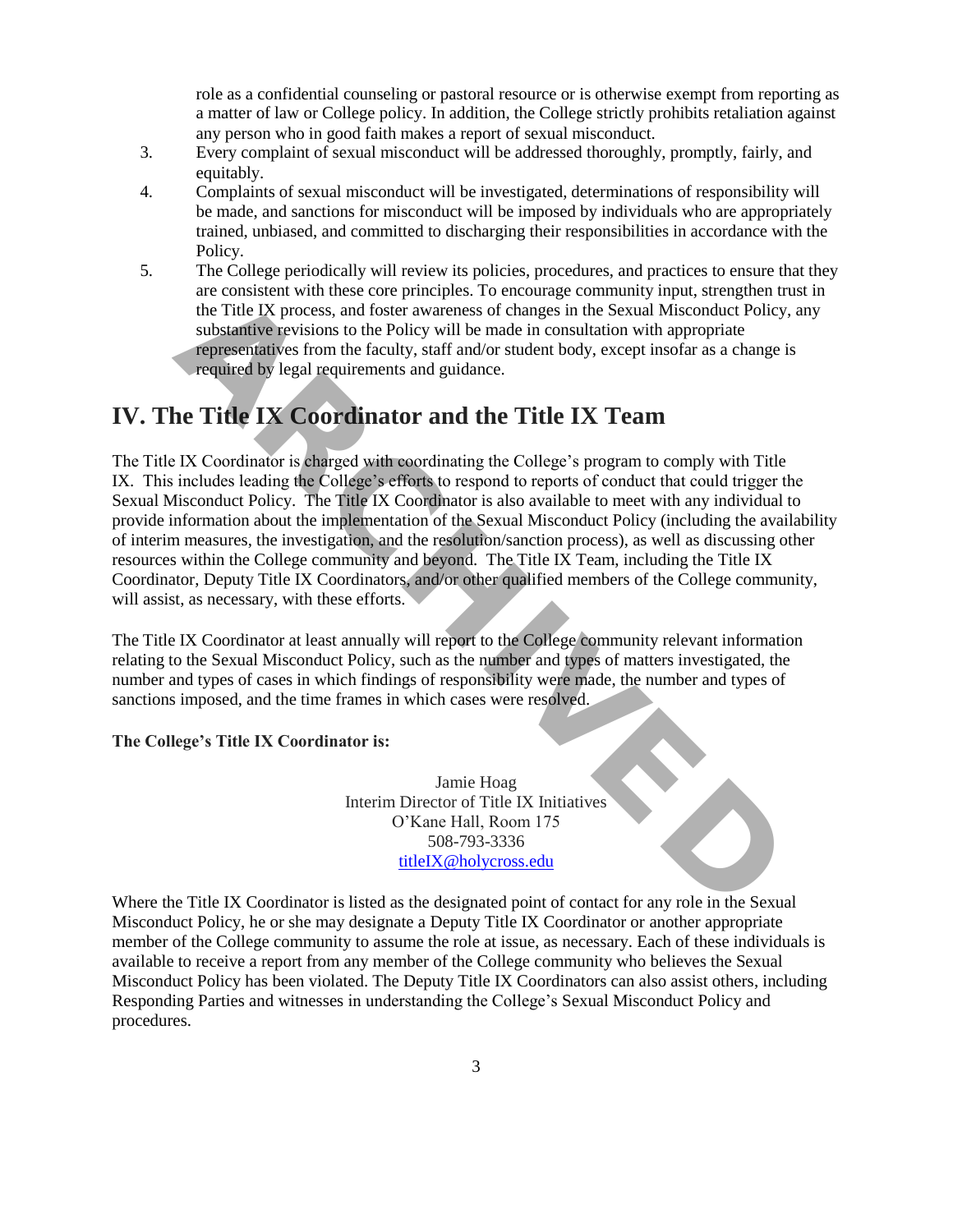**The College's Deputy Title IX Coordinators are:**

Denielle Burl Interim Deputy Title IX Coordinator O'Kane Room 158 508-793-2339 [dburl@holycross.edu](mailto:dburl@holycross.edu)

David Achenbach Human Resources, O'Kane Room 72 508-793-2426 dachenba@holycross.edu

Paul Irish Hogan Campus Center, Room 109 508-793-2669 pirish@holycross.edu

> Ellen Keohane Smith Hall, Room 101 508-793-2477 ekeohane@holycross.edu

Rose Shea Luth Athletic Complex 243B 508-793-2318 rshea@holycross.edu

# **V. College Resources and Other Community Resources**

There are several departments within the College community that can be called upon to respond to incidents of behavior that could be subject to the Sexual Misconduct Policy and can serve as supports to individuals in many different ways. **These resources are available to both Complaining Parties and Responding Parties.** 

A. **Confidential On Campus Medical, Counseling and Pastoral Resources.** Some College resources are individuals designated as "confidential resources." These College employees serve in professional roles in which communications are provided confidential status under the law (e.g., licensed mental health care providers, licensed medical providers, pastoral counselors and clergy) and may not report identifying information about behavior that may implicate the Sexual Misconduct Policy without the consent of the individual who supplied the information in question or otherwise in compliance with law.<sup>3</sup> However, these confidential resources are instructed to For the state of the column of the column of the state of the state of the state of the state of the state of the state of the state of the state of the state of the state of the state of the state of the state of the stat

<sup>&</sup>lt;sup>3</sup> Confidential resources generally will not share identifiable information without the reporting individual's permission, unless:

Sharing is required to address an imminent risk of harm to the safety of the community at large, the individual sharing the information, or another member of the community; or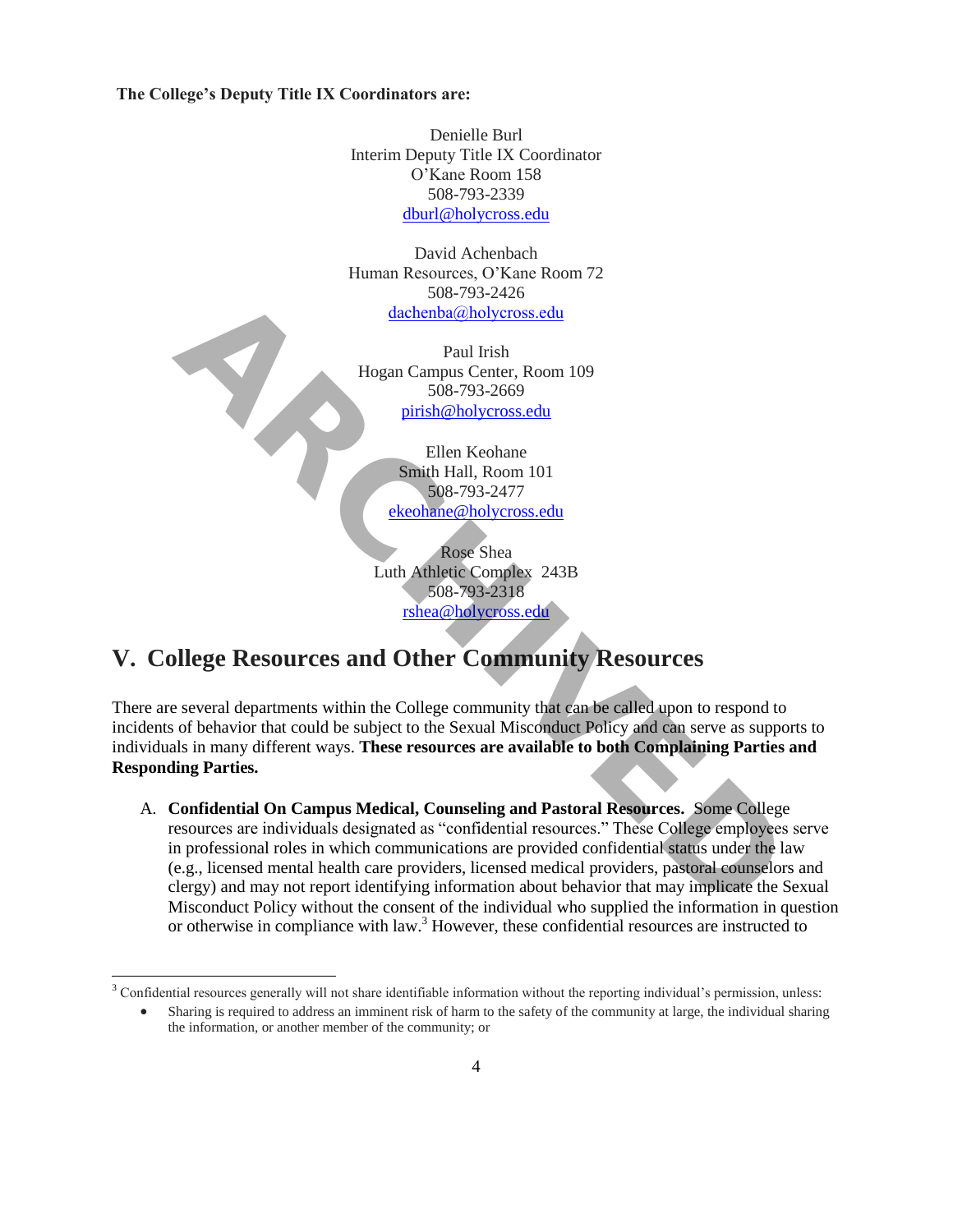inform individuals of their right to file a complaint under the Sexual Misconduct Policy and/or with the police and may assist in that process.

The following chart is designed to assist members of the College community in understanding the different reporting obligations held by different community members. Any questions as to the reporting status of an individual should be directed to the Title IX Coordinator.

| <b>COMMUNITY MEMBER</b>                                                                                                                                                                                       | <b>STATUS</b>                                             | <b>REPORTING OBLIGATIONS</b>                                                                                                                            |
|---------------------------------------------------------------------------------------------------------------------------------------------------------------------------------------------------------------|-----------------------------------------------------------|---------------------------------------------------------------------------------------------------------------------------------------------------------|
| <b>Health Services</b><br>Loyola Hall<br>508-793-2276 (M-F, 9:00-12:00; 1:00-5:00);<br>Nights and Weekends: Contact the<br>Physician On Call at 508-334-8830                                                  | Confidential<br>Resource                                  | None, unless they are being<br>consulted outside the scope of<br>their role within Health Services. <sup>1</sup>                                        |
| <b>Counseling Center</b><br>Hogan 207<br>508-793-3363 (M-F, 9:00-12:00; 1:00-5:00);<br>After hours, contact Public Safety (508-793-<br>2222) and request to be put in touch with the<br>Psychologist On Call. | Confidential<br>Resource                                  | None, unless they are being<br>consulted outside the scope of<br>their role within the Counseling<br>Center. $1$                                        |
| <b>Employee Assistance Program (for</b><br>employees only) 800-648-<br>9557, info@kgreer.com                                                                                                                  | Confidential<br>Resource                                  | None, except as required by law.                                                                                                                        |
| <b>Faculty Ombudspersons:</b><br>Isabel Alvarez-Borland<br>ialvarez@holycross.edu, 508-793-3451<br><b>Mathew Schmalz</b><br>mschmalz@holycross.edu; 508-793-2557                                              | Confidential<br><b>Resource for</b><br>faculty<br>members | Confidentiality is maintained as<br>a matter of policy except as<br>required by law or when there<br>appears to be an imminent risk<br>of serious harm. |
|                                                                                                                                                                                                               |                                                           |                                                                                                                                                         |

- The individual alleged to have been harmed is a minor (under 18), in which case the Massachusetts Department of Children and Families must be notified.
- Elder or disabled individual abuse has been alleged.

l

Please note that such employees who receive reports when not functioning in their licensed or pastoral capacity (e.g., when acting as an administrator or teaching a course) are not considered confidential resources. Please see Section VI.B.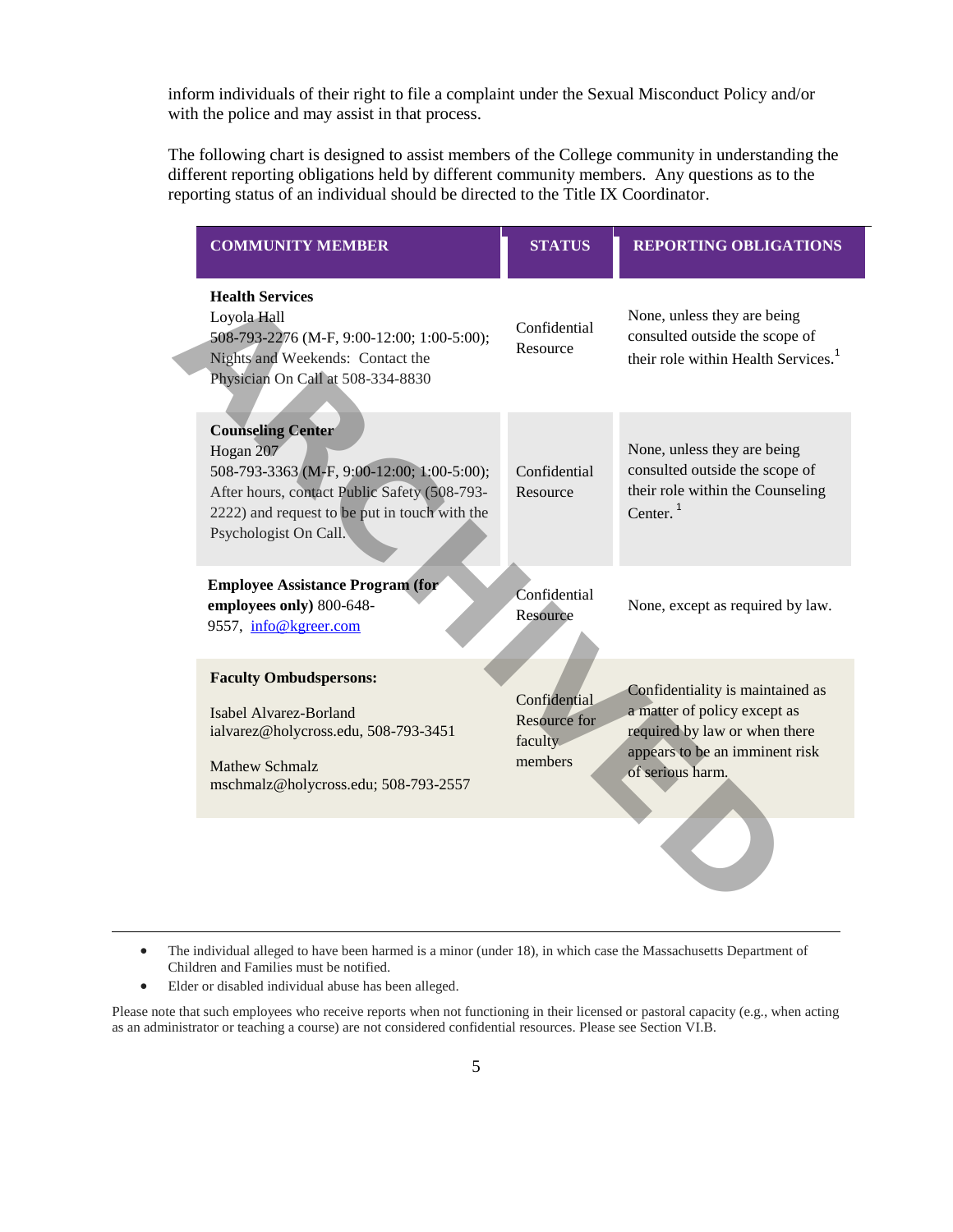# *Pastoral Resources* **Chaplains' Office** Campion House 508-793-2448 (M-F, 9:00-5:00) Nights and weekends, After hours, contact Public Safety (508-793-2222) and request to be put in touch with a Chaplain Confidential Resources<sup>1</sup>

**Jesuit employees and other employees associated with a religious order or denomination**

*See note at right*

# **COMMUNITY MEMBER STATUS REPORTING OBLIGATIONS**

None, unless they are being consulted outside the scope of their role within the Chaplain's Office. Members of the Chaplains' Office may serve as advisors under the Policy, but please note that this changes their status to non-confidential, *see*  Section V(B), below.

An employee who is associated with a religious order or denomination as someone who provides confidential counseling is a confidential resource when functioning within the scope of that recognition as a pastoral counselor but may not be a confidential resource when functioning in another capacity. For example, a priest acting in the capacity as an administrator or professor is not a confidential resource. In contrast, a priest hearing confession is a confidential resource. A priest engaging in a pastoral conversation may be a confidential resource if that role is clearly separated from other official duties. to be put in fouch with a Chaplain<br>
status to non-confider<br>
See *note* at<br>
An employee who is right<br>
status to non-confident<br>
aconfidential resources<br>
denomination as some<br>
denomination as some<br>
provides confidential resou

### B. **Non-Confidential College Reporting Options and Resources for All Parties.**

To report a violation, make a complaint, or seek information about the process under the Sexual Misconduct Policy, please contact the Title IX Coordinator or a Deputy Title IX Coordinator (See contact information in Section IV above).

You may also make a report to, or discuss an allegation under this policy with, other College employees. The College recognizes that individuals may feel most comfortable discussing incidents, situations and allegations with College employees whom the individual knows well.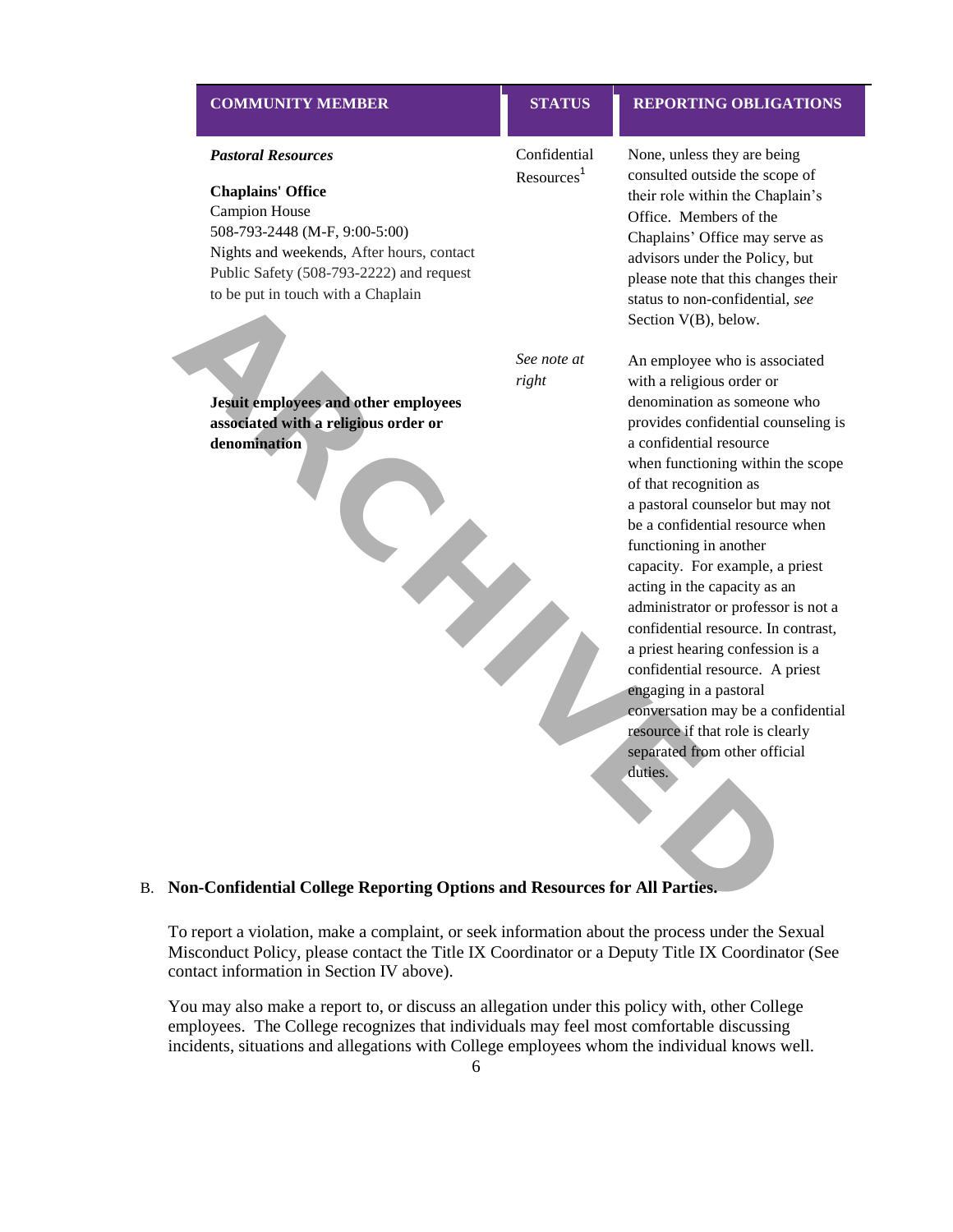However, it is important to note that College employees, other than the confidential resources described above, are obligated by law to disclose reports and information concerning unlawful discrimination on the basis of sex, sexual orientation, gender identity, or marital or parental status (including pregnancy and pregnancy related conditions), sexual harassment (including, but not limited to, sexual violence, relationship violence, stalking and sexual misconduct), or retaliation toward any member of the College community that is shared with them to the Title IX Coordinator. These employees are known as "Responsible Employees." With the exception of the confidential resources listed above, all full-time and part-time faculty and employees and Residence Assistants are considered Responsible Employees.

Once a Responsible Employee learns about an incident, allegation or receives a report, the College is on notice and then may be required to investigate. Whenever possible, Responsible Employees will disclose their duty to report incidents before someone reveals information about an incident. The College encourages individuals to speak with a Responsible Employee so that an incident can be investigated and properly resolved. College is on notice and then may be required to investigate. Whenever possible, Respectively<br>college is on notice and then may be required to investigate. Whenever possible, Respectively<br>for the may be required to investi

C. **Criminal Reporting Options**. Individuals who believe that they may have been victims of a crime may file a criminal complaint with the Department of Public Safety (508-793-2222) and/or the local police department (911) where the incident occurred. An individual may make a criminal complaint and also file a complaint under the College's Sexual Misconduct Policy.

The College encourages individuals to report incidents to the police so the police can take appropriate measures to help individuals and prevent future crimes. However, individuals are never required to report an incident to the Department of Public Safety or the local police.

- Holy Cross Department of Public Safety, Fieldhouse, Room 104, 508-793-2222. If you wish to file a report on campus, an officer in the Department of Public Safety is available to meet with you to receive your report.
- Worcester Police Department, 9-11 Lincoln Square (Exit 17 off I-290, turn left), 508-799- 8606
- West Boylston Police Department, 39 Worcester Street, 508-835-3233
- District Attorney's Office, Child Abuse and Sexual Assault Unit, 255 Main Street, Worcester, MA, 508-792-0214

If anyone would like assistance in filing a report with the local police department, the Department of Public Safety will help. If you wish to file a report with off-campus authorities, you may choose to go directly to the local police department. The College will provide transportation for you to go to the police department to file a report with no questions asked unless your health or safety is at risk. You also may choose to have officers from the local police department come to campus. The College can arrange for a discreet and private place to meet for this purpose.

By filing a report, you are not committed to seeking criminal prosecution of the assailant. However, the College will evaluate its obligation to conduct an internal investigation as described in Section VI.A.1 below.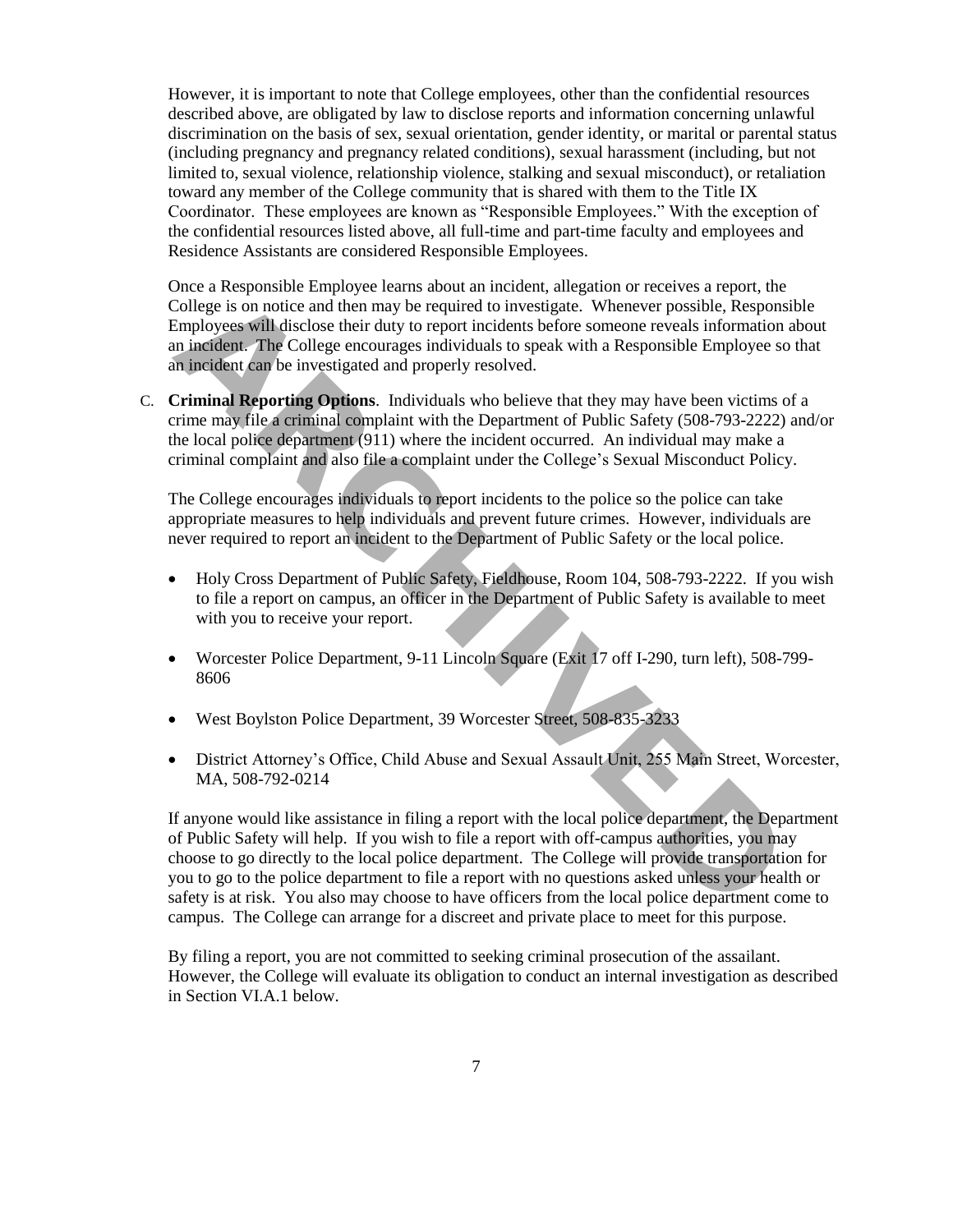D. **Governmental Reporting Options.** If one wishes to file a complaint of unlawful sex discrimination, sexual harassment, including, but not limited to, sexual misconduct, sexual violence, relationship violence or stalking, or retaliation, outside of the College or in addition to a complaint filed under the College's Investigation and Resolution Procedures, contact the government agencies set forth below.

### **U.S. Department of Education, Office of Civil Rights**

5 Post Office Square, 8th Floor Boston, MA 02109 (617) 289-0111

**U.S. Equal Employment Opportunity Commission**

John F. Kennedy Federal Building 475 Government Center Boston, MA 02203 (617) 565-3200/(800) 669-4000 **U.S. Equal Employment Opportunity Commission**<br>
John F. Kennedy Federal Building<br>
475 Government Center<br>
Boston, MA 02203<br>
(617) 565-3200/(800) 669-4000<br> **Massachusetts Commission Against Discrimination**<br>
Worcester Office<br>

**Massachusetts Commission Against Discrimination**

Worcester Office 484 Main Street Room 320 Worcester, MA 01608 (508) 453-9630

Boston Office One Ashburton Place Sixth Floor, Room 601 Boston, MA 02108 (617) 994-6000

Springfield Office 436 Dwight Street Second Floor, Room 220 Springfield, MA 01103 (413) 739-2145

New Bedford Office 800 Purchase Street Room 501 New Bedford, MA 02740 (508) 990-2390

**E. Additional Resources and Guidance for Individuals Who Have Experienced Sexual Violence, Other Inappropriate Sexual Contact, Relationship Violence and/or Stalking.** 

Individuals who have experienced sexual violence, other inappropriate sexual contact, relationship violence, and stalking experience a wide range of normal feelings and have many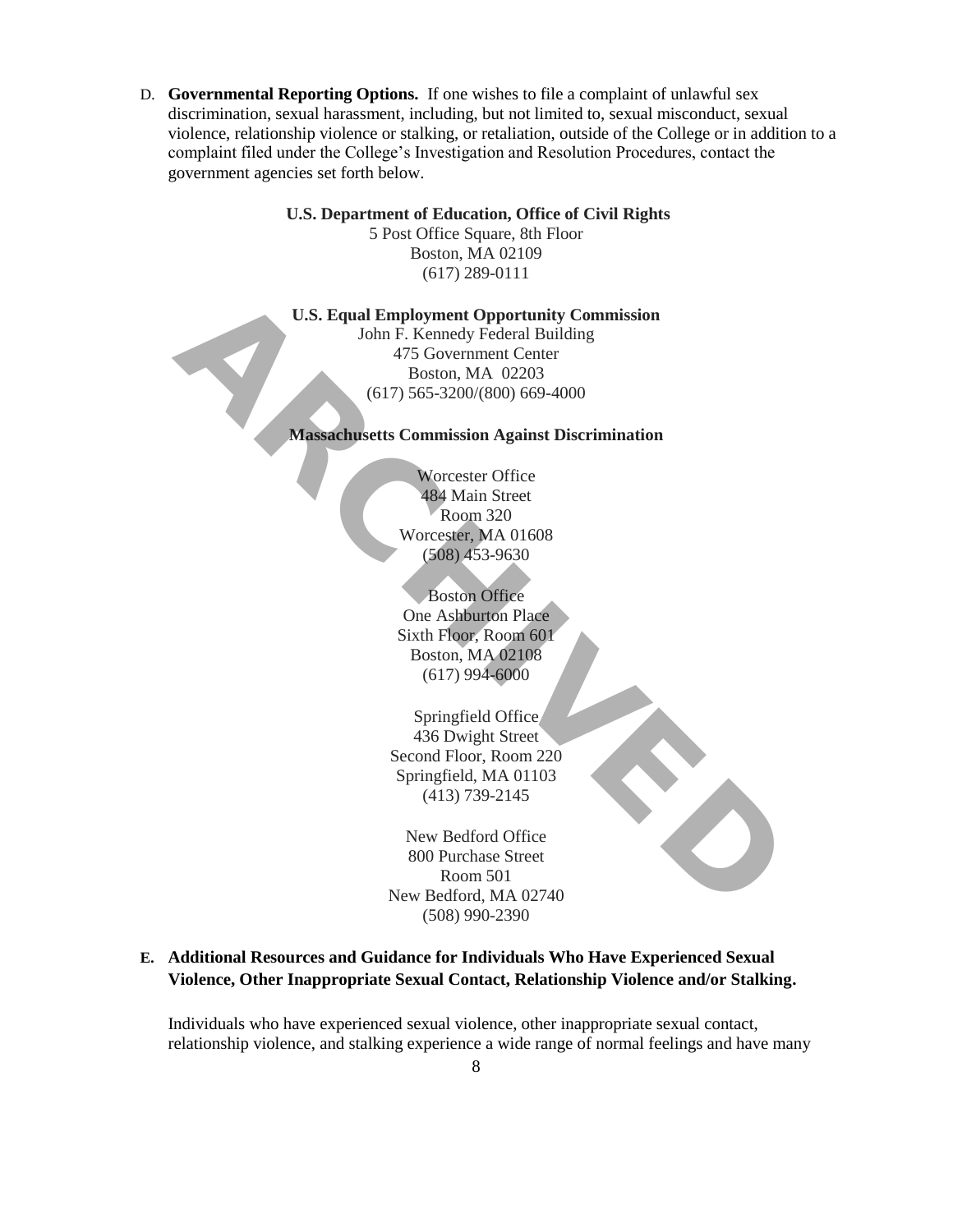questions and concerns. No one deserves to be abused, assaulted or stalked. We want you to know that you are not alone. There are many resources at the College and other local and national resources to assist individuals.

**In an emergency, dial 911.** Immediately get to a safe place and call someone you trust.

- 1. **Consider Steps to Preserve Evidence.** Any person who has experienced sexual violence is encouraged to take steps to preserve evidence of the incident, as doing so may be necessary to the proof of the crime or to obtain a protective order. Your clothing and surroundings may contain valuable evidence. Try to refrain from going to the bathroom unless you save a urine specimen in a clean container. Try to refrain from drinking, showering, douching, brushing your teeth, combing your hair, changing your clothing, or straightening up anything. It is natural to want to do these things, yet it is important that a physician be able to examine you as you are from the incident. If you need to change your clothes, place each garment worn during the incident in a separate paper (not plastic) bag. If the incident involves any written or electronic communications (such as texts, pictures, videos, social media posts, phone calls), try to preserve copies and not delete the originals.
- 2. **Confidential Off-Campus Medical Attention after Sexual Assault or Other Violence.**  Medical attention is strongly encouraged to treat any possible injuries, including internal injuries or infections, even if there is no visible injury. Please note that there are some medical actions that are more effective if taken within a few days after an incident, such as sexually transmitted infections, pregnancy testing, evidence collection and toxicology testing if there are signs that drugs or alcohol facilitated the offense. Prompt medical attention may be especially helpful to prevent the transmission certain of sexually transmitted infections, such as HIV, as long as medications are administered within the first 24-72 hours following an assault. Generally, one may discuss the incident with licensed medical personnel on a confidential basis. specimen in a clean container. Try to refrain from drinking, showering, douching, the sympthing up anything to wount tech, combing your larit, from the medical to want to do these things, yet it is important that a physici

For these reasons, the College recommends that any person who has experienced sexual violence to obtain medical assistance at a hospital immediately after or within 72 hours of a sexual assault. These providers offer physical exams and provide sexual and reproductive health services (e.g., sexually transmitted infections and pregnancy testing). Sexual assault nurse examiners are available to collect evidence in the event the individual seeks to pursue criminal charges or a protective order.

- St. Vincent's Medical Center, Emergency Room, 508-363-6025
- University of Massachusetts-Memorial Hospital, Emergency Room, 508-334-6481
- University of Massachusetts-University Campus, Emergency Room, 508-421-1750
- University of Massachusetts-University Campus, Emergency Mental Health, 508-856- 3562

Department of Public Safety officers will transport you to the hospital without the need to disclose the purpose of the visit. You may also secure a cab through Health Services or be transported by friends to the hospital.

A Sexual Assault Medical Examination is used to (a) collect evidence important in criminal prosecution or a civil case; and (b) treat possible injuries or illness sustained from the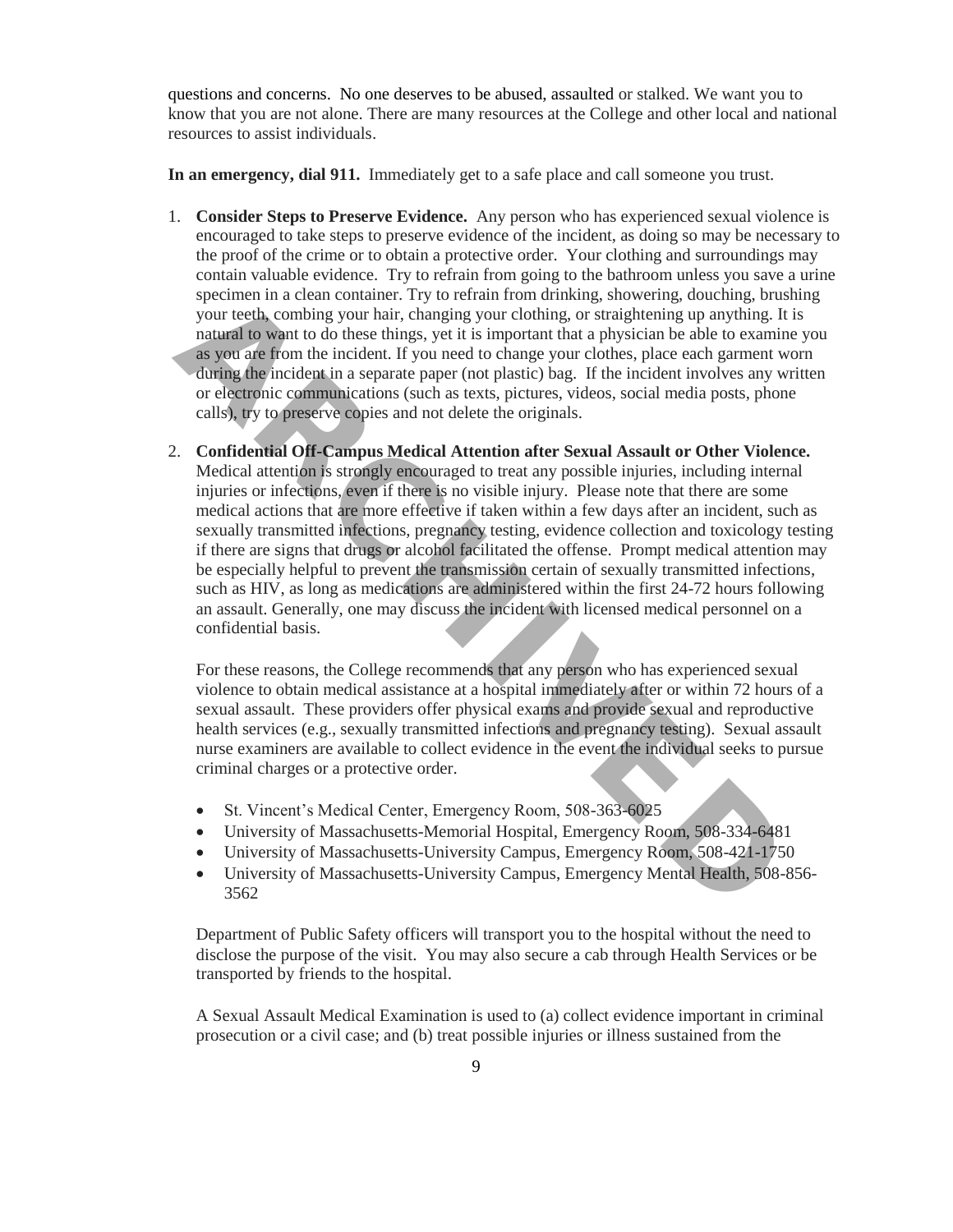offense. Having the examination provides an opportunity to obtain any possible evidence necessary to support your case should you choose to handle the matter through the criminal justice or other legal process. This examination is a voluntary procedure and it does not commit you to any legal action. You are not required to make a police report. Any evidence collected during the examination is held up to six months in a confidential file which is identified only by a number, not a name. It is an individual's right to ask for a sexual assault nurse examiner to perform the examination.

There is no charge for a sexual assault medical examination completed in a Massachusetts hospital within five days of a sexual assault occurring in the Commonwealth. The hospital where the examination occurred will work with the Massachusetts Victim Compensation & Assistance Division for the payment of any lab work, emergency room fees, physician fees during the hospital visit and/or medications prescribed. You may also be eligible for additional expenses associated with your aftercare deemed medically necessary as a result of the incident. This can include further medical treatment, medications, counseling, replacement bedding and clothing (taken during the administration of the kit), security measures, etc. To be eligible for these post-exam expenses, you will need to complete the MA Sexual Assault Forensic Kit Post Exam Application provided at the time of discharge. where the examination occurred with the massachusets vicent thrompeon occurred with the distance Division for the payment of any lab work, emergency room fees, physic<br>during the hospital visit and/or medications prescribed

If a victim-survivor did not obtain an examination, the MA Victim Compensation Fund may also cover the costs of the examination care as well as post-examination care (for example, for follow up care for sexually transmitted infection prevention, medication, and testing, counseling, security measures, lost wages, among others) but only if a standard Crime Victims Compensation application to the fund is completed and submitted from the victimsurvivor. Additionally, a report must be filed with law enforcement. More information can be obtained at www.mass.gov/ago/vcomp.

The Director of Health Services is available to assist individuals in determining what resources are available. A confidential meeting can be scheduled by calling Health Services at 508-793-2276. The staff can provide immediate care in a safe environment and review available options with you. Transportation to a local hospital with a support person of your choice can be arranged.

Students can also go to Health Services, which is located in Loyola, as described below.

# **F. Confidential Support On-Campus for Complaining Parties and Responding Parties.**

1. **Medical Services at Health Services.** Health Services is available to assist students with immediate needs and to review available medical options. Health Services can offer support, testing and treatment for sexually transmitted infections and follow up appointments for further testing if medically indicated. If medical care is sought weeks, months or years after an incident, Health Services can provide support and perform testing for sexually transmitted infections and treatment for students, if necessary.

The College recommends that any person who has experienced sexual violence obtain medical assistance at a hospital immediately after or within 72 hours of a sexual assault as described above. The Director of Health Services at the College is available to assist survivors of sexual assault and other violence in determining what resources are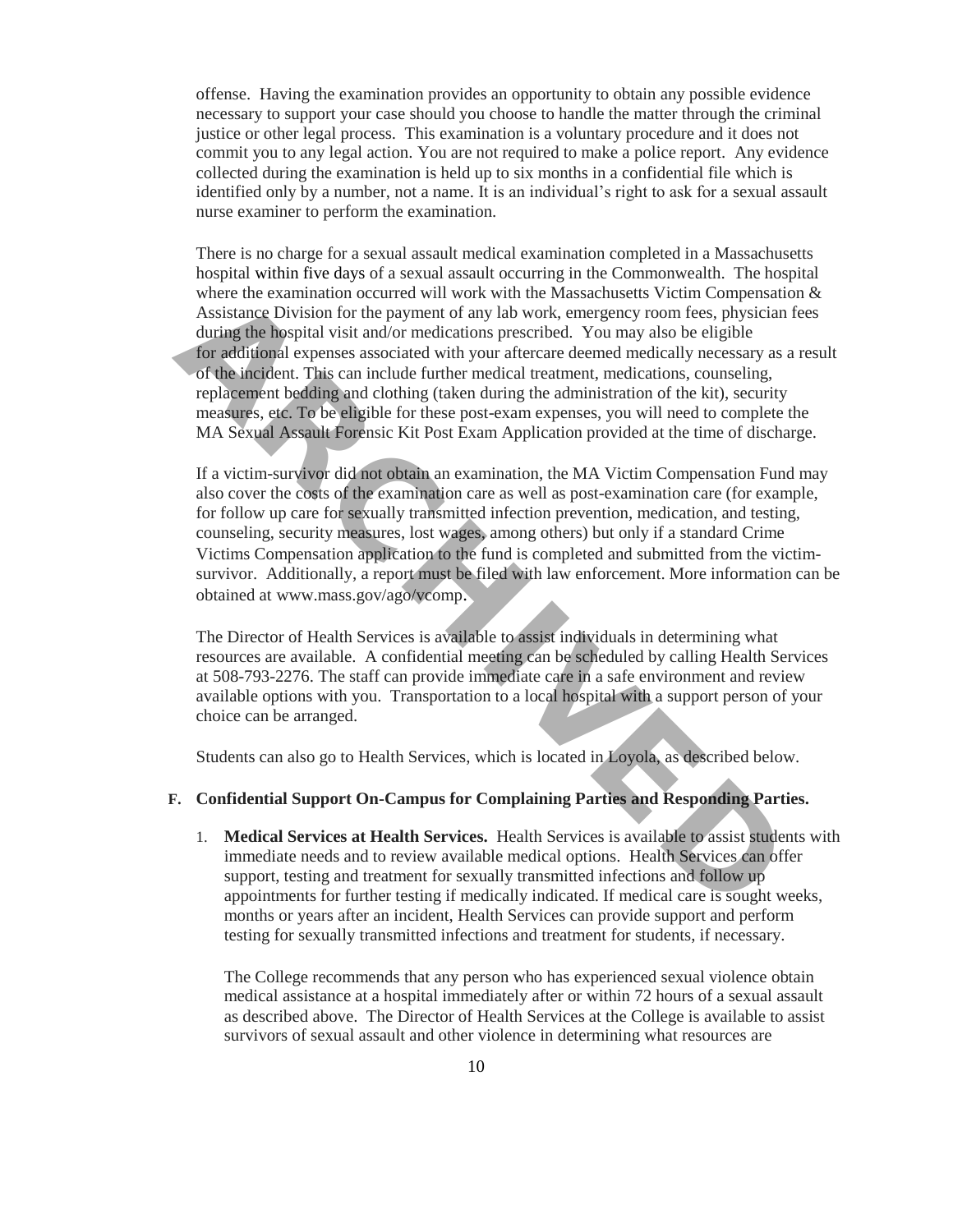available. A confidential meeting can be scheduled by calling Health Services at 508- 793-2276. Transportation to a local hospital with a support person of your choice can be arranged.

2. **Psychological Counseling at the Counseling Center.** Your visits to the Counseling Center are confidential and no information will be released without your permission except as required by law.<sup>4</sup> You and your therapist will review confidentiality so you are able to make an informed decision about what information you choose to share.

All of the psychologists in the Counseling Center are experienced in counseling both Complaining and Responding Parties in sexual assault, dating violence and domestic violence matters. Psychological counseling is intended to help you process your emotions and thoughts related to the allegations, the incident and/or the investigation process. The course of treatment is determined by your needs, which may change over time. The goals of treatment may include establishing safety, regaining a sense of control, addressing depression and attending to any psychological symptoms that may result from this experience. The therapist can also make you aware of your options and support you in making important decisions.

The length of time a person is in counseling depends on many factors: circumstances of the incident; other significant events in your life; how you choose to proceed; and social supports available to you.

- 3. **Pastoral Counseling.** Your visits to the Chaplains' Office are confidential and no information will be released without your permission except as required by law. Holy Cross chaplains<sup>3</sup> provide pastoral counseling for both Complaining Parties and Responding Parties. They also work with those who have been sexually assaulted or subjected to dating or domestic violence, or accused of the same, previous to their attending the College. A chaplain can accompany individuals through their healing process by listening to their experience of what happened, affirming the dignity of the individual, and the belief that healing is possible. Questions commonly brought to pastoral counseling include: Why did God let this happen to me? Where is God now? How can I help my family and friends understand what is going on for me? Will I ever feel better again? Is it OK that I am angry with God and others? How can I restore my sense of self-esteem? Will I ever be able to forgive or do I have to forgive? Complaining and Responding Parties in sexual assault, dainy volonce and domination<br>colonce matters. Psychological counseling is intended to help you process yo<br>equicions and thoughts related to the allegations, the inciden
	- 4. **Faculty Ombudsperson.** The Faculty Ombudsperson office is resource for faculty members only. The Ombudsperson is available to assist any member of the faculty with any issues related to the College, including understanding available leave and other

Elder or disabled individual abuse

l

<sup>&</sup>lt;sup>4</sup> Confidential resources generally will not share identifiable information without the reporting individual's permission, unless:

Sharing is required to address an imminent risk of harm to the safety of the community at large, the individual sharing the information, or another member of the community; or

The individual alleged to have been harmed is a minor (under 18), in which case the Massachusetts Department of Children and Families must be notified.

Please note that such employees who receive reports when not functioning in their licensed or pastoral capacity (e.g., when acting as an administrator or teaching a course) are not prohibited from making a report.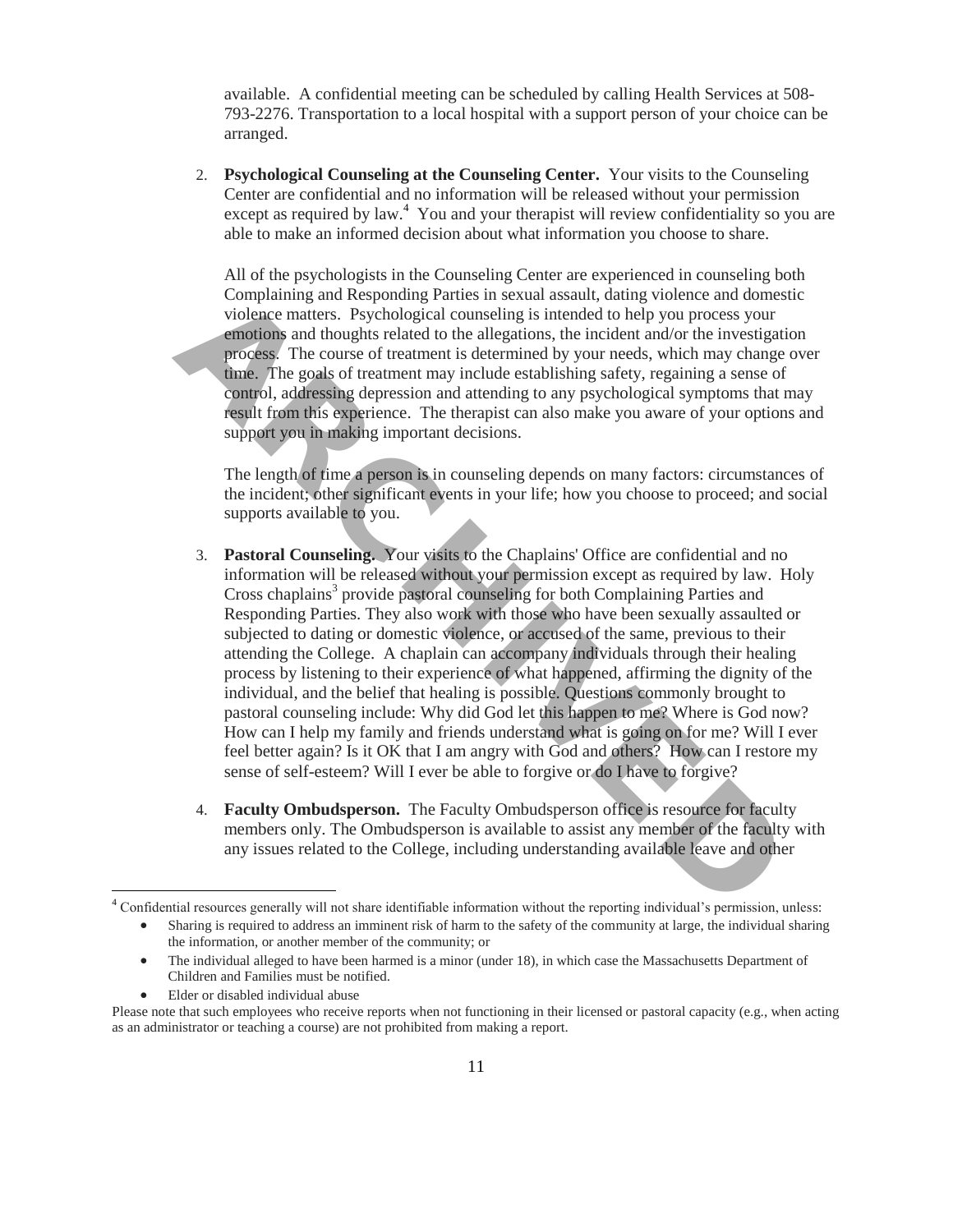measures if they or their family members may be victim-survivors of domestic/dating violence, stalking, or sexual assault. The Ombudsperson maintains confidentiality as permitted by law. Please note that the Ombudsperson will report any imminent threat to the safety of the College community.

5. **Employee Assistance Program.** KGA, Inc. is staffed by seasoned, licensed professionals who are committed to service delivery with personal attention. They offer up to five sessions of confidential counseling for faculty and staff to support emotional well-being. The Employee Assistance Program maintains confidentiality as permitted by law. Please note that the Employee Assistance Program will report any imminent threat to the safety of the College community.

#### **G. Consider Reporting, Complaint, and Investigation Support Options.**

- Complaint under this Policy. To make a complaint under this policy, contact the Title IX Coordinator or a Deputy Title IX Coordinator as described in Section IV.
- Criminal Report. To make a criminal complaint, dial 911 in an emergency or contact the Department of Public Safety or the Worcester Police Department as described in Section IV.C above.
- Advisors in Connection with Allegations of Sexual Violence, Other Inappropriate Sexual Contact, Relationship Violence and Stalking. Each Party may have an advisor in connection with an allegation of Sexual Violence, Other Inappropriate Sexual Contact, Relationship Violence and/or Stalking being reviewed pursuant to the Process for Investigating and Resolving Complaints. Please see Section VII.B.3(b) for more information. Complaint under this Policy. To make a complaint under this policy, contact the complaint under this Policy. To make a complaint under this policy, contact the coordinator or a Deputy Title IX Coordinator as described in S
- H. **Additional Off-Campus Support and Resources - Shelters, Hotlines, Advocacy, and Support.** Many off-campus resources are available to support you. These service providers are not required to report any information to the College and will generally maintain an individual's confidentiality.

Pathways for Change, 588 Main Street, Worcester, 800-870-5905 (24–hour hotline); Office 508-852-7600; TTY 888-887-7130. Medical advocacy, peer support, police and court advocacy.

YWCA Daybreak/SAFEPLAN, One Salem Square, Worcester, MA Assault and Domestic Violence 508-755-9030 (24-hour hotline). Court advocacy, counseling, emergency shelter, support groups.

For additional rape crisis programs in Massachusetts, please see: http://www.mass.gov/eohhs/docs/dph/com-health/violence/rape-crisis-center-list.pdf.

Llamanos, Statewide Spanish Helpline, Rape Crisis Center of Central MA, 799 West Boylston Street, Worcester MA, 800-223-5001.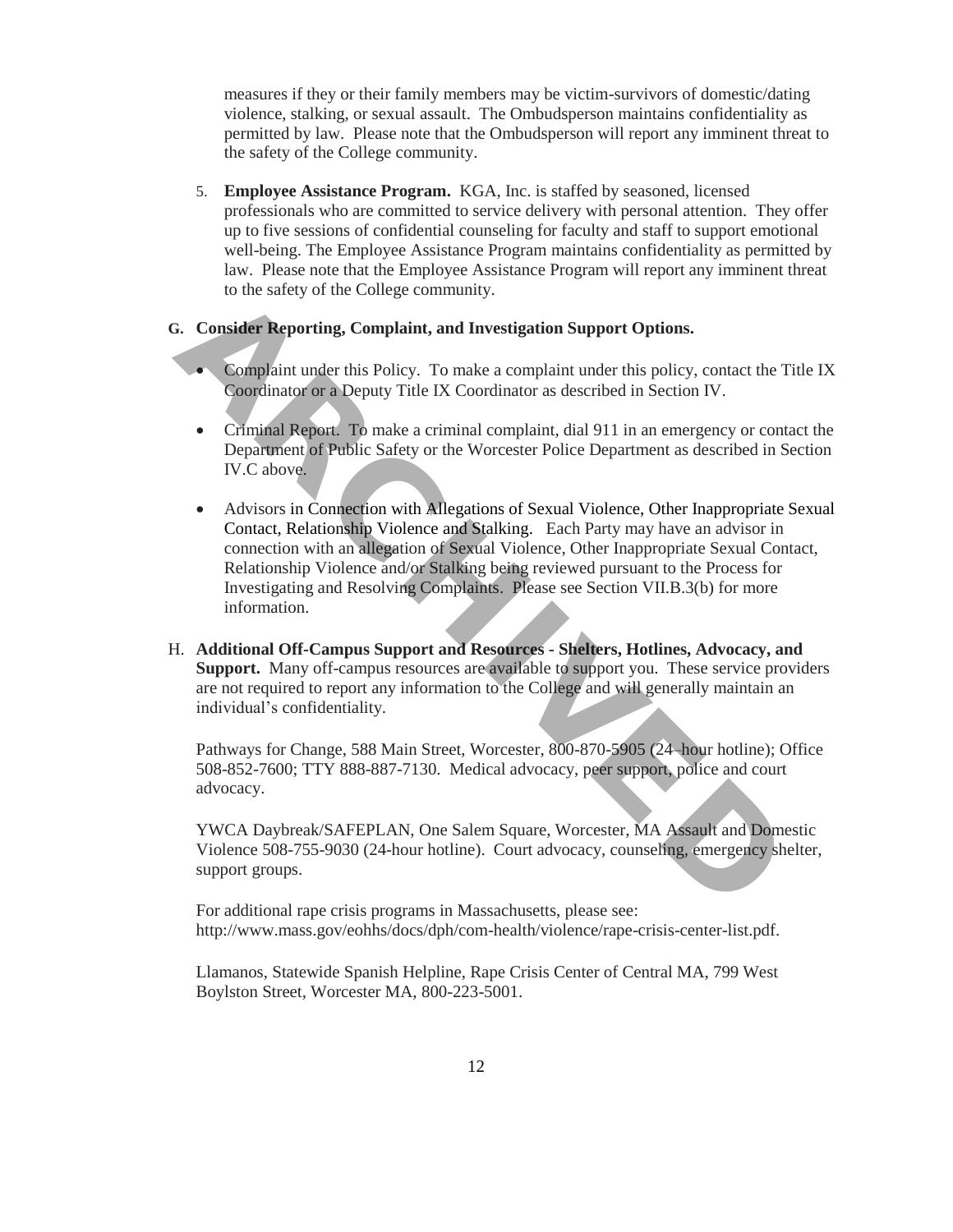New Hope, Attleboro, MA Domestic Violence and Sexual Assault Hotline, 800-323-HOPE (4673). Advocacy, emergency shelter, SAFEPLAN (24-hour hotline).

Violence Recovery Program (LGBT) at Fenway Health, 617-927-6250. Provides counseling, support groups, advocacy, and referral services to lesbian, gay, bisexual and transgender victim-survivors of bias crime, domestic violence, sexual assault and police misconduct.

White House Initiative to Combat Sexual Assault on Campus https://www.notalone.gov/ (searchable listing of local resources and hotlines).

RAINN (Rape, Abuse, and Incest National Network) National Sexual Assault Hotline, 800- 656-HOPE (4673) (24-hour hotline); www.rainn.org (online chat).

National Domestic Violence Hotline, 800-799-7233 (24-hour hotline); http://www.thehotline.org/ (online chat).

The National Stalking Resource Center, http//www.victimsofcrime.org/ourprograms/stalking-resource center, Victim Connect Helpline, 855-484-2846; Office, 202-467- 8700.

National Suicide Prevention Lifeline (800) 273-8255 (24-hour hotline) Lifeline Crisis Chat, http://chat.suicidepreventionlifeline.org/GetHelp/LifelineChat.aspx.

Resources for legal advice or representation or require immigration of visa assistance:

- Community Legal Aid,  $405$  Main Street,  $4<sup>th</sup>$  Floor, Worcester, MA, 800-649-3718; www.communitylegal.org. Free, civil legal assistance, including immigration and domestic violence, to low-income residents of central and western Massachusetts. RAINN (Rape, Abuse, and Incest National Network) National Sexual Assault [H](http://www.communitylegal.org/)otl<br>
656-HOPE (4673) (24-hour hotline); <u>www.rainn.org</u> (online chat).<br> **[AR](http://www.thehotline.org/)AIOME (4673) (24-hour hotline)**; <u>www.rainn.org</u> (online chat).<br> **ARAIOME** 
	- Worcester County Bar Association Office, 508-752-1311; 800-622-9700. For lawyer referral service, including a reduced fee program, for all types of legal representation.
	- Mass Legal Help, www.masslegalservices.org/FindLegalAid. Free legal aid for qualified individuals: immigration, domestic violence, shelter, etc.
	- Public Defender Agency of Massachusetts, 340 Main Street, Worcester, MA, 508-368-1850. *Criminal defense only.* Free for those who qualify based on income.

# **VI. Additional Considerations**

#### **A. Privacy and Confidentiality: Treatment of Reported Information.**

1. **Requests for Confidentiality or No Investigation**. The College will act with discretion with regard to the privacy of individuals and the sensitivity of the situation when it receives a report of conduct that could trigger the Sexual Misconduct Policy. Absent special circumstances, Title IX Coordinator and Deputy Title IX Coordinators will share information with College personnel who assist in implementing the College's policies and procedures.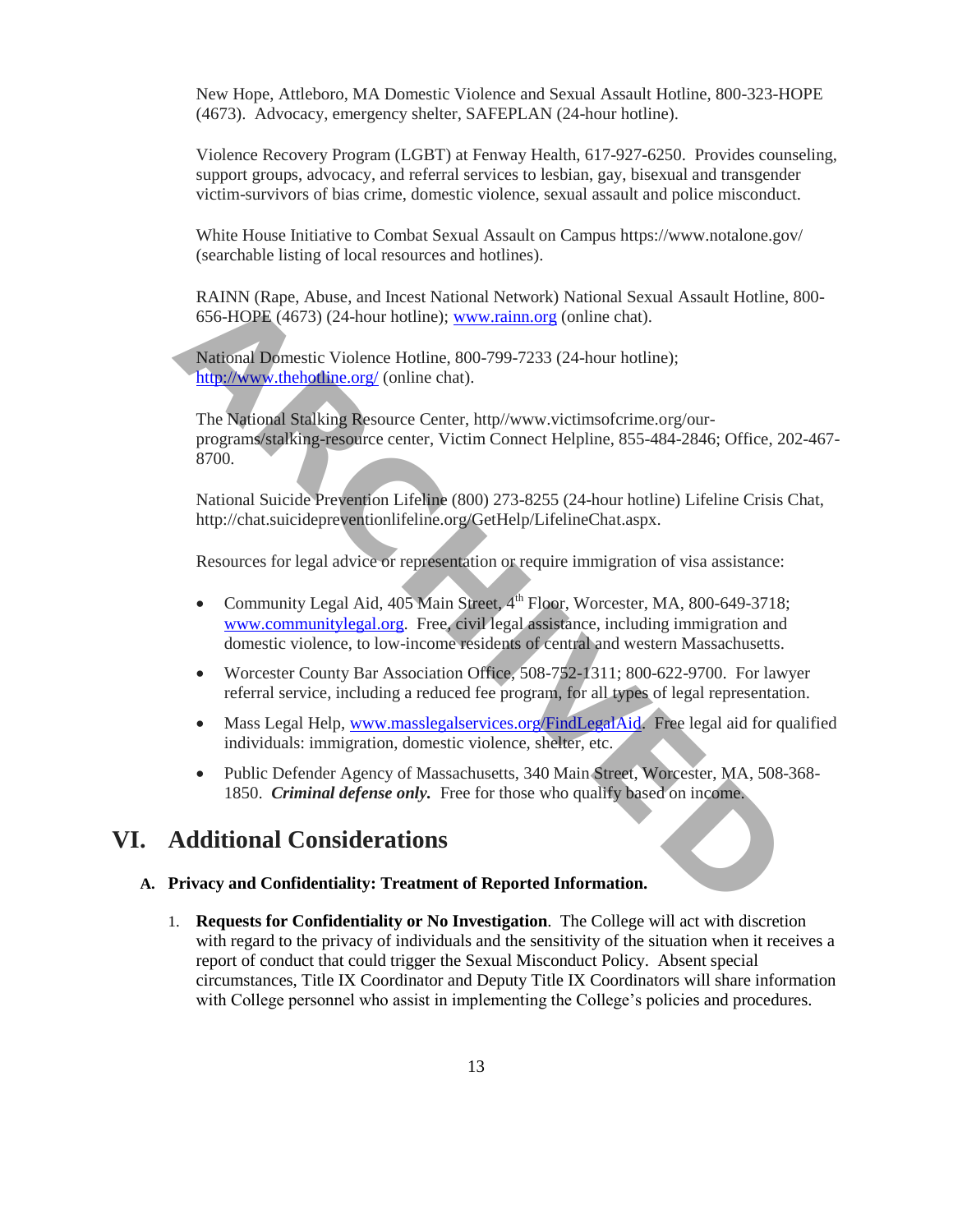There are certain instances in which the College has a broader obligation to the College community and may need to override an individual's request for privacy or a request that the College not investigate a matter or a request not continue with an investigation where a Complaining Party is unwilling to participate in further investigation. Because such requests could impact the College's ability to appropriately address and resolve the behavior in question, the College will weigh these requests very carefully.

In the case of sexual misconduct allegations, the Title IX Coordinator will evaluate the request for confidentiality or that an investigation/discipline not occur by considering a range of factors including, but not limited to, whether:

- There have been similar complaints about the same individual
- There appears to be a pattern of perpetration
- The alleged responding party has a history of violence
- The alleged responding party threatened further or future violence
- The misconduct was alleged to have been committed by multiple perpetrators
- The alleged responding party holds a position of power over the alleged victim or others
- The alleged victim is a minor
- Whether the alleged behavior may constitute Quid Pro Quo Harassment or create an Inappropriate Environment Based on Sex
- The College possesses no other means to obtain relevant evidence

The presence of one or more of these factors may lead the College to commence an investigation independently or continue an investigation. If so, the College will inform the Complaining/Reporting Party prior to proceeding and will to the extent possible share information only with the individuals responsible for handling the College's response and others involved in the investigation. In the event that a Complaining/Reporting Party requests that the College inform the Responding Party that the Complaining/Reporting Party asked the College not to investigate or seek discipline, the College will honor the request and inform the Responding Party that the College made the decision to proceed. • There have been similar complaints about the same individual<br> **ARCHIMENT CONDIMENT THE THE SURVENT THE SURFACT CONDIC THE alleged responding party threatened further or future violence<br>
The alleged responding party threa** 

If the College does not proceed, the College will consider broader remedial action, such as increased or targeted education or prevention measures, increased monitoring, security or supervision, conducting surveys and/or revisiting its policies and practices.

2. **Disclosure of Sexual Misconduct at Public Awareness Events.** Public awareness events such as "Take Back the Night", candlelight vigils, "survivor speak outs" and other public forms in which individuals disclose incidents of sexual violence, dating or domestic violence or stalking are not considered notice to the College to trigger an obligation to investigate. However, such events may inform the College's prevention and education efforts.

### **B. Duty to Report Sex Discrimination, Sexual Harassment, and Retaliation.**

All members of the College community are encouraged to report incidents of unlawful discrimination or harassment on the basis of sex, including, but not limited to, on the basis of sex, sexual orientation, gender identity or marital or parental status, as well as sexual violence, relationship violence, and stalking, and retaliation to the Title IX Coordinator or a Deputy Title IX Coordinator.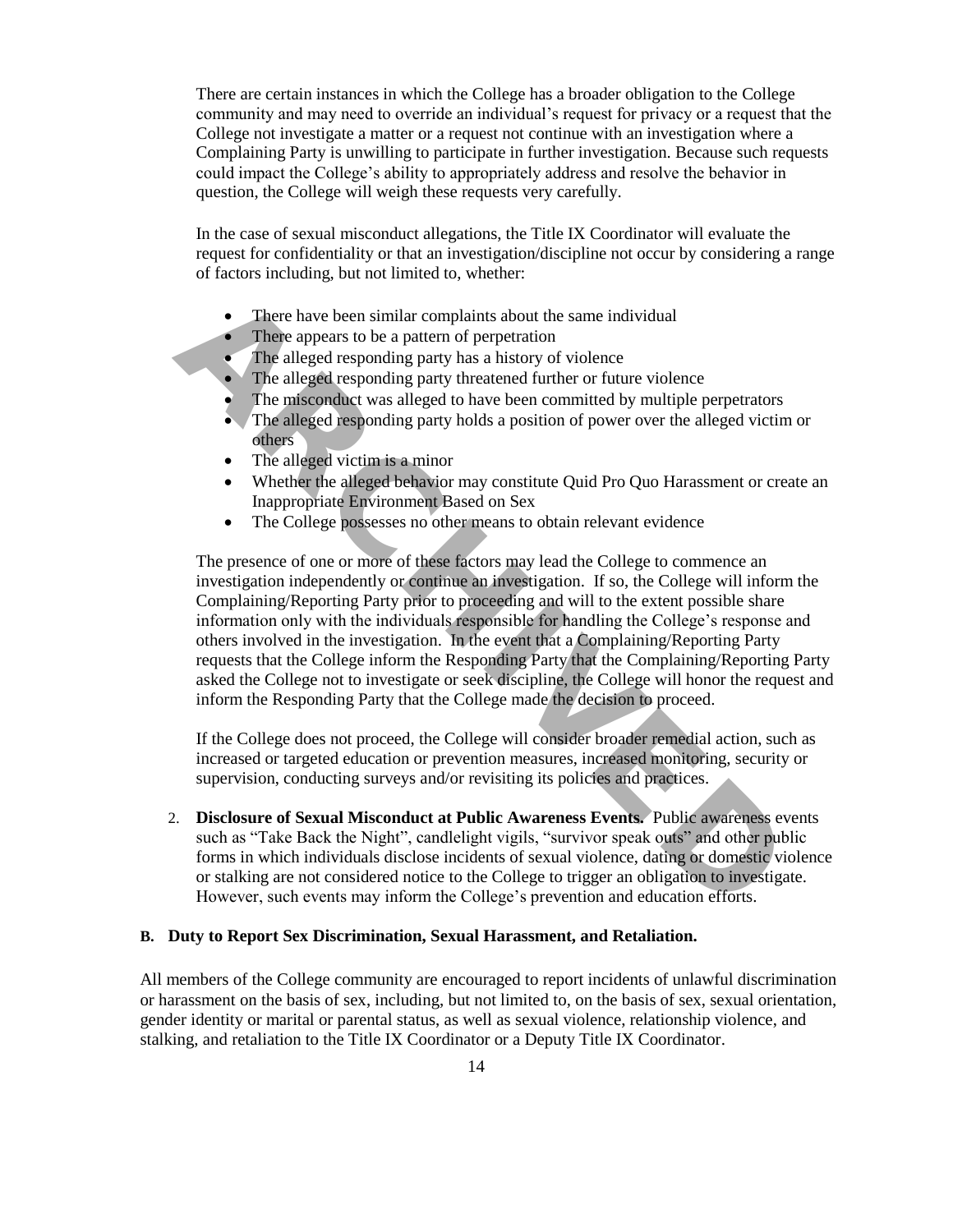Each College trustee, administrator, faculty member, or employee, other than the confidential resources described above, are considered "responsible employees." This means that when they learn of an allegation of unlawful sex discrimination or sexual harassment (including, but not limited to, sexual misconduct, sexual violence, dating and domestic violence, and stalking), or retaliation toward any member of the College community, they are required to notify the Title IX Coordinator promptly. In addition, College employees who are designated as campus security authorities (CSAs) for the purposes of the Clery Act must provide the Department of Public Safety with non-identifying statistical information regarding all reported incidents of Clery crimes (including, but not limited to, sexual assault, dating violence, domestic violence, stalking and hate crimes). Any questions about the reporting or confidentiality status of an individual should be directed to the Title IX Coordinator.

College employees who serve in professional roles in which communications are provided confidential status under the law (e.g., licensed mental health care providers, licensed medical providers, pastoral counselors and clergy) are not obligated to report identifying information about behavior that may implicate the Sexual Misconduct Policy without the consent of the individual who supplied the information in question or otherwise in compliance with law.<sup>5</sup> However, these confidential resources are instructed to inform individuals of their right to file a complaint under the Sexual Misconduct Policy and may assist in that process. Please note that such employees who receive reports when not functioning in their licensed or confidential capacity (e.g., when teaching a course) are not prohibited from making a report. Finally, confidential resources may, consistent with their legal obligations and ethical requirements, provide limited statistical information about incidents without revealing personally identifiable information regarding the identities of the individuals involved to the Title IX Coordinator/Clery Act Compliance Coordinator. ege employees who serve in professional roles in which communications are provided<br>dential status under the law (e.g., licensed mental health care providers, licensed medid<br>vior that may implicate the Sexual Misconduct Pol

Any questions as to the reporting or confidentiality status of an individual should be directed to the Title IX Coordinator.

For requirements regarding mandated reporting of child abuse and neglect, please see the Policy on Protection of Children at https://www.holycross.edu/compliance-and-risk-management/policyprotection-children.

# **C. Crime Log, Statistical Reporting, Emergency Notifications and Timely Warnings**.

The Clery Act requires the College to maintain a daily log of certain reported crimes that occurred on campus, College-controlled property, and public property immediately adjacent to campus, to publish an Annual Campus Crime Report concerning those reported crimes, and to issue emergency notifications and/or timely warnings. The current Annual Campus Crime Report can be found on the webpage of the Department of Public Safety at https://www.holycross.edu/campus-life/publicsafety/safety-security-fire-report . In connection with such reports involving sexual assault, dating or

- The individual alleged to have been harmed is a minor (under 18), in which case the Massachusetts Department of Children and Families must be notified.
- Elder or disabled individual abuse has been alleged.

 $\overline{\phantom{a}}$ 

<sup>5</sup> Confidential resources will generally not share identifiable information without the reporting individual's permission, unless:

Sharing is required to address an imminent risk of harm to the safety of the community at large, the individual sharing the information, or another member of the community; or

Please note that such employees who receive reports when not functioning in their licensed or confidential capacity (e.g., when acting as an administrator or teaching a course) are not prohibited from making a report.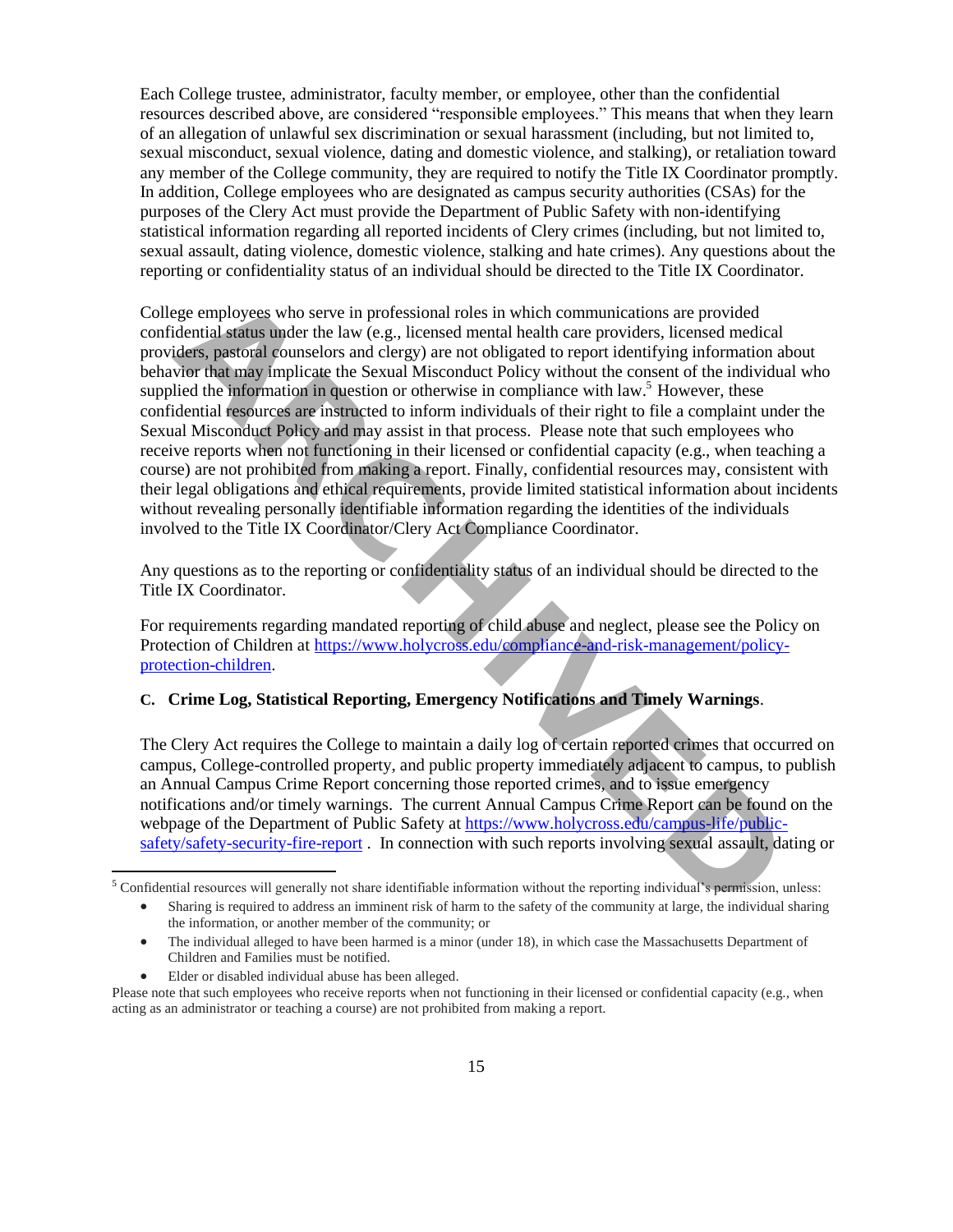domestic violence or stalking, Public Safety will include the reported crime in its crime log and annual campus crime report statistics without identifying the alleged victim-survivor or other information prohibited by law. Public Safety will also issue emergency notifications and/or timely warnings, as appropriate, without the name or other personally identifying information about the alleged victim-survivor.

### **D. Consensual Sexual Relationships Involving Employees.**

- 1. **Employee Relationships with Students**. The personal relationships that a student develops with employees may play a fundamental role in that student's education at the College. Given the inherent authority that employees may have over students, a sexual, dating or romantic relationship between a student and an employee can easily raise concerns about sexual harassment. In light of these considerations and the fact that an employee might be called upon to teach, advise, evaluate or supervise any student, Holy Cross administrators, faculty,
- and staff should be aware that the College prohibits employees (excluding student employees) from engaging in sexual, dating, or romantic relations, even if consensual, with any College student. Any employee engaging in sexual, dating, or romantic relations with a student, even if consensual, may be found in violation of the College's Sexual Misconduct Policy. The College may make exceptions to this prohibition on a case-by-case basis and only in coordination with the Director of Human Resources and the Title IX Coordinator.
- 2. **Relationships between Supervisory Employees and Others**. Amorous relationships that might be appropriate in other circumstances have inherent dangers when they occur between supervisors and individuals whom they supervise. Such relationships are fundamentally asymmetric and unprofessional, and they raise serious concerns about validity of consent, conflict of interest and fair treatment. In addition, such relationships are to be avoided because they may create an impression on the part of colleagues of inappropriate or inequitable professional advantage or favoritism that is destructive of the working or learning environment and may raise doubts about the integrity of work performed. In addition to the prohibition of employee/student relationships described above, Holy Cross administrators, faculty, and staff should be aware that any sexual, dating or romantic involvement with any individual, including faculty, staff, or person engaged as volunteer, intern, or independent contractor, over whom they have direct supervisory responsibility, even if consensual, is prohibited by this policy. Even when both parties have initially consented to such a relationship, it is the administrator, faculty member, or staff member who, by virtue of his/her special supervisory responsibility, will be held accountable for the unprofessional relationship or abuse of authority. The Title IX Coordinator, together with either the Provost/Dean of the College with respect to faculty members, or the Director of Human Resources with respect to other employees will make exceptions to this prohibition in appropriate circumstances (e.g., a dual career couple recruited to work in the same scholarly area), with implementation of any necessary measures to avoid conflicts of interest or the appearance of conflicts of interest. the internal tuttority that employees may have over student, a secular, daning or relationship between a student and memploye can easily raise concerns about sex pharmas ment. In light of these considerations and the fact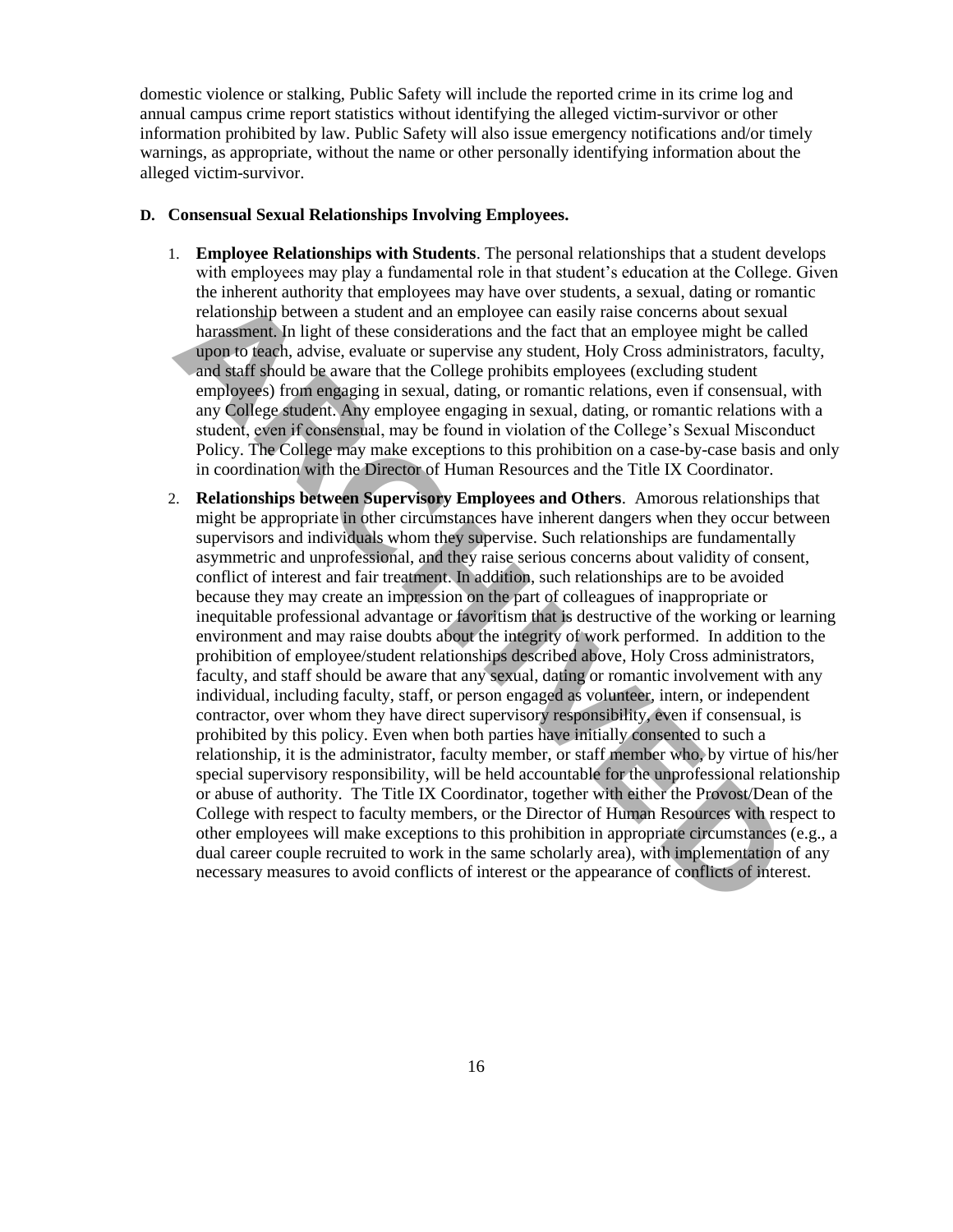# **VII. How the College Will Address Unlawful Discrimination and Harassment on the Basis of Sex, including Sexual Misconduct and Retaliation**

The College's commitment to non-discrimination includes an assurance that the College will not tolerate unlawful discrimination or harassment on the basis of person's sex, marital or parental status (including pregnancy and pregnancy related conditions), sexual orientation, gender identity or any other unlawful basis or retaliation in its community.

The College follows through on that commitment, in part, through the implementation of its Sexual Misconduct Policy and Process for Investigating and Resolving Complaints. These policies and procedures apply to all College community members, and all members of the College community are responsible for being familiar with and abiding by them at all times.

# **A. Definitions of Prohibited Conduct Under the College of the Holy Cross Sexual Misconduct Policy**

The following are the definitions of conduct that is prohibited under the College's Sexual Misconduct Policy. If you have any questions about the definition or application of any of these terms, the Sexual Misconduct Policy in general, or the resources available to you as a member of the College community, please contact the Title IX Coordinator or a Deputy Title IX Coordinator. [The contact information for](http://www.holycross.edu/sexual-respect-and-title-ix/overview)  these individuals, as well as other individuals at the College who can provide support is provided in Sections IV and V.

Any individual, regardless of gender, sexual orientation, or gender identity, can experience or commit a violation, and these behaviors can occur between people of the same or different gender.

**Sex Discrimination**. An intentional or unintentional act that adversely affects employment and/or educational opportunities because of a person's sex, marital or parental status (including pregnancy and pregnancy related conditions), sexual orientation or gender identity. Discrimination may be classified as either disparate impact (facially neutral practices that fall more harshly on one group than another and cannot be justified by business necessity) or disparate treatment (treatment of an individual that is less favorable than treatment of others based upon unlawful discriminatory reasons.) rege follows through on that commitment, in part, through the implementation of its Secure Policy and Process for Investigating and Resolving Complisins. These policies and exploited and Revolving complisions. These polici

# **Sexual Harassment**

Sexual harassment consists of two basic types:

**Quid Pro Quo Harassment**. Any action in which submission to or rejection of unwelcome conduct of a sexual nature is made either explicitly or implicitly a term or condition of an individual's education, grades, recommendations, extracurricular programs or activities, or employment opportunities.

**Inappropriate Environment Based on Sex.** Any unwelcome conduct of a sexual nature that is severe, persistent, or pervasive, and creates an intimidating, hostile or offensive living, working or educational environment, or has the purpose or effect of unreasonably interfering with an individual's employment, academic performance, education, or participation in extracurricular programs or activities.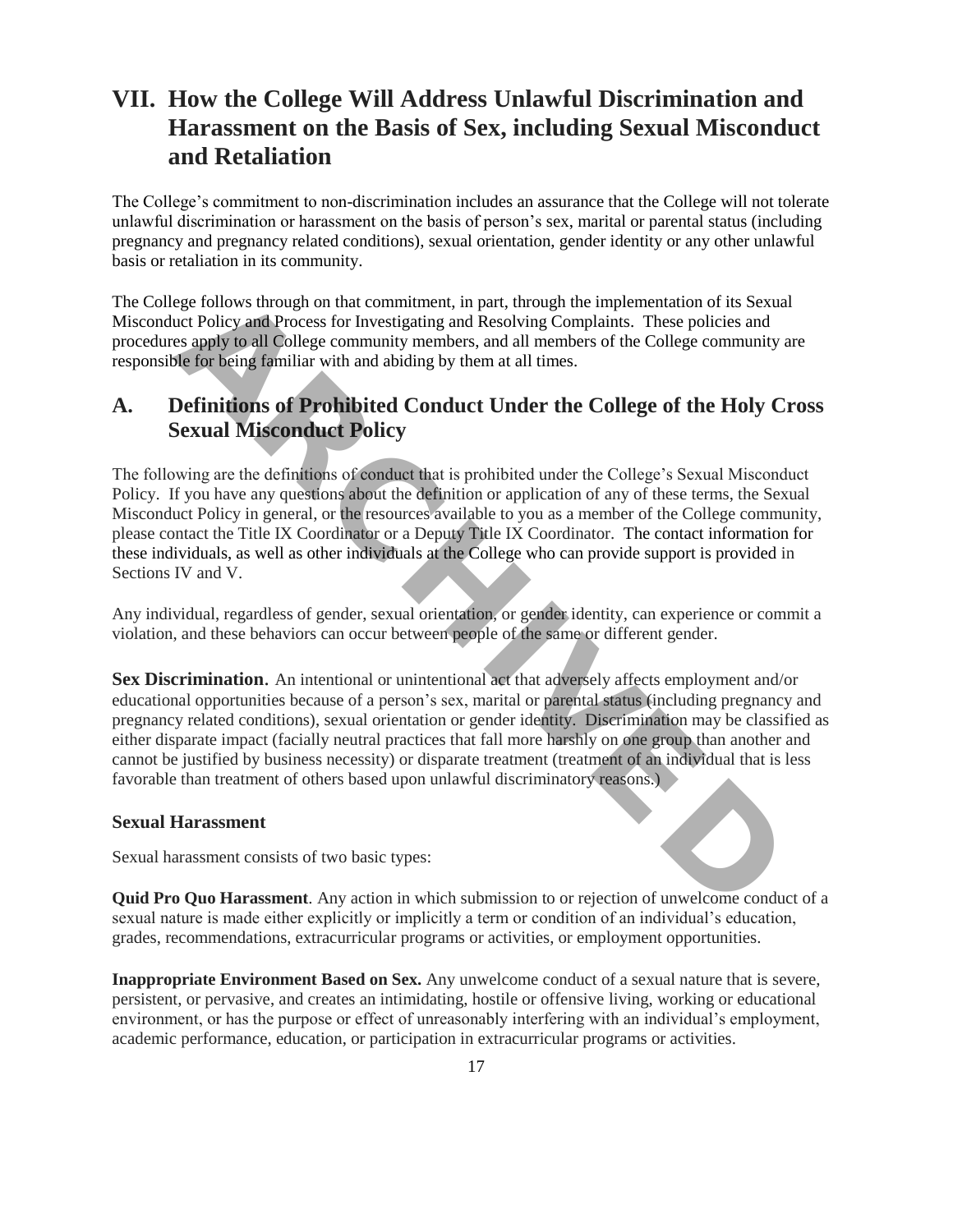In either type of sexual harassment noted above, the effect will be evaluated from both a subjective perspective, as well as the objective perspective of a reasonable person in the position of the person who experienced the conduct.

**Other Inappropriate Sexual Behavior**. Unwelcome conduct of a sexual nature that does not rise to the level of severe, persistent, or pervasive but is unreasonable in a living, working or educational environment. If Other Inappropriate Sexual Behavior is the only alleged violation of the Sexual Misconduct Policy with respect to a Responding Party, the Title IX Coordinator may determine, in his/her sole discretion, whether to conduct an investigation and if a violation is found, no sanction may be imposed other than warning, training or counseling.

**Forms of Sexual Harassment**: In some cases, sexual harassment is obvious and may involve an overt action, a threat, or reprisal. In other instances, sexual harassment is subtle and indirect, with a coercive aspect that is unstated. Some examples include the following:

- Sexual harassment can occur between persons of equal power status (*e.g.*, student to student, staff to staff) or between persons of unequal power status (*e.g.*, faculty member to student, coach to student-athlete). Although sexual harassment often occurs in the context of the misuse of power by the individual with the greater power, a person who appears to have less or equal power in a relationship can also commit sexual harassment.
- Sexual harassment can be committed by or against an individual or by or against an organization or group.
- Sexual harassment can be committed by an acquaintance, a stranger, or people who shared a personal, intimate, or sexual relationship.
- Sexual harassment can occur by or against an individual of any sex, gender identity, gender expression, or sexual orientation.

Examples of behavior that might be considered sexual harassment include, but are not limited to:

- Unwanted sexual innuendo, propositions, sexual attention or suggestive comments and gestures; inappropriate humor about sex or gender-specific traits; sexual slurs or derogatory language directed at another person's sexuality, gender, gender identity, sexual orientation or gender expression; insults and threats based on sex, gender, gender identity, sexual orientation or gender expression; and other oral, written or electronic communications of a sexual nature that an individual communicates is unwanted and unwelcome. **f Sexual Harassment:** In some cases, sexual harassment is obvious and may involve threat, or reprisal. In other instances, sexual harassment is subtle and indirect, with a at is unistated. Some examples include the follow
- Written graffiti or the display or distribution of sexually explicit drawings, pictures, or written materials; sexually charged name-calling; or the circulation, display, or creation of e-mails, text messages, or web sites of a sexual nature.
- Display or circulation of written materials or pictures degrading to an individual or gender group where such display is not directly related to academic freedom, or an educational/pedagogical, artistic, or work purpose.
- Unwelcome physical contact or suggestive body language, such as touching, patting, pinching, hugging, kissing, or brushing against an individual's body.
- Physical coercion or pressure of an individual to engage in sexual activity or punishment for a refusal to respond or comply with sexual advances.
- Use of a position of power or authority to: (1) threaten or punish, either directly or by implication, for refusing to tolerate harassment, for refusing to submit to sexual activity, or for reporting harassment; or  $(2)$  promise rewards in return for sexual favors.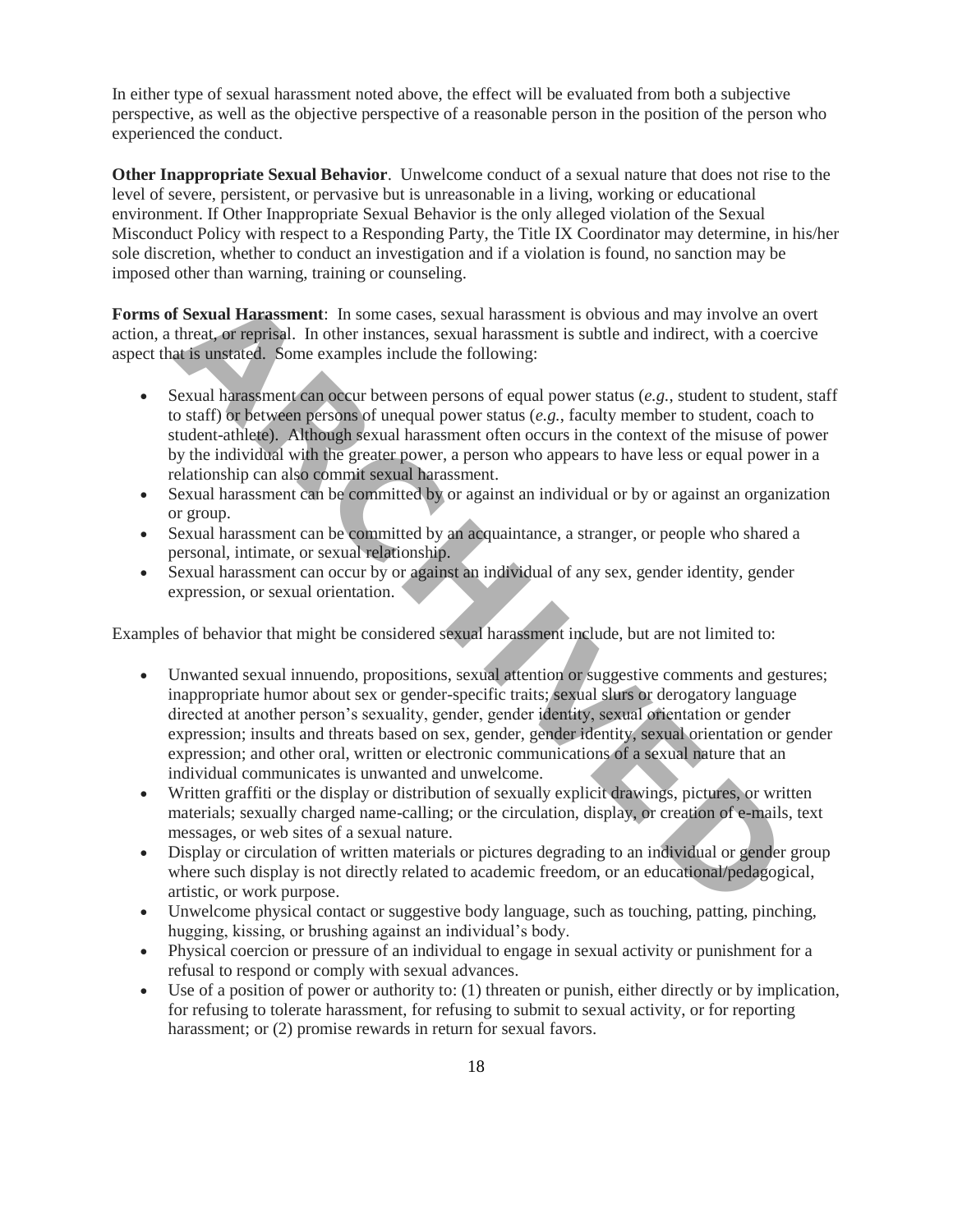Acts of verbal, nonverbal, or physical aggression, intimidation, or hostility based on sex, sexual orientation, gender identity, or sex-stereotyping.

**Sexual Violence**. Physical sexual acts perpetrated against a person's will or where a person is incapable of giving consent. Physical sexual acts include, but are not limited to, vaginal or anal penetration, however slight, with a body part or object, or oral copulation by mouth-to-genital contact. This definition includes rape, sexual assault, sexual battery, and sexual coercion and includes assault with the specific intention to commit such an act. Sexual violence may involve individuals who are known to one another or have an intimate and/or sexual relationship (relationship violence), or may involve individuals not known to one another.

**Other Inappropriate Sexual Contact.** Having or attempting to have sexual contact of any kind other than that defined as "Sexual Violence" with another individual without consent. Other inappropriate sexual contact may include kissing, touching, or making other inappropriate contact with the breasts, genitals, buttocks, mouth, or any other part of the body that is touched in a sexual manner and without permission.

**Sexual Exploitation.** Any act committed through non-consensual abuse or exploitation of another person's sexuality for the purpose of sexual gratification, personal benefit or advantage or any other illegitimate purpose. Sexual exploitation may involve individuals who are known to one another, have an intimate or sexual relationship, or may involve individuals not known to one another. Examples include, but are not limited to, observing another individual's nudity or sexual activity or allowing another to observe consensual sexual activity without the knowledge and consent of all parties involved.

- **Inducing Incapacitation**: This includes the provision of alcohol or drugs to an individual, with or without that individual's knowledge, for the purpose of causing impairment or intoxication to allow another person to take advantage of that individual's impairment or intoxication.
- **Media-Based Misconduct**: Photographing or taping someone (via audio, video or otherwise) involved in sexual activity, or in a state of undress, without his or her knowledge or consent. Even if a person consented to sexual activity, photographing or taping someone without his or her knowledge and agreement goes beyond the boundaries of that consent. Dissemination of photographs or video/audio of someone involved in sexual activity, or in a state of undress, without his or her knowledge or consent constitutes a separate and additional act of sexual misconduct. **nappropriate Sexual Contact.** Having or attempting to have sexual contact of any defined as "Sexual Violence" with another individual without consent. Other inappropriate may include kissing, touching, or making other ina
- **Miscellaneous**: The inappropriate behaviors listed above are not an exhaustive list. The College may consider any other conduct that has a sexual or gender-based connotation under the Sexual Misconduct Policy.

**Stalking.** More than one instance of unwanted attention, harassment, physical or verbal contact, or any other course of conduct directed at an individual that could be reasonably regarded as likely to alarm or place that individual in fear of harm or injury, including physical, emotional, or psychological harm. This includes cyber-stalking, a particular form of stalking in which electronic media such as the internet, social networks, blogs, texts or other similar forms of contact are used to pursue, harass, or make unwelcome contact with another person. Stalking and cyber-stalking may involve individuals who are known to one another or have an intimate or sexual relationship, or may involve individuals not known to one another.

**Relationship Violence (Domestic Violence and Dating Violence).** Relationship violence is any intentionally violent or controlling behavior of one individual by a person who is currently or was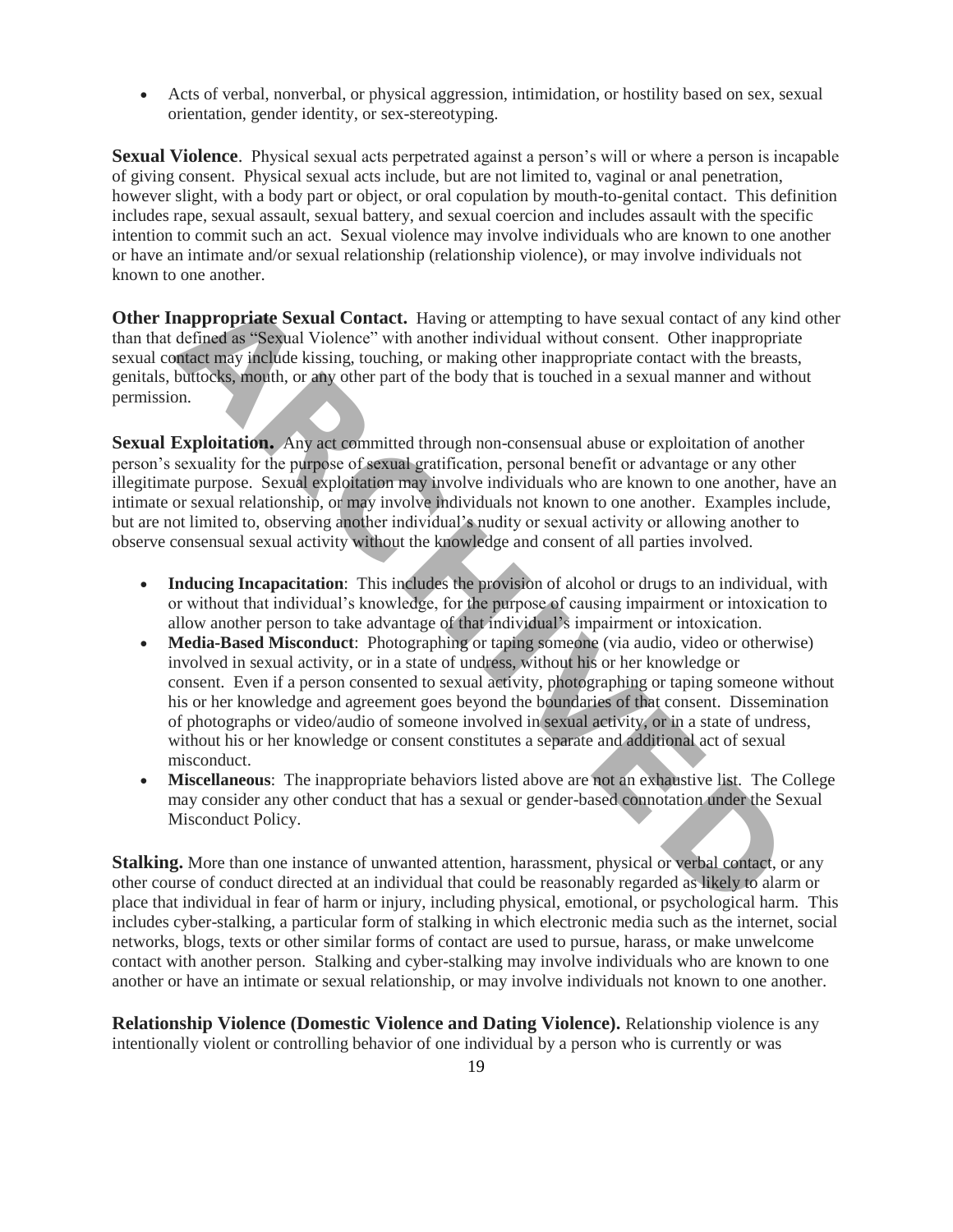previously in a relationship with that individual. Relationship violence may include actual or threatened physical injury, sexual violence, psychological or emotional abuse, and/or progressive social isolation.

### **Consent and Coercion.**

As used in the above definitions of prohibited conduct, consent and coercion have the following meanings:

The College's policy is that sexual interactions must be consensual. Consent is the affirmative and willing agreement to engage in a specific form of sexual contact with another person who is capable of giving consent. Consent cannot be obtained through: (a) the use of coercion, or (b) by taking advantage of the incapacitation or impairment of another individual, including someone who is incapacitated or impaired by intoxication or drugs, is underage, is unconscious, or is asleep. Consent requires an outward demonstration, through mutually understandable words or actions, indicating that an individual has chosen freely to engage in a sexual contact.

Coercion is defined for purposes of this section as the application of unreasonable pressure to take part in sexual activity or in any of the prohibited conduct listed in the Sexual Misconduct Policy. Unreasonable pressure can be exerted through physical or emotional force, intimidation, misuse of authority, tricks, or outright threats. When someone makes it clear that he or she does not want to engage in sexual activity or does not want to go beyond a certain point of sexual interaction, continued unreasonable pressure beyond that point may be considered coercive.

Silence, passivity, or the absence of resistance does not imply consent. Relying solely on non-verbal communication may result in confusion about whether there is effective consent. It is important not to make assumptions. If confusion or ambiguity arises during a sexual interaction, it is essential that each participant stops and verbally clarifies the other's willingness to continue.

Consent can be withdrawn at any time. When consent is withdrawn, sexual activity must cease. Prior consent does not imply current or future consent; even in the context of an ongoing relationship, consent must be sought and freely given for each instance of sexual contact. An essential element of consent is that it be freely given.

In evaluating whether consent was given, consideration will be given to the totality of the facts and circumstances including, but not limited to, the extent to which an individual affirmatively uses words or actions indicating a willingness to engage in sexual contact, free from intimidation, fear, or coercion; whether a reasonable person in the position of the individual alleged to have committed the conduct would have understood such person's words and acts as an expression of consent; and whether there are any circumstances, known or reasonably apparent to the individual alleged to have committed the conduct, demonstrating incapacitation or fear. repactation or imparment or another intuivatial, including someone who is incepacitation, through mutually understandable words or actions, or is asleep. Consent requires a<br>ration, through mutually understandable words or

### **Retaliation.**

Engaging in conduct that may reasonably be perceived to:

 adversely affect a person's educational, living, or work environment because of their good faith participation in the reporting, investigation, and/or resolution of a report of a violation of the Sexual Misconduct Policy; or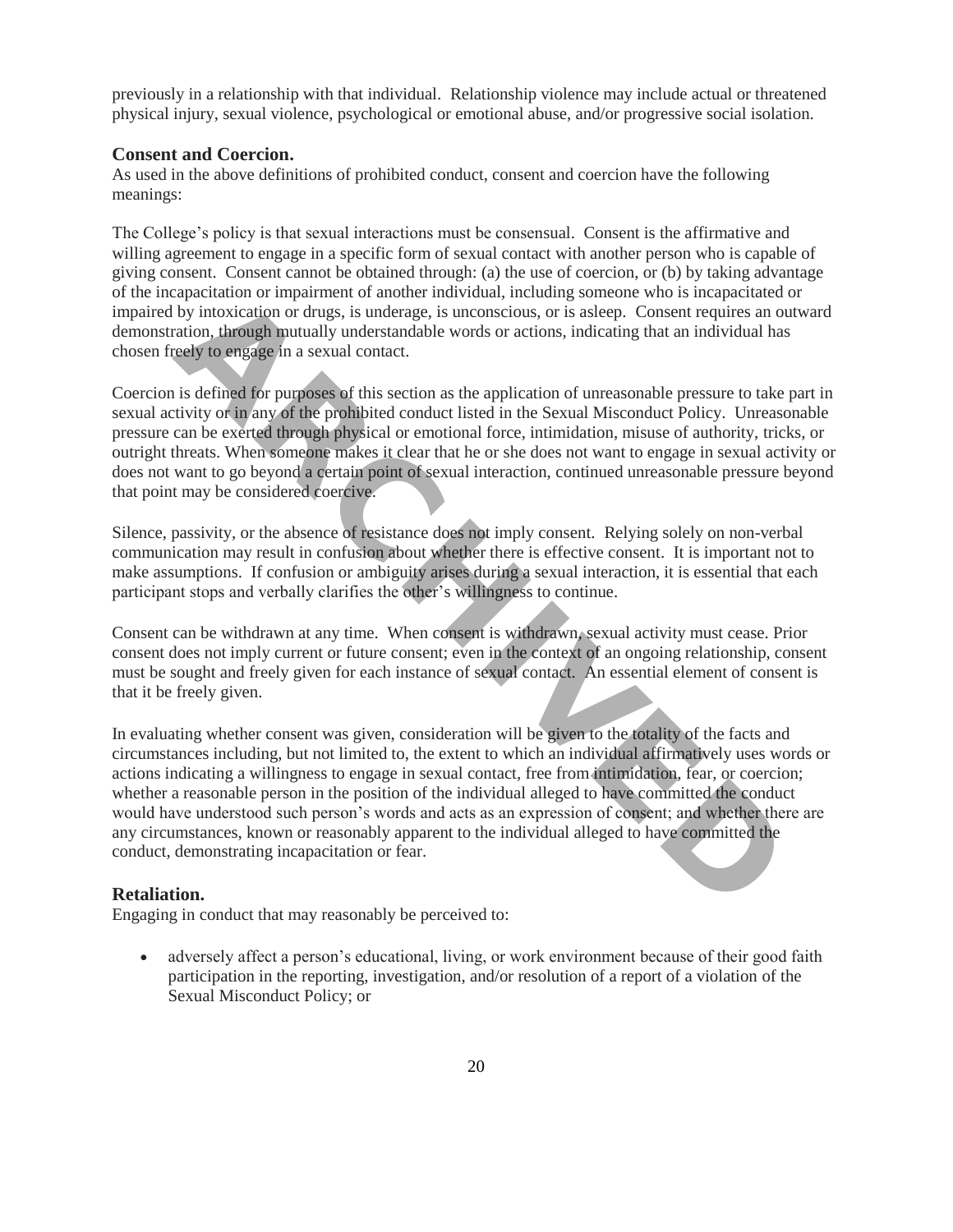discourage a reasonable person from making a report or participating in an investigation under the Sexual Misconduct Policy, any other College policy, or any other local, state, or federal complaint process, *e.g.*, filing a complaint with an entity like the U.S. Department of Education.

Retaliation includes, but is not limited to, acts or words that constitute intimidation, threats, or coercion intended to pressure any individual to participate, not participate, or provide false or misleading information during any proceeding under the Sexual Misconduct Policy. Retaliation may include abuse or violence, other forms of harassment, and/or making false statements about another person in print or verbally with intent to harm their reputation.

Retaliation can be committed by any individual or group of individuals, not just a Responding Party or a Complaining Party. Retaliation may constitute a violation of the Sexual Misconduct Policy even when the underlying report made did not result in a finding of responsibility. Retaliation, even in the absence of provable discrimination or harassment in the original complaint or charge, constitutes a serious violation of this Policy.

# **Other Violations.**

 $\overline{\phantom{a}}$ 

Engaging in other conduct which is prohibited by this Policy (e.g., recording the proceedings) or failure to comply with a duty or obligation set forth in, or imposed pursuant to, this Policy (e.g., duty of honesty, duty of cooperation or duty to report).

# **B. Process for Investigating and Resolving Complaints**

This process describes how the College will investigate a report that an individual or group of individuals has engaged in conduct that could violate the College of the Holy Cross [Sexual Misconduct Policy,](http://www.holycross.edu/sexual-respect-and-title-ix/overview) and determine what, if any, safety measures and/or disciplinary sanctions are appropriate.

# **1. Initial Steps: Interim Measures**

After receiving a report of conduct that could fall under the Sexual Misconduct Policy, the Title IX Coordinator or his or her designee<sup>6</sup>, in consultation with other College personnel as appropriate, will take a number of initial steps. These initial steps are not an investigation. Rather, these initial steps will enable the College to assess the need to take any immediate action to address the safety and health needs of the Complaining Party<sup>7</sup> or others within and the College community, and to determine the next steps for investigating the reported conduct and the need for any interim measures. on can be committed by any individual or group of individuals, not is at a Responding<br>Ining Party. Retaliation may constitute a violation of the Sexual Misconduct Policy eve<br>are greport made did not result in a finding of

 $<sup>6</sup>$  Where the Title IX Coordinator is listed as the designated point of contact for any role in the Sexual Misconduct Policy, he or</sup> she may designate a Deputy Title IX Coordinator or another qualified member of the College community to assume the role at issue, as necessary and appropriate. Where another College official or employee is listed as the designated point of contact for any role in the Sexual Misconduct Policy, he or she may designate another College official or employee to assume the role at issue, as necessary and appropriate.

 $<sup>7</sup>$  The individual who experienced conduct that may have violated the Sexual Misconduct Policy will be referred to as the</sup> "Complaining Party." The individual who is alleged to have violated the Sexual Misconduct Policy will be referred to as the "Responding Party." When the Complaining Party and the Responding Party are discussed collectively, they will be referred to as the "Parties" and may be referred to as a "Party." There may be instances where another person, who has not experienced but is aware of the occurrence of prohibited conduct, may bring a complaint under the Sexual Misconduct Policy, and that person is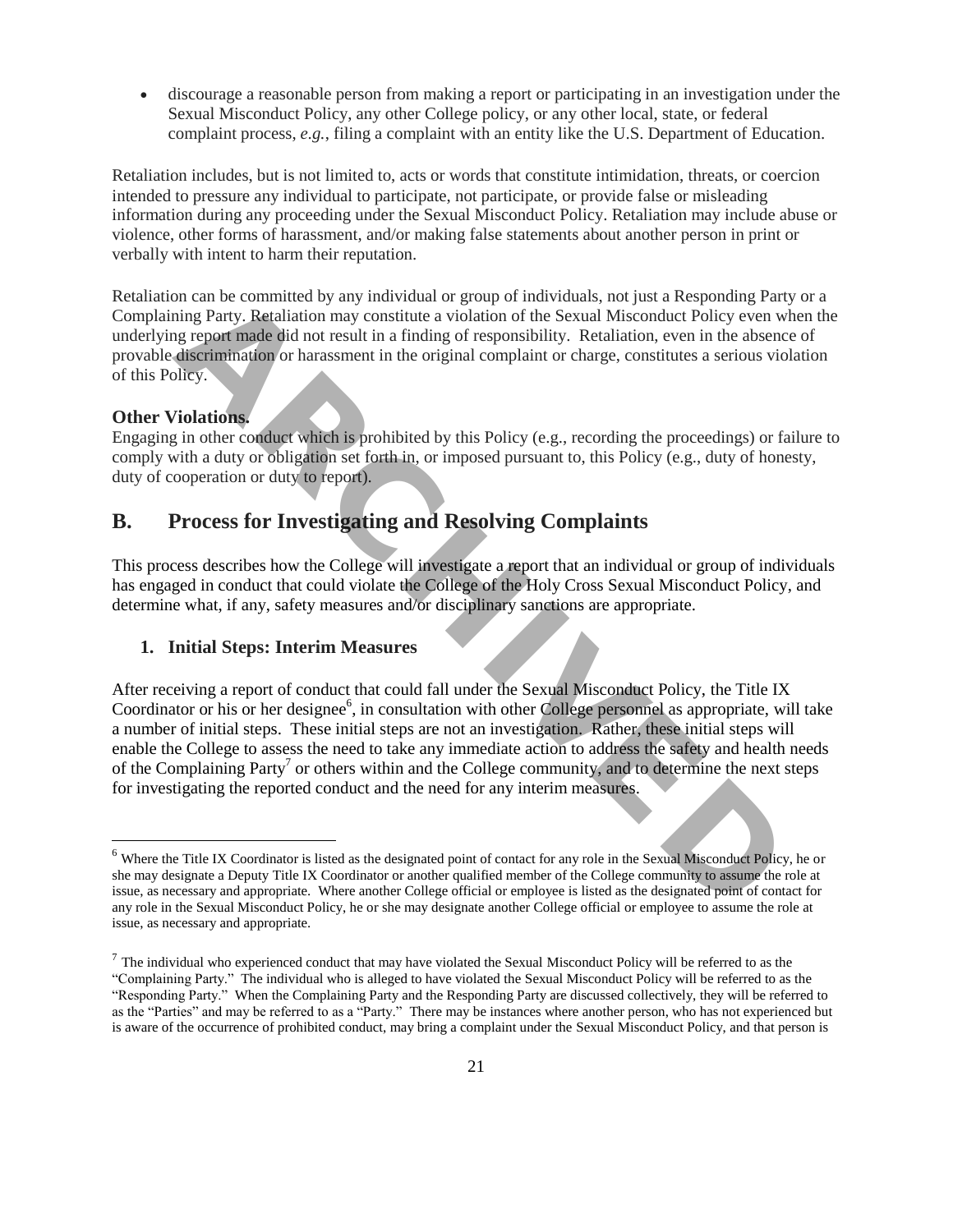These initial steps may include, but are not limited to, the following:

- **(a)** The Title IX Coordinator will contact the Complaining Party and encourage him/her/zie/them to meet to discuss the nature and circumstances of the reported conduct, review relevant documentation that is available and address the need for any interim measures that may be necessary to provide for the Complaining Party's safety, health or well-being and to prevent interference with the Complaining Party's educational, employment, or other opportunities. Such interim measures can include, for example, the issuance of no-contact orders, adjustments to academic schedules, changes to living, dining, transportation, working and/or immigration arrangements, statutorily provided leave to employees pursuant to Mass. G.L. c. 49, §52D. The Title IX Coordinator will assess and implement interim measures in consultation with other College employees as appropriate.
- **(b)** The Title IX Coordinator, in consultation with other relevant College employees, will assess the reported conduct to determine whether the circumstances pose a threat to the health or safety of the College community, or one or more members of the community, that warrants issuance of a timely warning, a stay-away order for any persons, or any other interim protections, including, but not limited to, the interim suspension of a student, placing an employee on paid or unpaid leave, temporarily removing an individual from a leadership, advising, or other position, or temporarily suspending or restricting one or more aspects of an individual's activities or privileges prior to completing an investigation. During the interim action, the College reserves the right to prohibit the individual from entering upon the College's property or participating in any College activities absent written authorization from an appropriate College official. The failure of an individual to comply with an interim restriction is a violation of this Policy and may lead to additional disciplinary action. The decision to impose interim restrictions will be communicated by the Title IX Coordinator in writing and will be effective immediately. 49, \$252). The THIE IX Coordinator will assess and implement internin measures in<br>
sonsultation with other College employees as appropriate.<br> **b** The Trile IX Coordinator, in consultation with other relevant College employ
- **(c)** The Title IX Coordinator will notify the Complaining Party about: (a) the availability of the Sexual Misconduct Policy; and (b) the right to report and the right to decline to report the matter to Department of Public Safety and/or to local law enforcement if the conduct is potentially criminal in nature (and that such a report will not change the College's obligation to potentially investigate the matter but it may briefly delay the timing of the investigation if a law enforcement agency requests that the College delay its process for a reasonable amount of time to allow it to gather evidence of criminal conduct).
- **(d)** The Title IX Coordinator will notify the Complaining Party of the available resources for seeking medical treatment, counseling, spiritual guidance, other interim measures and other resources. See Sections IV and V.
- **(e)** If the Title IX Coordinator determines the reported conduct could trigger the Sexual Misconduct Policy, he or she will contact the Complaining Party to discuss that determination. In connection with allegations of sexual misconduct, if, at this time, the Complaining Party requests that the process not move forward, the College will weigh that

referred to as the "Reporting Party." In those limited circumstances, the College will determine which of the protections provided to the Complaining Party under the Sexual Misconduct Policy are also applicable to the Reporting Party.

 $\overline{\phantom{a}}$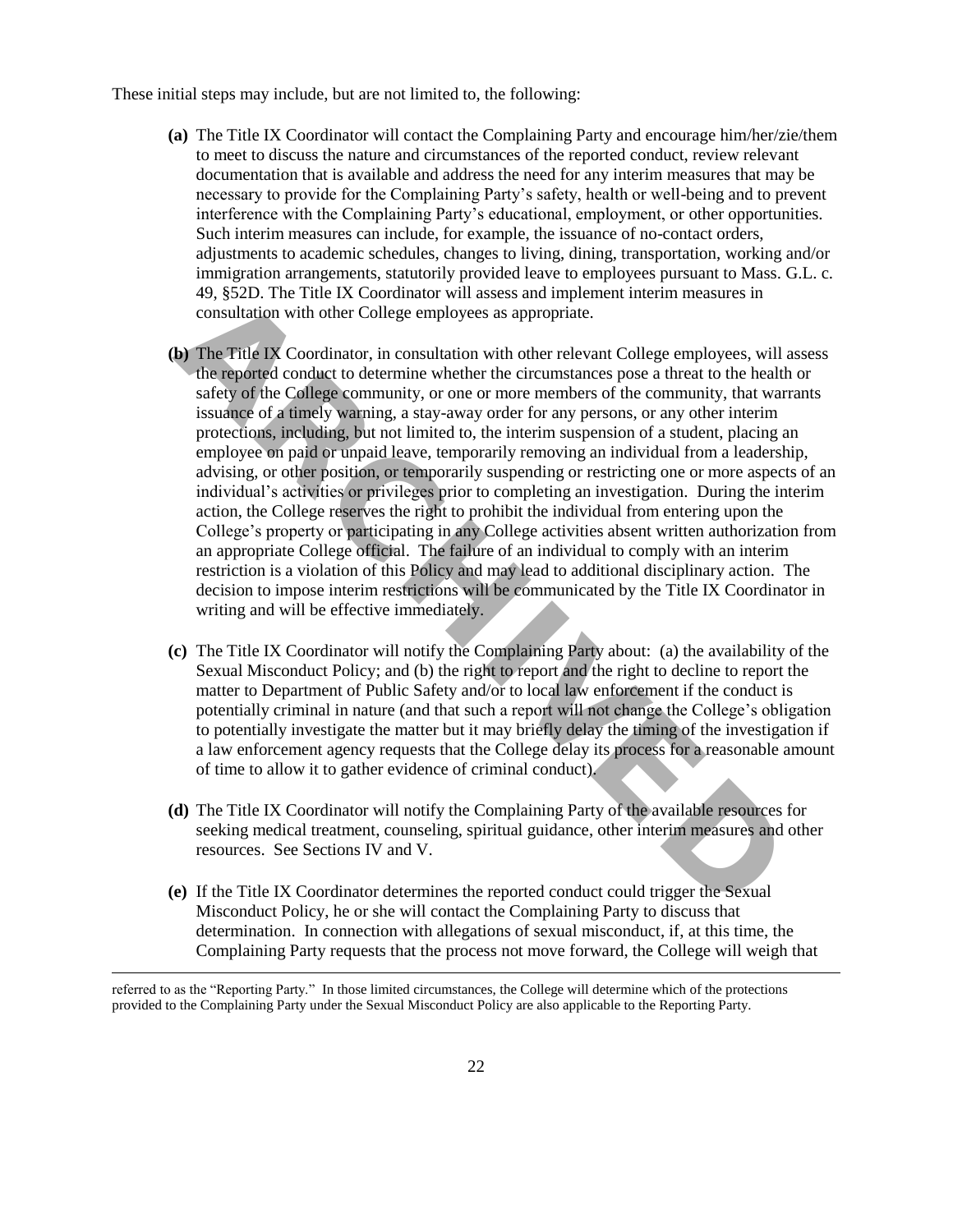request against the College's obligation to address any risk of harm to the Complaining Party or other individuals in the community and the nature of the incident or conduct at issue. Except in limited circumstances in which a Complaining Party's request not to proceed to investigation is granted, the Title Coordinator will proceed to Section VII.B.3. For further information, please see Section VI.A.1. If an investigation or informal resolution will be commenced (and at any other time the Title IX Coordinator determines is appropriate), Title IX Coordinator will notify the Responding Party of available resources for seeking medical treatment, counseling, spiritual guidance, interim measures, and other resources.

**(f)** If the Title IX Coordinator determines that the reported conduct would not, in any way, trigger the Sexual Misconduct Policy, he or she will advise the Complaining Party of such in writing and refer the reported conduct to the appropriate administrator for handling consistent with any other appropriate College policy. (If new information is subsequently provided, the decision whether or not to investigate the reported conduct may be reevaluated.)

# **2. Optional Informal Resolution Procedure**.

*The following Informal Resolution Procedure may not be used in an effort to resolve allegations of Sexual Violence, Other Inappropriate Sexual Contact, Inducing Incapacitation, Stalking or Relationship Violence, as each of those terms is defined in the Sexual Misconduct Policy.* 

At any time prior to convening a Determination Panel, a Party may request an informal resolution of a complaint rather than an investigation by contacting the Title IX Coordinator in writing. All Parties and the Title IX Coordinator must agree to informal resolution for this option to be used. The Title IX Coordinator will assess the request for informal resolution against the severity of the alleged violation and the potential risks to campus community members. If the Title IX Coordinator determines that informal resolution is appropriate, the Title IX Coordinator will notify the Parties. The Title IX Coordinator will designate a College representative to facilitate a dialogue with the Parties in an attempt to reach a resolution. The allegation will be deemed resolved when the Parties expressly agree to an outcome that is acceptable to them which is approved by the Title IX Coordinator in consultation with other appropriate College administrators. A Party may withdraw from the informal resolution process at any time. The informal resolution process will be conducted in accordance with procedures specified by the Title IX Coordinator, as determined in his/her sole discretion. trager the Sexual Misconduct Poice, he or she will advise the Complaining Party<br>writing and refer the reported conduct to the appropriate administrator for handling<br>with any other appropriate College policy. (If new inform

The Title IX Coordinator may initiate an investigation at any time that deems it appropriate in his or her sole discretion.

### **3. The Investigation Phase**

**(a) Notice of an Investigation.** If it is determined that the reported conduct could trigger the Sexual Misconduct Policy and an investigation is required, the Title IX Coordinator will prepare a written notice to the Complaining Party and Responding Party that will include a brief description of the allegations, the portions of this Policy that are alleged to have been violated, and any interim measures in place about which either Party must be made aware. This written notice does not constitute a finding or a determination of responsibility.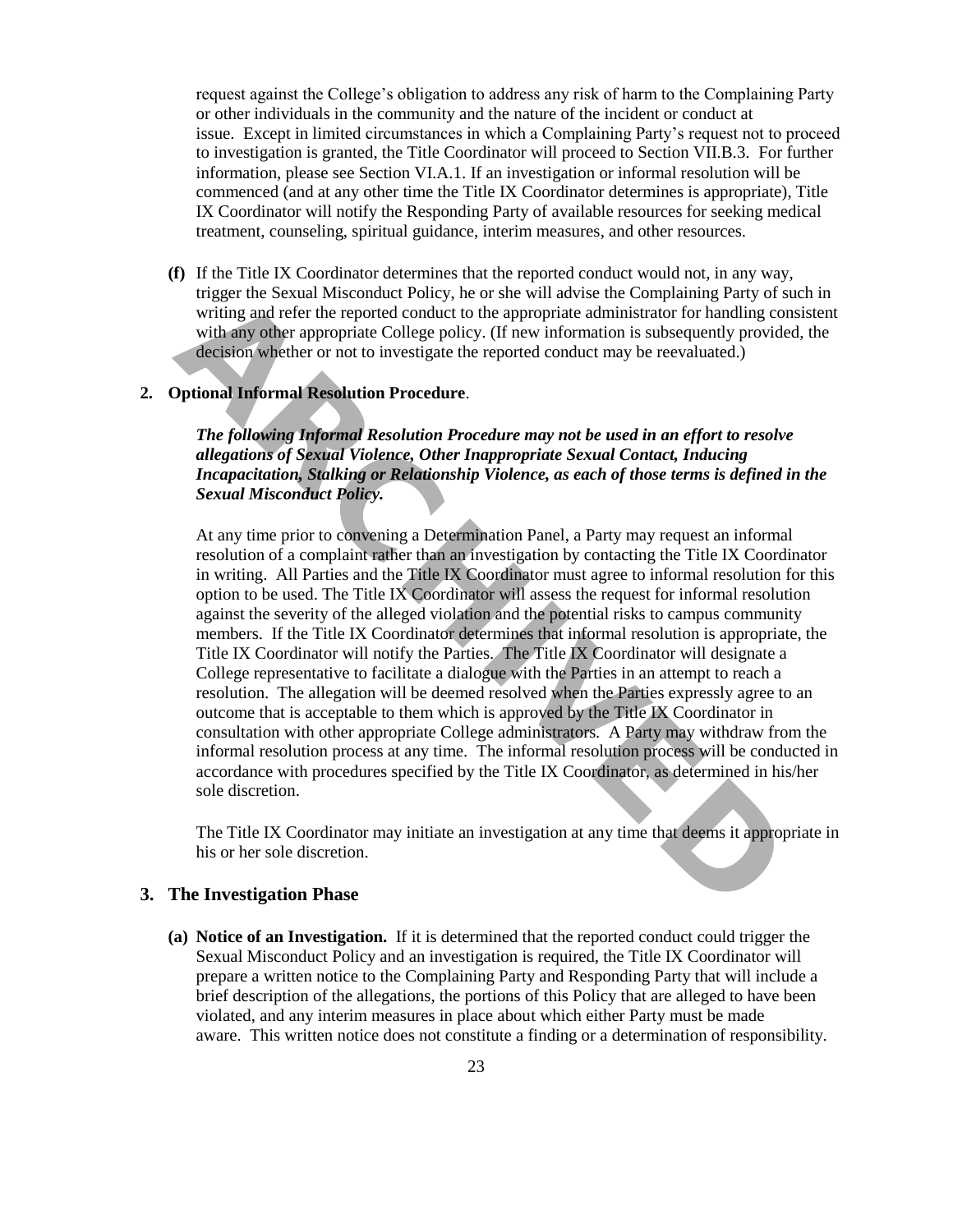- **(b) Information about Advisors in Connection with Allegations of Sexual Violence, Other Inappropriate Sexual Contact, Relationship Violence and Stalking.** In connection with an allegation of sexual misconduct involving sexual violence, other inappropriate sexual contact, relationship violence or stalking<sup>8</sup>, each Party, including any Reporting Party, may have a single advisor of such Party's choice present during any College disciplinary proceeding, including any related meeting, interview, or hearing, held pursuant to the Sexual Misconduct Policy. Once an advisor has been selected by a Party, the Party must provide the name of the advisor to the Title IX Coordinator. Changes to the advisor selected by a Party may be made for good cause with the prior approval of the Title IX Coordinator, as determined in his/her sole discretion. Advisors may not participate actively while present at any disciplinary proceeding and may not speak or otherwise communicate on the part of the Party that the advisor is advising. However, the advisor may ask to suspend any meetings, interviews, or hearings briefly to provide private consultation related to the disciplinary proceeding in progress. An advisor is subject to the same confidentiality expectations applicable to others in attendance. Accommodations, including scheduling of interviews or reviews, generally will not be made for any advisors if they unduly delay the process. The advisor is not permitted to attend a meeting or proceeding without the Party without the prior approval of the Title IX Coordinator, as determined in his/her sole discretion. The College reserves the right to take appropriate action regarding any advisor who disrupts the process, or who does not abide by the restrictions on their participation as determined in the sole discretion of the Title IX Coordinator. A union-represented employee who is a Responding Party may choose as an advisor a person who is not a union representative, if the Responding Party does not desire to have the union representative participate in the proceeding. any useptimary proceeding and may hot speak or otherwise colume that control and y and y and y and y and y and y and y and y and y and y interviews, or hearing briefly to provide private consultation related to the discipl
- **(c) Support Services and Resources.** The Title IX Coordinator will notify the Responding Party about (a) the availability of the Sexual Misconduct Policy, (b) available resources set forth in Sections IV and V, and (c) discuss interim measures. The Parties should review Sections IV and V regarding the available support services and resources at the College and in the community. At the request of either Party or witness, the Title IX Coordinator can discuss further the support services, resources, and options available.
- **(d) Designation of Investigator.** The Title IX Coordinator will designate at least one investigator to conduct a prompt, fair, and impartial investigation of the reported conduct and prepare a report of investigative findings (the "Investigative Report"). At the College's discretion, the investigator may be an internal or an external investigator and more than one investigator may be assigned. All investigators – internal or external – will be selected from a group of qualified and trained individuals employed by the College or engaged by the College for the purpose of conducting investigations under the Sexual Misconduct Policy. The Title IX Coordinator will provide the Parties with the name of the person(s) assigned to investigate the reported conduct (the "Investigator(s)"). As soon as possible, but no later than three (3) calendar days after delivery of the identity of the Investigator(s), the Parties should inform the Title IX Coordinator (in writing) of any conflicts of interest with regard to the selected Investigator(s). The Title IX Coordinator will consider the nature of the conflict and

 $\overline{\phantom{a}}$ 

<sup>&</sup>lt;sup>8</sup> Advisors are not permitted in connection with investigations of any other allegations of violations of the Sexual Misconduct Policy. Nothing in the College's Sexual Misconduct Policy is intended to undermine or alter any rights afforded to a union-represented employee, as provided by applicable law or any collective bargaining agreement, including, but not limited to, a union-represented employee's *Weingarten* rights.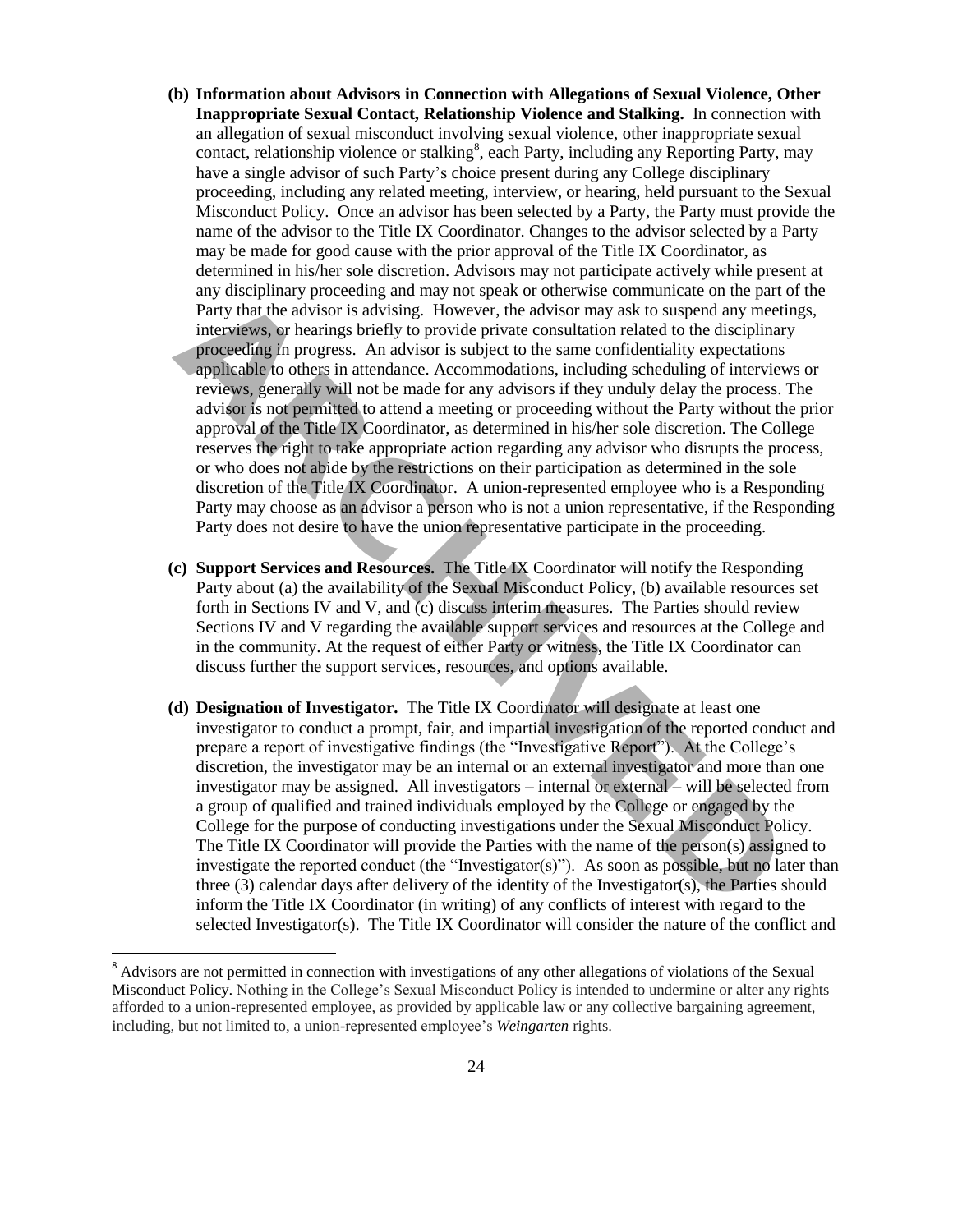determine if different individuals should be assigned as Investigator(s). The Title IX Coordinator's decision regarding any conflicts is final. The Title IX Coordinator may consult with other College personnel to discuss any conflicts of interest.

- **(e) Nature of the Investigation.** The investigation will include separate interviews with the Complaining Party, the Responding Party, and any witnesses whom the Investigator(s) believe will provide necessary and relevant information. The investigation may include the review of documentation or other items relevant to the reported conduct. The Investigator(s) will provide the Parties with written notice of meetings at which their presence is required.
- **(f) The Parties' Identification of Potential Witnesses and Documentation.** The Parties have the opportunity (and are expected) to provide the Investigator(s) with the identification of potential witnesses who have specific information about the reported conduct and with whom they would like the Investigator(s) to speak. The Parties also have the opportunity (and are expected) to provide the Investigator(s) any documentation or other items or questions they would like to be considered or posed to any witness or the other Party. All information and questions described in this section must be presented to the Investigator(s) in writing and include a brief description as to how the persons, documents, and/or items are relevant to the reported conduct. This information must be provided to the Investigator(s) during the Investigation Phase and without delay upon becoming aware of it. The Investigator(s) will exercise discretion in their determination of what information and questions to consider and which potential witnesses identified by the Parties can provide relevant information to the investigation. **The Parties' Identification of Potential Witnesses and Documentation. The Partiest Potential Witnesses who have specific information about the reported conduct and they would like the Investigator(s) with the identificati**
- **(g) Investigation Prohibitions.** Neither Party will be permitted to question or cross-examine directly the other Party directly during the investigation or disciplinary proceedings; questions for the other Party may be submitted to the Investigator(s) as described above. Moreover, the Investigator(s) generally will not gather or consider information related to either Party's sexual history outside of the conduct in question except as relevant to the alleged policy violation, as determined in the sole discretion of the Investigator(s).
- **(h) Responding Party Voluntary Agreement to Policy Violation.** At any point prior to the convening of a Determination Panel, a Responding Party may agree in writing to the alleged violation(s) of the Sexual Misconduct Policy and, in the cases of sexual harassment not involving sexual violence, other inappropriate sexual contact, sexual exploitation, stalking or relationship violence, a sanction proposed by the Vice President of Student Affairs (students), Provost/Dean of the College (faculty) or the Director of Human Resources (staff or third party), as applicable. In cases of sexual violence, other inappropriate sexual contact, sexual exploitation, stalking or relationship violence, the individuals responsible for imposing sanctions will determine and impose sanction(s) pursuant to Section VII.B.5(a) below.

### **4. Investigative Report and Determination of Responsibility by Determination Panel**

**(a) Content of the Investigative Report.** At the conclusion of the Investigation Phase, the Investigator(s) will prepare an Investigative Report, which should include a summary of the factual information presented during the Investigation Phase and a separate section where the Investigator(s) point out relevant consistencies or inconsistencies (if any) between different sources of information. If necessary and appropriate, the Investigative Report may also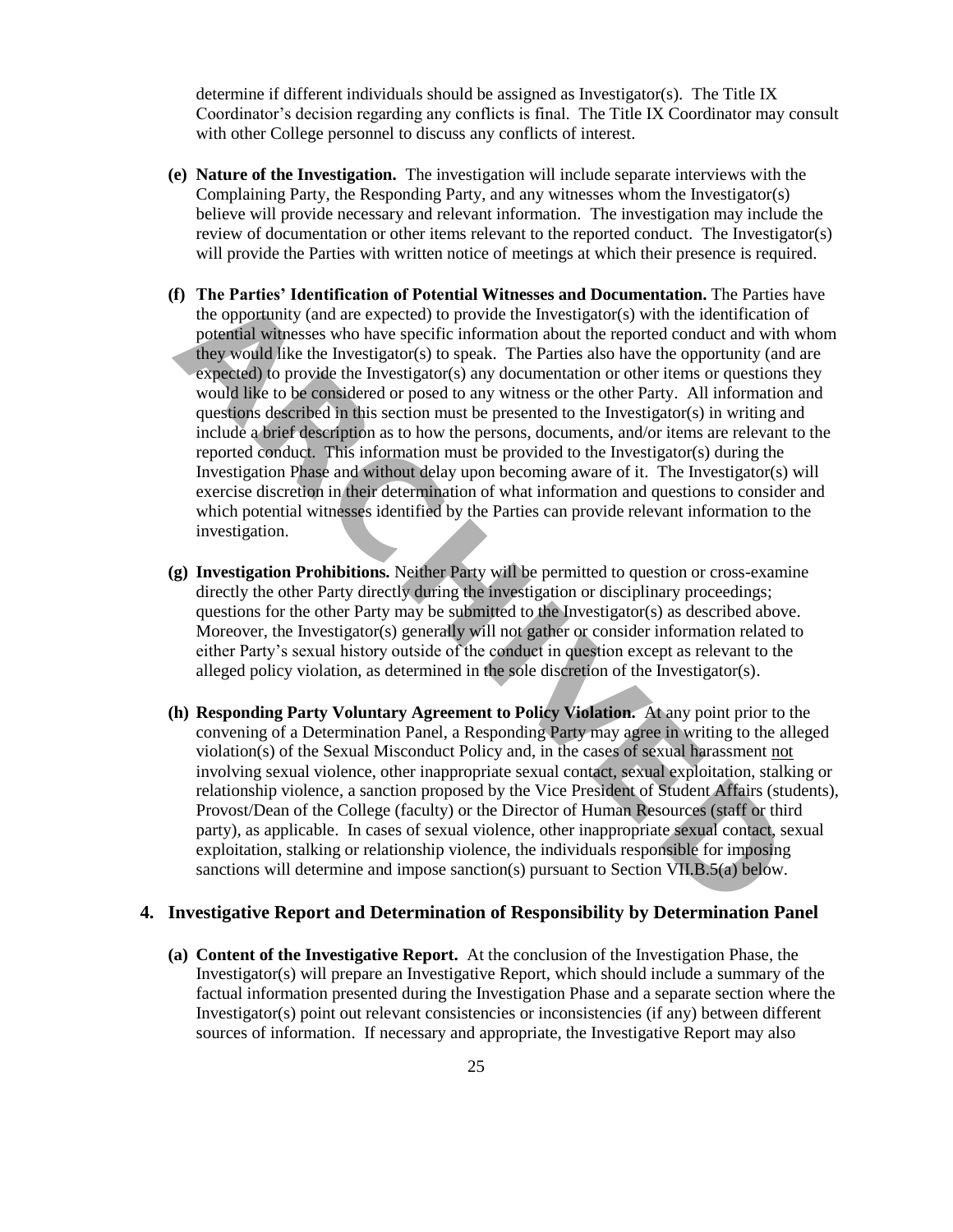include a separate section describing the Investigator(s)' perception of the demeanor of the individuals interviewed. The Investigative Report will not include a determination by the Investigator(s) as to whether a Party has violated the Sexual Misconduct Policy or what sanctions may be appropriate. These determinations will be made by the Determination Panel, as described below.

- **(b) Review by the Parties.** The Parties will have an opportunity to review the Investigative Report and may submit written comments about the content of the Investigative Report to the Investigator(s) within five  $(5)$  calendar days of the date they are notified that the Investigative Report is available for review. This review will take place at a secure location and in a secure manner determined by the College. The time to submit written comments can be extended for a brief period if the Title IX Coordinator concludes, in his/her sole discretion, that the additional time is warranted. Likewise, the secure location and manner of reviewing the Investigative Report can be modified if the Title IX Coordinator deems it necessary and appropriate. Each Party may have such Party's advisor review the Investigative Report with them in connection with an allegation of sexual misconduct involving sexual violence, other inappropriate sexual contact, relationship violence or stalking. Photographs or any other copies of the Investigative Report are not allowed by either Party or advisor. The comments submitted by the Parties may not exceed ten (10) double spaced pages (12-point font and one inch margins) unless a higher page limit is otherwise determined to be necessary and appropriate in the sole discretion of the Title IX Coordinator. After reviewing the submissions, if any, from the Parties, the Investigator(s) may determine that either additional investigation is required or no further investigation is needed. If further investigation is conducted, the Investigator(s) will include any additional relevant information in the Investigative Report. The Investigative Report will then be submitted to the Title IX Coordinator. Any submissions made by either Party pursuant to this section, as well as any other documentation deemed relevant by the Investigator(s), will be attached to the Investigative Report. manner determined by the Colige. In the to submit written comments can be<br>sparking and the priori of the CIM Coordinator concludes, in his/her sole discretion, the diditional time is warranted. Likewise, the secure locatio
- **(c) Convening the Determination Panel.** The Title IX Coordinator will convene a threemember Determination Panel (the "Determination Panel") from a previously established pool of College community members trained to decide cases pursuant to this Policy and sexual misconduct cases. In no instance shall the Panel include students. In the event that a Responding Party is a teaching faculty member<sup>9</sup>, at least one of the members of the Determination Panel shall be a tenured faculty member. The Title IX Coordinator will provide the Parties with the names of the persons assigned as the Determination Panel members for their case. As soon as possible, but no later than three (3) calendar days after delivery of the identity of the assigned Determination Panel members, the Parties should inform the Title IX Coordinator (in writing) of any conflicts of interest in regard to the selected members proposed to be assigned to the Determination Panel. If a conflict of interest is raised regarding any of the individuals assigned to the Determination Panel, the Title IX Coordinator will consider the nature of the conflict and determine if different individuals should be assigned to the Determination Panel. The Title IX Coordinator may consult with other College personnel (and shall consult with the chair of the Committee on Faculty Affairs in the case of any conflict of interest with respect to a proposed Determination Panel member who is a teaching faculty member) to assess any conflicts of

 $\overline{\phantom{a}}$ 

 $9^9$  For purposes of this Policy, the "teaching faculty" is defined by reference to Chapter I, Section A of the Faculty Statutes.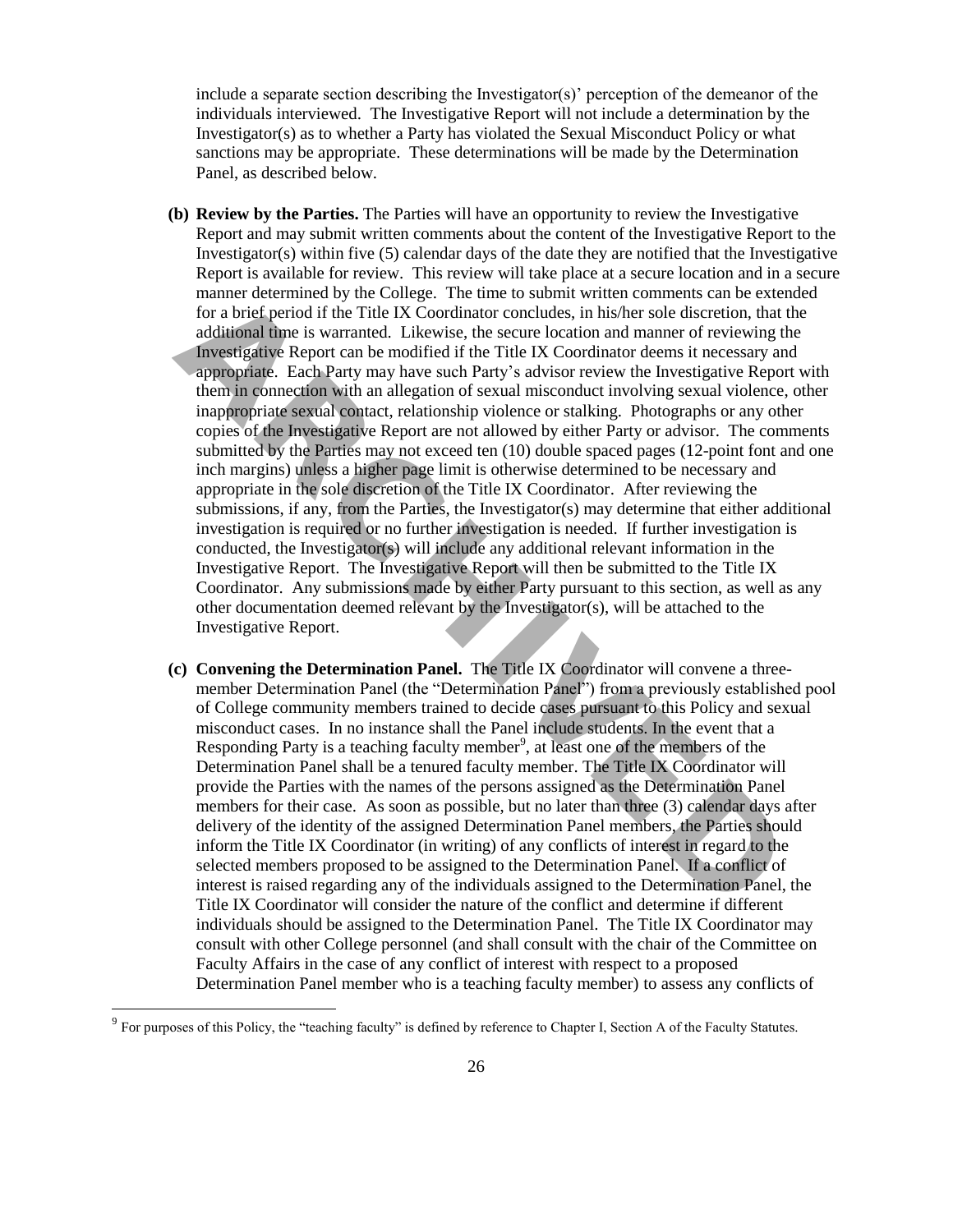interest. The Title IX Coordinator's decision regarding any conflicts is final. The Title IX Coordinator will then submit the Investigative Report to the Determination Panel members and set a subsequent date for the Determination Panel to meet to determine responsibility.

- **(d) Review and Determination by the Determination Panel.** The Determination Panel will make a determination as to whether or not the Responding Party is responsible for violating the Sexual Misconduct Policy by having engaged in some or all of the reported conduct. The Determination Panel has the authority to accept the Investigative Report without seeking additional investigation, or to ask the Investigator(s) to conduct additional investigation on specific points. The Determination Panel, in its discretion, may invite the Investigator(s) to attend a Determination Panel meeting if the Panel believes it would be helpful to have an opportunity to ask the Investigator(s) any questions arising from the Investigative Report. The Determination Panel also has the authority, in their discretion, to speak directly with any persons identified in the Investigative Report and shall meet with the Responding Party and Complaining Party in the event that the matter may result in a suspension or dismissal. The Determination Panel, as the ultimate decision-maker in the matter, is provided broad discretion. In appropriate circumstances, the Title IX Coordinator may give special instructions to the Determination Panel.
- **(e) Notification of Decision.** Upon reaching a determination of responsibility, the Determination Panel will provide a written notification of its decision to the Title IX Coordinator. If sanctions are necessary, they will be assigned in accord with Section VII.B.5 below. The notification will consist of a brief statement of the allegations and the determinations made by the Determination Panel and with respect to a Responding Party who is a student, any sanctions that are imposed pursuant to Section VII.B.4. While the notification may, at the discretion of the Determination Panel, include a brief description of the determination process, it will not include any recommendations for sanctions with respect to Responding Parties who are employees or faculty members. atena a Letermination Panel meet meet meet meet meet meet the control of the present and computing to ask the Investigator(s) any questions arising from the Investigative Report. The Determination Panel also has the author
- **(f) Standard of Proof.** All findings and determinations of responsibility for a violation of the Sexual Misconduct Policy under the Sexual Misconduct Policy will be made using a preponderance of the evidence standard. This standard requires the determination of whether it is more likely than not that a fact exists or a violation of the Sexual Misconduct Policy occurred.

Please note that the preponderance of the evidence standard is not the standard used for criminal culpability in most jurisdictions and a determination of responsibility under the Sexual Misconduct Policy does not equate with a finding of a violation of criminal laws. Conversely, lack of a prosecution or conviction in a criminal proceeding does not necessarily imply that the College's Sexual Misconduct Policy was not violated. The two procedures are significantly different and utilize different standards for determining violations.

**(g) Student Groups, Organizations and Teams**. A student group, organization or team may be held collectively responsible for a violation of this Policy when one or more members of the group or other individuals associated with the group, organization or team are found responsible for a violation of this Policy and the Determination Panel separately determines that: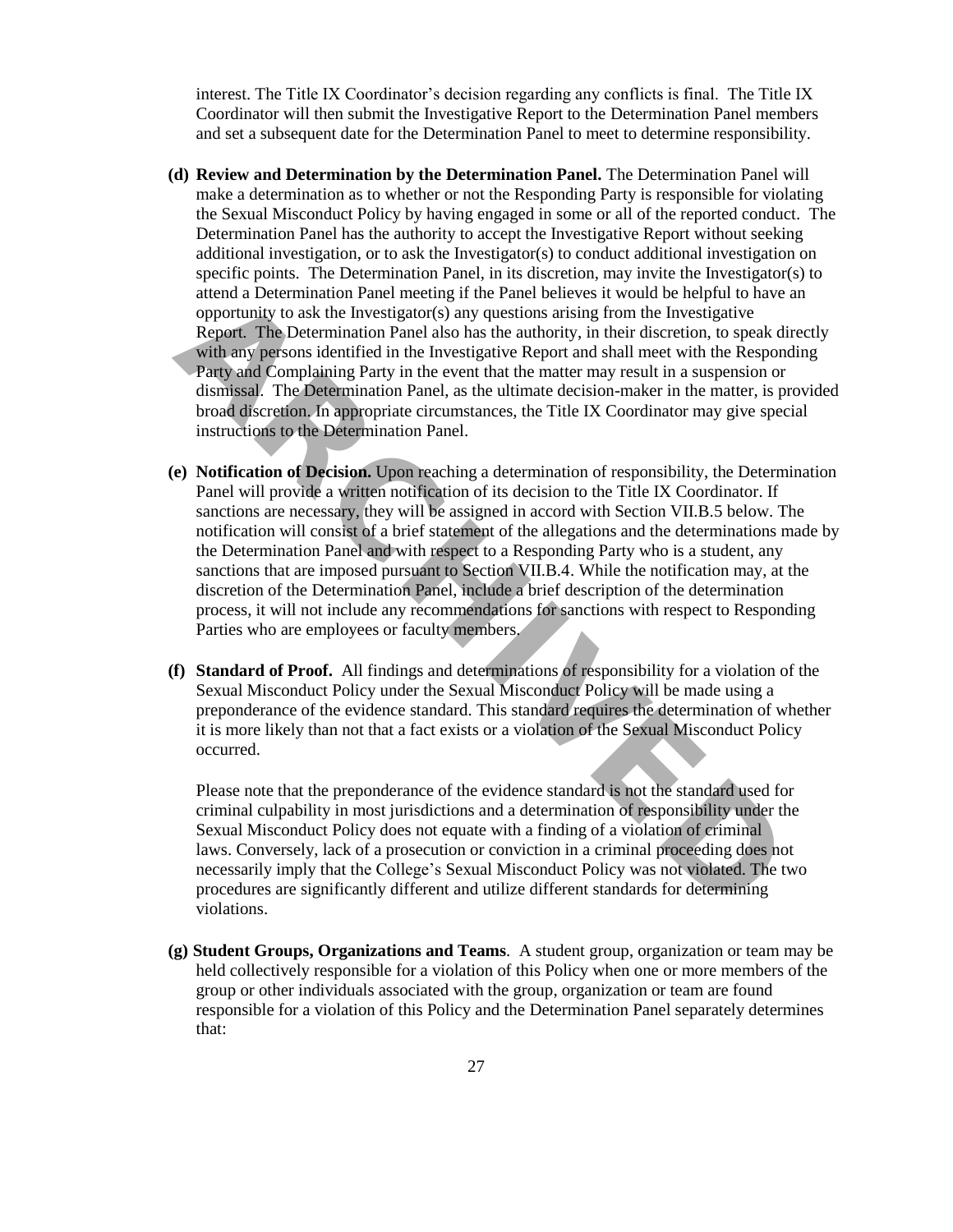- members of the group, organization or team acted in concert with respect to misconduct;
- the individual found responsible for committing the misconduct was either acting on behalf of the group, organization or team or engaged in an activity sponsored, financed or endorsed by the group, organization or team or its leaders;
- the misconduct grows out of, occurs during, or is related to any activity or event sponsored, financed or endorsed by the group, organization or team;
- any leader, officer, or team captain of group, organization or team had knowledge of the misconduct or incident before or while it occurred and failed to take corrective action; and/or
- a pattern of individual misconduct by members of the group, organization or team is found to exist.

The designated student leader or leaders (e.g., president, officer(s), or team captain(s)) shall represent the student group, organization or team throughout the process. There shall be no right of individual appeal of any member of the student group, organization or team to a group sanction.

# **5. Determining Sanctions**

- **(a) Sanctioning Decision.** The College employees responsible for determining sanctions are below. As soon as possible, but no later than three (3) calendar days after delivery of the Determination Panel's notification of decision, the Parties should inform the Title IX Coordinator (in writing) of any conflicts of interest in regard to the Sanctioning Official. The Title IX Coordinator, in consultation with other College officials as appropriate, will determine whether a disqualifying conflict of interest exists, in which case the Title IX Coordinator will appoint a different Sanctioning Official. The Title IX Coordinator's decision regarding any conflicts is final.: Final diversion to exist.<br>
The designated student leader or leaders (e.g., president, officer(s), or team captain<br>
represent the student group, organization or team throughout the process. There she<br>
represent the student
	- **(i) Students**. Sanctions regarding students and student groups, organizations and teams will be determined by the Associate Dean of Students or his or her designee, who may do so in consultation with other College officials and after considering any prior College discipline of the Responding Party. The determination of the Associate Dean of Students or his or her designee will be shared with the Parties as set forth in Section VII.B.6. Sanctions may be determined during the same meeting in which responsibility is determined, as set forth in Sections VII.B.4(c) and (d).
	- **(ii) Teaching Faculty**. Sanctions regarding teaching faculty will be determined by the Provost/Dean of the College (or his/her designee) in consultation with other College officials as appropriate. The Title IX Coordinator will provide the Provost/Dean of the College with a copy of the Determination Panel's written notification of its determination of responsibility as well as the Investigative Report, the Parties' responses to that Report (if any), and information concerning any prior College discipline of the Responding Party. The Dean of the College will determine an appropriate sanction(s). If the Dean of the College determines that a sanction of dismissal for is recommended, the sanction will be reviewed under Section VII.B.7(b). The Dean of the College will then provide written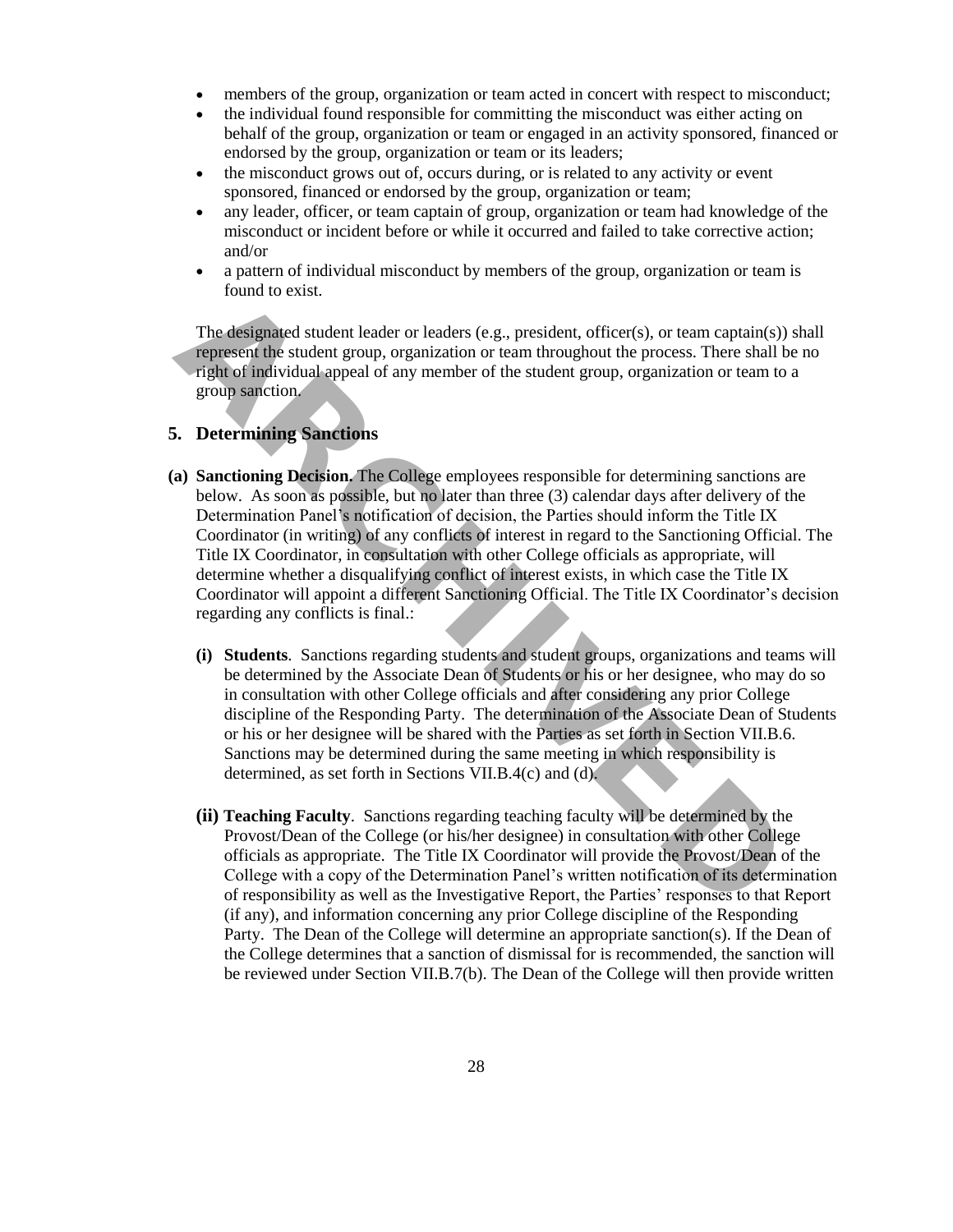notification to the Title IX Coordinator of the action taken with regard to the faculty member.<sup>10</sup>

- **(iii) Exempt Employees, Other Than Teaching Faculty**. Sanctions regarding exempt employees, as defined by the College, will be determined by the Employee's Vice President (or his/her designee) or in the case of an employee in the Athletics Department or who reports to the President, the President's designee. The Director of Human Resources (or his/her designee) will be consulted, and any other College officials may be consulted, on any sanction. The Title IX Coordinator will provide the Sanctioning Official with a copy of the Determination Panel's written notification of its determination of responsibility as well as the Investigative Report, the Parties' responses to that Report (if any), and information concerning any prior College discipline of the Responding Party.
- **(iv) Non-Exempt Employees and Third Parties.** Sanctions regarding non-exempt employees, as defined by the College, vendors, independent contractors and other third parties will be determined by the Director of Human Resources (or his/her designee), who may consult with other College officials. The Title IX Coordinator will provide the Sanctioning Officer with a copy of the Determination Panel's written notification of its determination of responsibility as well as the Investigative Report, the Parties' responses to that Report (if any), and information concerning any prior College discipline of the Responding Party.

### **(b) Types of Sanctions.**

 $\overline{\phantom{a}}$ 

- (i) **Employees, including Faculty Members.** Sanctions imposed with respect to Responding Parties who are employees or faculty members may include, but are not limited to, one or more of the following: dismissal from employment, non-renewal of an employment contract, suspension (without pay), probation, reprimand, warning, restitution, training and/or counseling, no-contact order, removal from an administrative appointment, removal of one or more job responsibilities, removal from a committee, removal from a leadership position, reassignment of advisees, prohibition against new advisees, limitation or loss of rights or privileges, loss of awards and/or honors, and/or community service, among others. or responsibility as well as the investigative keport, the Parties responses to traction (if any), and information concerning any prior College discipline of the Respondent College, and Departic Section (iv) **Non-Exempt Em** 
	- (ii) **Students.** Sanctions may include, but are not limited to, one or more of the following: expulsion, suspension, probation, reprimand, warning, restitution, education/counseling, no-contact order, restriction from extracurricular programs or activities, loss of leadership opportunity or positions in activities, housing restriction/relocation, and/or loss or restriction from College employment, limitation or loss of rights or privileges, loss of awards and/or honors, and/or community service.
	- (iii) **Student Groups, Organizations and Teams.** Sanctions for groups, organizations and teams may include suspension, revocation or denial of registration or recognition,

 $10$  Consistent with Section 9(i), the Dean of the College, in consultation with the Title IX Coordinator, may designate administrator person who holds a leadership position in Academic Affairs to serve in this role.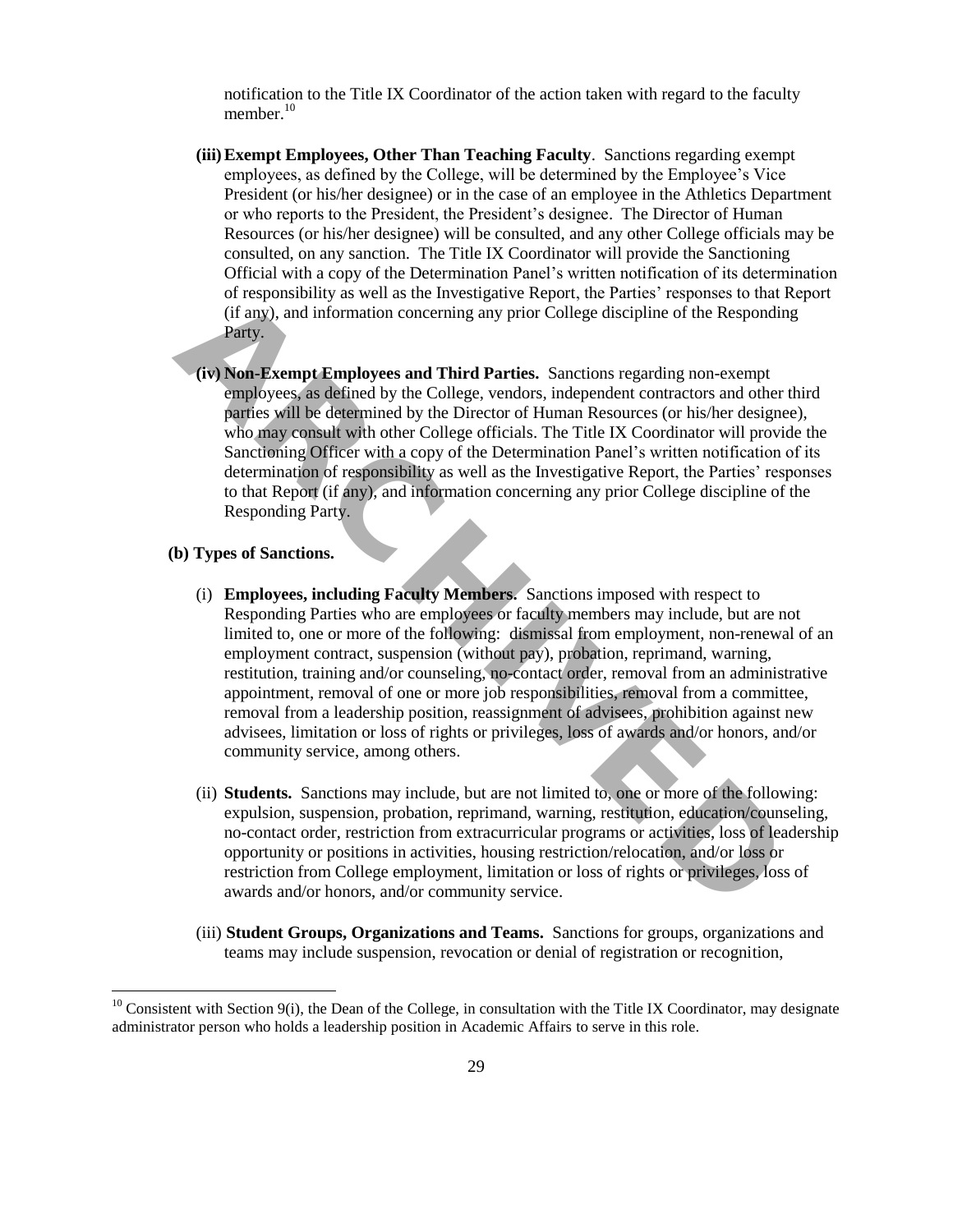probation, reprimand, warning, restitution, education, restriction, among other possible sanctions

- (iv) **Considerations.** In determining an appropriate sanction, the College may take into account the nature and degree of sanction that may be necessary to stop the misconduct, prevent it from recurring, and address its effects and also may take into account any other factors that may lead to a fair and appropriate outcome under the circumstances. Such factors may include, for example, but are not limited to:
	- The nature and circumstances of the misconduct, including whether it involved violence, the threat of violence, or coercion; how severe or pervasive it was; whether it occurred once, more than once, or repeatedly; and whether or to what extent the Party found responsible intended or reasonably should have expected that the conduct would harm the Complaining Party or others.
	- The impact of the misconduct on the Complaining Party, including whether or to what extent the misconduct has interfered or may interfere with the Complaining Party's education, employment, or other opportunities at the College, and whether or to what extent the misconduct has resulted or may result in physical, emotional, or other harm.
	- The impact of the misconduct on the College community, including whether or to what extent the misconduct has interfered or may interfere with an educational, employment, or other aspect of the College environment.
	- The disciplinary history of the Party deemed responsible.
	- Any other mitigating or aggravating circumstances, such as whether the Party found responsible has a history of other misconduct and/or discipline at the College and whether the Party found responsible accepted responsibility and/or remorse for his or her conduct and its effects.
	- The range of sanctions imposed in cases involving similar or analogous circumstances.

# **Possible sanctions for those found responsible for sexual violence, other inappropriate sexual contact, domestic/dating violence, stalking and hate crimes:**

Community service Reflection paper Educational training Probation Suspension Expulsion/termination of employment Limitation of other rights, privileges or duties *Except for expulsion/termination of employment, all sanctions may be combined with one or more other sanctions listed in Section VII.B.5(b)(i) or (ii) above.* violence, the threat of violence, or coercion; how severe or pervasive it was<br>it occurred once, more than once, or repeatedly; and whether or to what ex-<br>**Party** found responsible intended or reasonably should have expecte

(v) **Additional Remedies.** The sanctioning authority described in Section VII.B.5(a) may also identify additional remedies to address the effects of the conduct on the impacted Party. Remedies may include extending or making permanent any interim or safety measures. If a Complaining Party or Responding Party declined or did not take advantage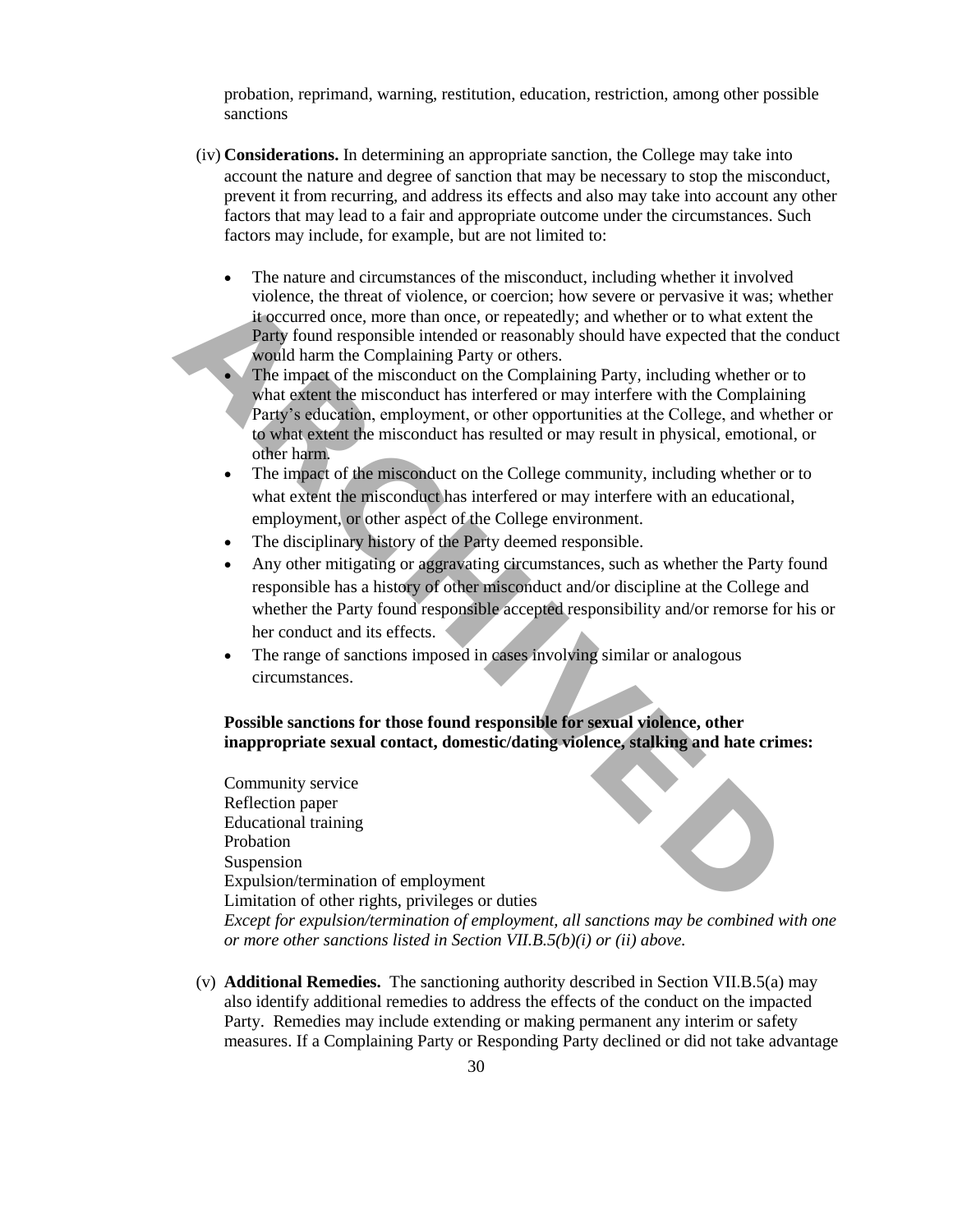of a specific service or resource previously offered, the College may re-offer the service as applicable or necessary. The Title IX Coordinator also may consider broader remedial action for the campus community, such as increased supervision or monitoring, targeted or increased education and prevention efforts, and review of policies and procedures. In addition, in the Title IX Coordinator may refer any matter raised, but not addressed hereunder, that may potentially violate any other College policy, rule, or procedure to the appropriate College officials to address such matters, irrespective of the finding under this Policy.

# **6. Notification, Implementation and Enforcement of Investigation Outcome**

Upon completion of Sections VII.B.4 or 5, as necessary, the Title IX Coordinator will inform the Parties simultaneously and in writing of (i) the outcome of the disciplinary proceeding; and (ii) the procedures for either Party to appeal the result of the disciplinary proceeding. The Title IX Coordinator will also inform other College officials with a legitimate educational or employment interest about the outcome of the finding. As a general matter, those other College officials will include the following: Upon completion of Sections VII.B.4 or 5, as necessary, the Title IX Coordinator will contract simultaneously and in writing of (i) the outcome of the disciplinary proceeding the procedures for either Party to appeal the

- If a student has been found responsible the student's class dean and other appropriate College officials.
- If a member of the Teaching Faculty has been found responsible the individual's department chair, the director of any appropriate academic program and, if applicable, one or more class deans.
- If an exempt employee other than Teaching Faculty has been found responsible the individual's direct supervisor.
- If a non-exempt employee has been found responsible the individual's direct supervisor.

Notice to these other individuals will be accompanied by a statement that the information may not be further disclosed to anyone else without the specific approval of the Title IX Coordinator, except as necessary to protect the safety of one or more individuals.

If the alleged victim is deceased as a result of a crime involving sexual assault, other nonconsensual sexual contact, stalking, domestic/dating violence or hate crime, the next of kin of such alleged victim will be provided the notice of outcome upon written request to the Title IX Coordinator.

The Title IX Coordinator, in consultation with the Sanctioning Official and other College employees as appropriate, is responsible for ensuring that any sanctions or additional remedies are implemented and enforced.

# **7. Appeals**

# **(a) All Appeals (Other Than Appeals Involving a Responding Party Who Is a Teaching Faculty Member with a Recommended Sanction of Dismissal).**

The following appeal process applies to all appeals other than any appeal involving a determination in which a Responding Party is a Teaching Faculty Member with a recommended sanction of dismissal which are addressed under Section VII.B.7(b) below.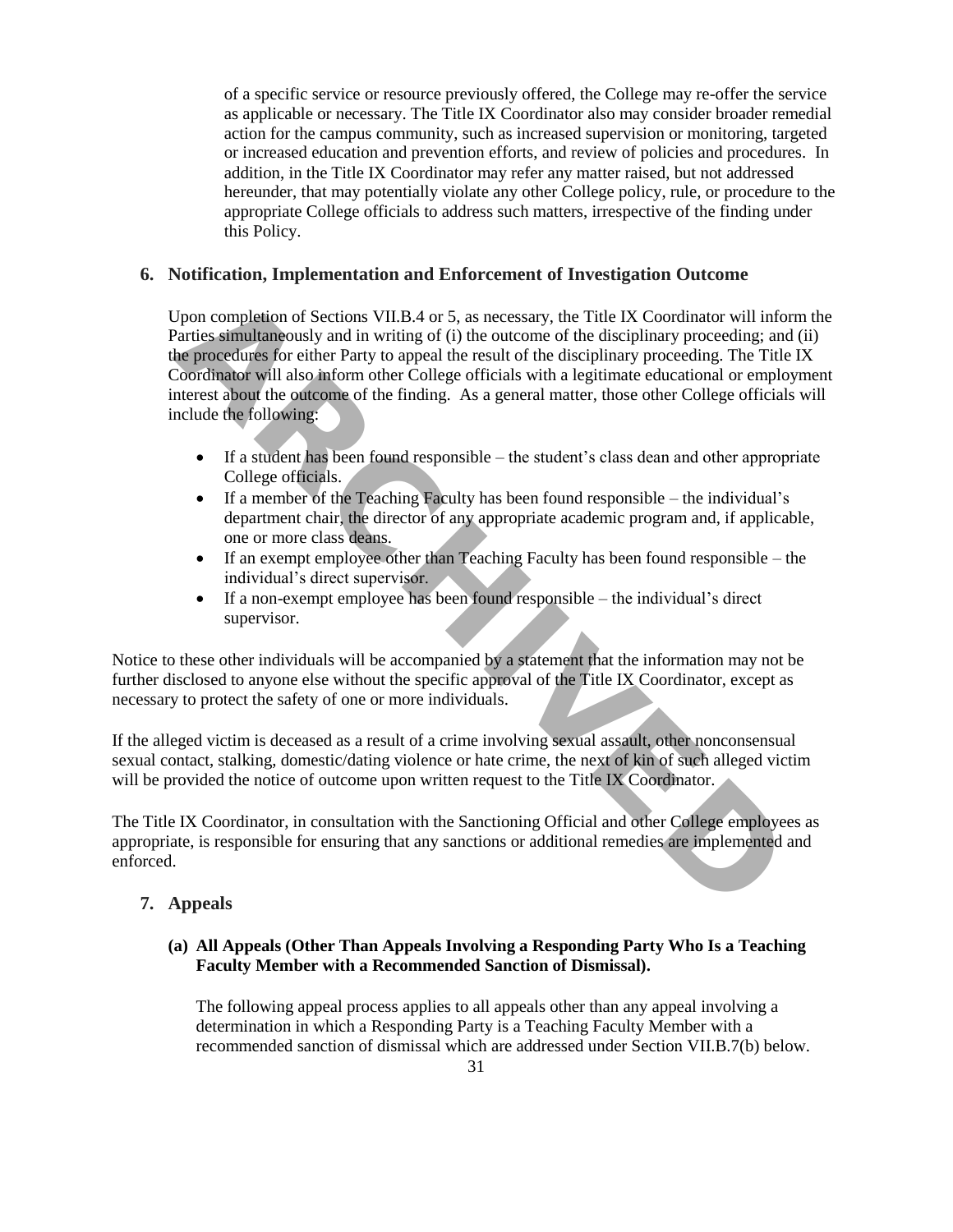Within seven (7) calendar days of the delivery of the notice of the decision of responsibility and/or sanction, either Party may appeal the decision by submitting to the Title IX Coordinator a letter stating why the Party requesting the appeal believes the determination of responsibility and/or the sanctions were inappropriate. A Party appealing under this section may only appeal on the following grounds:

- **Procedural error** by the Investigator(s) or Determination Panel that materially prejudiced the Party requesting review; and/or
- **Newly discovered material information** that was not known to the Party requesting review and not available to the Investigator(s), the Determination Panel, or the individual determining the sanction, and which likely would have changed the finding of responsibility or the sanction imposed had it been available.

The Party submitting the appeal must set forth in detail the grounds for review and must attach all materials that he or she wishes to have considered in the appeal process. The Title IX Coordinator will provide an opportunity to review the appeal submitted by one Party to the other Party. This review will take place at a secure location and in a secure manner determined by the College. The other Party may submit materials that he or she wishes to have considered in the appeal process within seven (7) calendar days of receipt of the appeal. The appeal and appeal materials submitted by a Party may not exceed ten (10) double spaced pages (12-point font with one inch margins) unless a higher page limit is otherwise determined to be necessary and appropriate in the sole discretion of the Title IX Coordinator.

**The Appellate Officer(s):** In the instance of an appeal under this Section VII.B.7(a), the Title IX Coordinator will appoint one or more Appellate Officer or Officers (the "Appellate Officer(s)") from a previously established pool of College employees who have received training on sexual misconduct cases and appeals; in any case involving a teaching faculty member, there will be a three Appellate Officer panel, including at least one tenured faculty member (selected by the Title IX Coordinator in consultation with the chair of the Committee on Faculty Affairs).The Title IX Coordinator will provide the Parties with the names of the assigned Appellate Officer(s) for their case. As soon as possible, but no later than three (3) calendar days after delivery of the identity of the assigned Appellate Officer(s), the Parties should inform the Title IX Coordinator in writing of any conflicts of interest in regard to the assigned Appellate Officer(s). The Title IX Coordinator will consider the nature of the conflict and determine if different individual(s) should be assigned as the Appellate Officer(s). The Title IX Coordinator may consult with other College personnel to discuss any conflicts of interest. The Title IX Coordinator's decision regarding any conflicts is final. individual determining the sanction, and which likely would have changed<br> **ARCHIVE SUBMENT THE CONSTANT CONSTANT CONSTANT CONSTANT THE PRACT PROFINED THE PRACT AND MATE (INCORDINATO THE ARCHIVED THE CONSTANT CONSTANT CONST** 

The Appellate Officer(s) will decide the merits of the appeal and, in so doing, may consult with the Investigator(s), the Determination Panel, the individual(s) issuing the sanction, or any other individual that the Appellate Officer(s) deems appropriate (and shall consult with any such individual who is alleged to have caused a procedural error). In appropriate circumstances, the Title IX Coordinator may give special instructions to the Appellate Officer(s).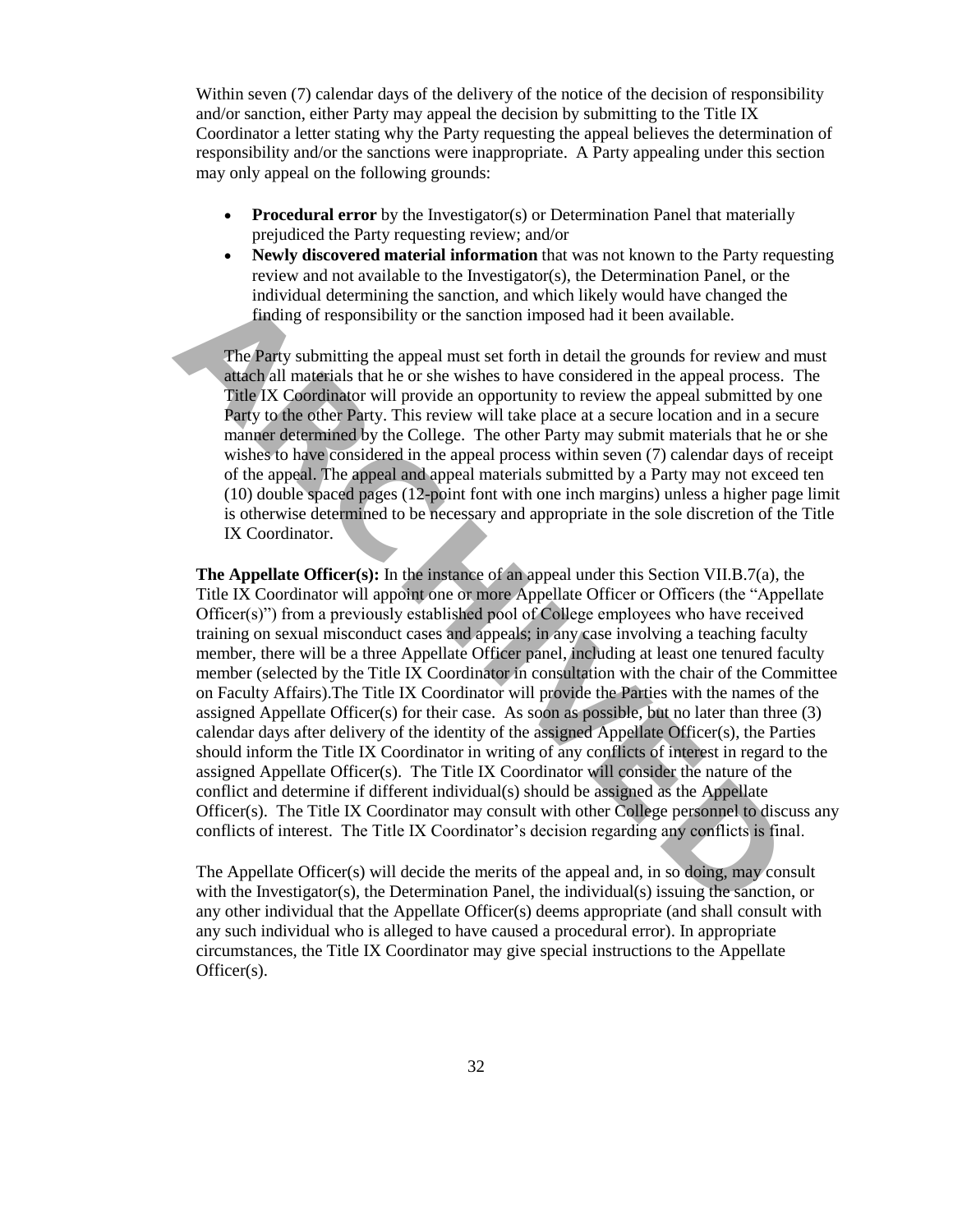Sanctions of all types (including, but not limited to, any form of suspension, dismissal, or separation from the College) can be imposed, in full or in part, while an appeal is pending at the sole discretion of the College.

The Appellate Officer(s) may deny the appeal and affirm all or part of the determination of responsibility or the determination of sanction, or the Appellate Officer(s) may refer the matter back to the Investigator(s), original or a new Determination Panel<sup>11</sup>, and/or the individual determining the sanction for further consideration. If the matter is referred back to the Investigator(s), the Determination Panel, and/or the individual determining the sanction for further consideration, the Appellate Officer(s) will provide specific instructions with the referral. In the event of a referral for further consideration, the Title IX Coordinator will be consulted and further proceedings may be commenced, as appropriate under the circumstances and consistent with this Policy.

The decision of the Appellate Officer(s) regarding the appeal will be in writing and is final. The Title IX Coordinator will inform the Parties simultaneously and in writing of the outcome of the appeal.

# **(b) Appeals with respect to a Responding Party who is a Teaching Faculty Member Involving a Recommended Sanction of Dismissal.**

The following appeal process applies to appeals involving a determination in which a Responding Party is a Teaching Faculty Member with a recommended sanction of dismissal of the Teaching Faculty Member and is the sole method of appeal. The appeal will be reviewed the following procedure:

- (i) Within seven (7) calendar days of the delivery of the notification of the investigation outcome and/or sanction, either Party may appeal the decision by submitting to the Title IX Coordinator a letter stating why the Party requesting the appeal believes the determination of responsibility and/or the sanctions were inappropriate. A Party appealing under this section may only appeal on the following grounds: reteral. In the event of a reterral for further consideration, the 11x Coordinate<br>consulted and further proceedings may be commenced, as appropriate under the<br>criteriumstances and consistent with this Policy.<br>The decision
	- a. **Procedural error** by the Investigator(s) or Determination Panel that materially prejudiced the Party requesting review; and/or
	- b. **Newly discovered material information** that was not known to the Party requesting review and not available to the Investigator(s), the Determination Panel, or the individual determining the sanction, and which likely would have changed the finding of responsibility or the sanction imposed had it been available; and/or
	- c. **That the sanction of dismissal was inappropriate** based on a consideration of the nature and circumstances of the misconduct, including the severity, frequency and duration, the impact of the

 $\overline{\phantom{a}}$ 

<sup>&</sup>lt;sup>11</sup> In the case of a finding of an appeal granted for a procedural error by the Determination Panel, a new Determination Panel will be used.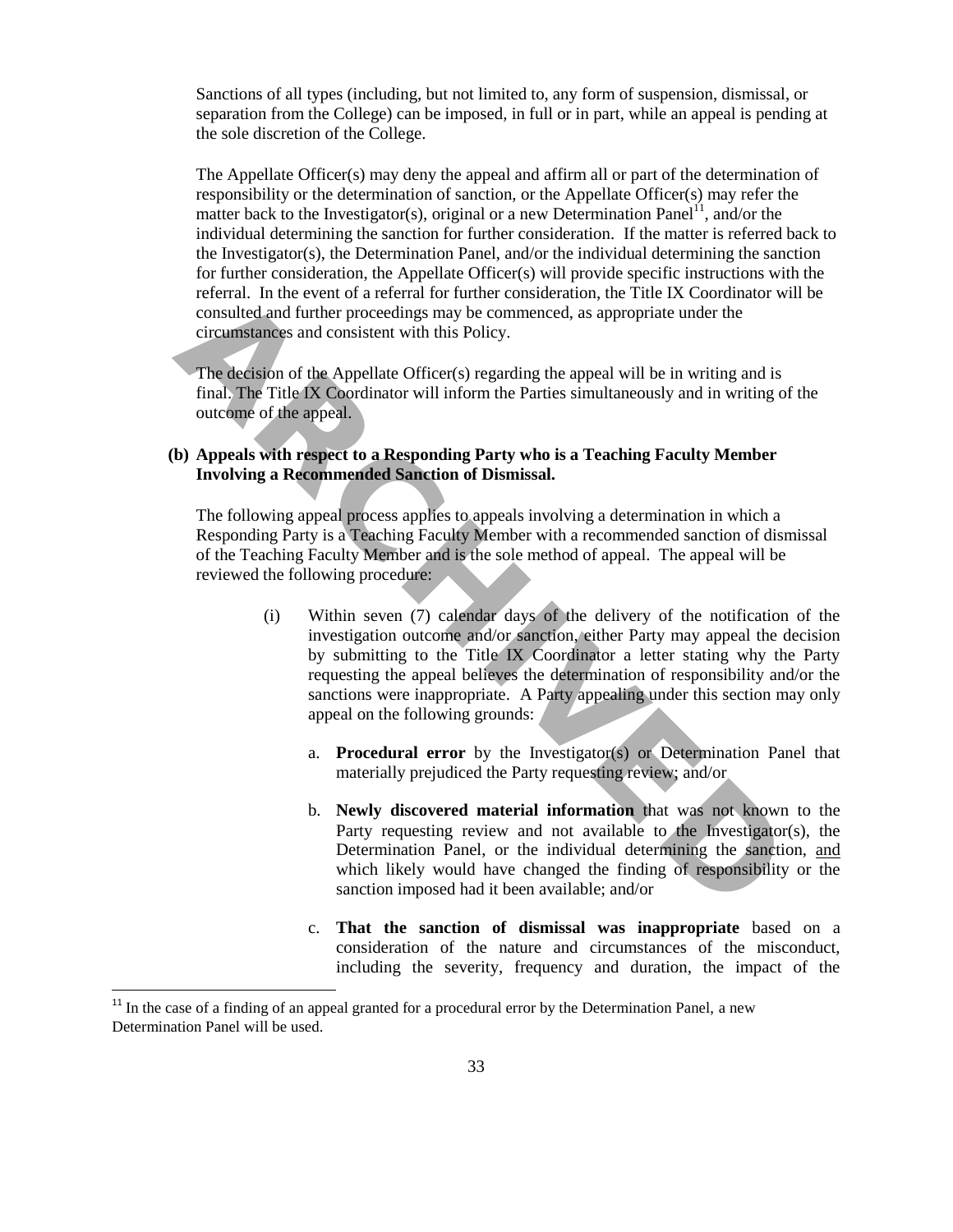misconduct on the Complaining Party and/or the College community, the disciplinary history of the Responding Party found responsible, and any other mitigating or aggravating circumstances and the need to take effective corrective action to prevent the reoccurrence of the violation(s) and remedy its effects.

The Party submitting the appeal must set forth in detail the grounds for review and must attach all materials that he or she wishes to have considered in the appeal process. The Title IX Coordinator will provide a copy of the appeal submitted by one Party to the other Party, and the other Party may submit materials that he or she wishes to have considered in the appeal process within seven (7) calendar days of receipt of the appeal. The appeal and appeal materials submitted by a Party may not exceed ten (10) double spaced pages (12-point font with one inch margins) unless a higher page limit is otherwise determined to be necessary and appropriate in the sole discretion of the Title IX Coordinator.

In the instance a Party appeals, the Chair of the Committee on Faculty Affairs in consultation with the Title IX Coordinator will convene a threemember Appeal Panel (the "Appeal Panel") consisting of tenured members of the Committee on Faculty Affairs (or other tenured faculty members from a previously established pool in the event there are not enough members of the Committee on Faculty Affairs to so serve) who have received training on sexual misconduct cases and appeals. The Title IX Coordinator will provide the Parties with the names of the persons assigned to the Appeal Panel for their case. As soon as possible, but no later than three (3) calendar days after delivery of the identity of the assigned Appeal Panel members, the Parties should inform the Title IX Coordinator (in writing) of any conflicts of interest in regard to the individuals proposed to be assigned to the Appeal Panel. The Title IX Coordinator will consider the nature of the conflict and determine if different individuals should be assigned to the Appeal Panel. The Title IX Coordinator shall consult with the chair of the Committee on Faculty Affairs to assess any conflicts of interest. The Title IX Coordinator's decision regarding any conflicts is final. sometical tasks und the of site winsts of take process within seven (7) calendar days of receipt of the appeal.<br>
And appeal materials submitted by a Party may not exceed ten (<br>
And appeal materials submitted by a Party may

The Appeal Panel will decide the merits of the appeal and, in so doing, may consult with the Investigator(s), the Determination Panel, the Dean of the College issuing the sanction, or any other individual that the Appeal Panel deems appropriate.

Sanctions of all types (including, but not limited to, any form of suspension or separation from the College but excluding dismissal of a faculty member) can be imposed, in full or in part, while an appeal is pending at the sole discretion of the College.

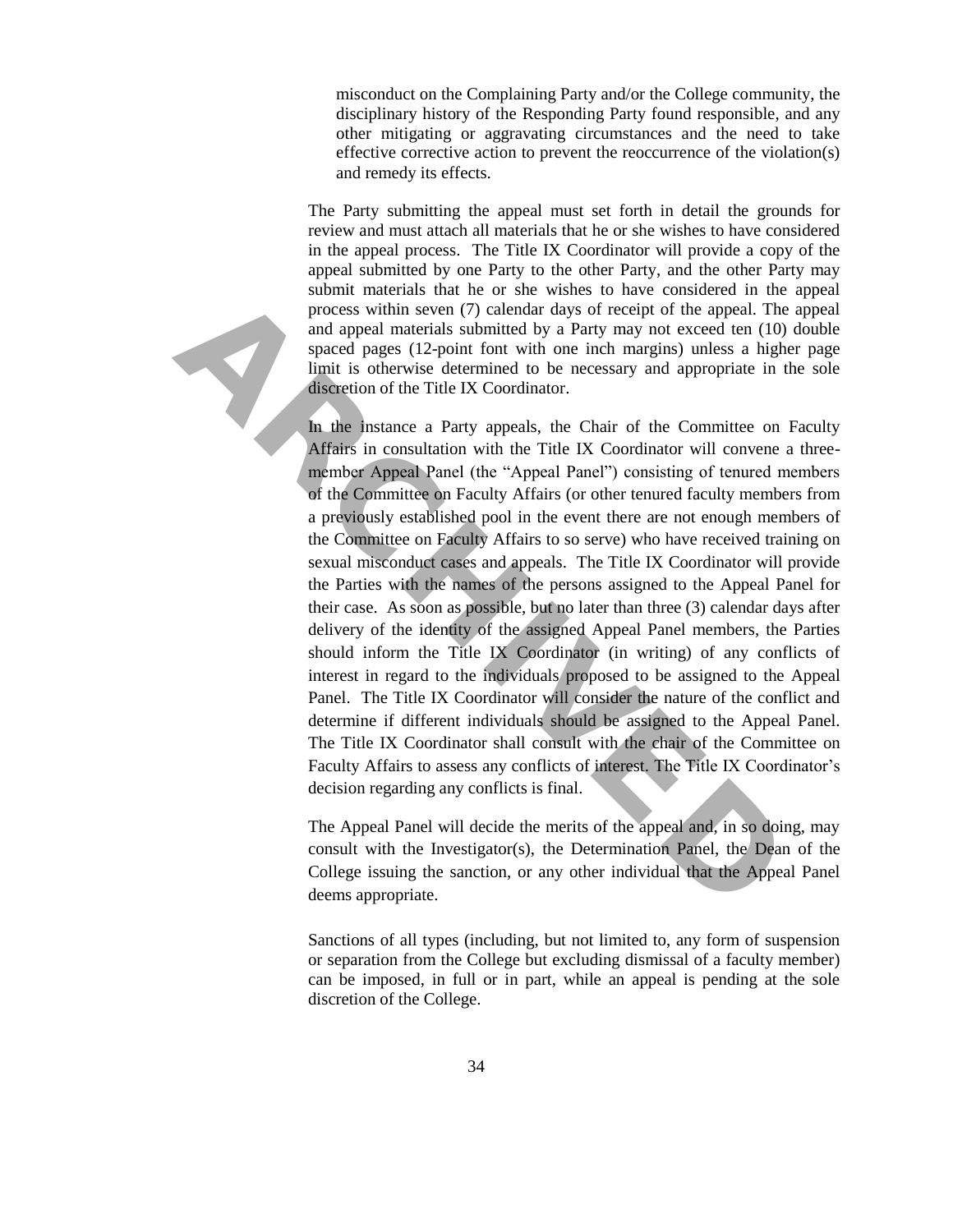The Appeal Panel may deny the appeal and affirm all or part of the determination of responsibility or the determination of sanction, or may refer the matter back to the Investigator(s), the original or a new Determination Panel<sup>12</sup>, and/or the Dean of the College (regarding determination of the sanction) for further consideration. If the matter is referred back to the Investigator(s), the Determination Panel, and/or the Dean of the College (regarding determination of the sanction) for further consideration, the Appeal Panel will provide specific instructions with the referral. In the event of a referral for further consideration, the Title IX Coordinator will be consulted and further proceedings may be commenced, as appropriate under the circumstances and consistent with this Policy.

 $\overline{\phantom{a}}$ 

Any Appeal Panel decision regarding the appeal under Section VII.B.7(b)(i)(a) (procedural error) or (b) (newly discovered information) is final. Any Appeal Panel decision regarding an appeal under Section VII.B.7(b)(i)(c) (recommended dismissal) and/or any Dean of the College's recommended sanction of dismissal under Section VII.B.4 will be referred to the President for review under immediately following section.

(ii) President and Executive Committee Review of Recommended Sanction of Dismissal.



 $12$  In the case of a finding of an appeal granted for a procedural error by the Determination Panel, a new Determination Panel will be used.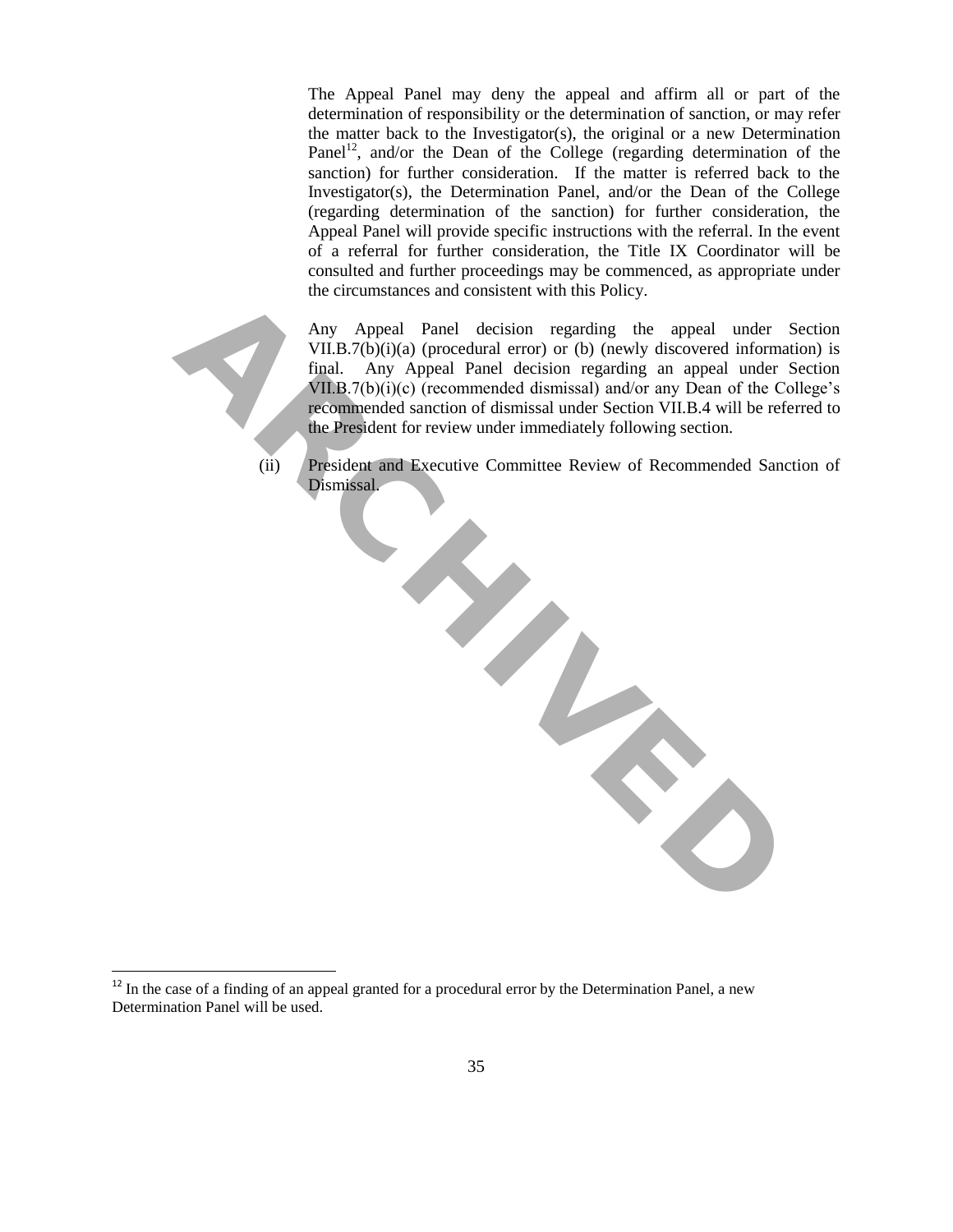- a. If the Dean of the College recommended a sanction of dismissal and no appeal was requested, the President will refer the sanction recommendation to the Executive Committee of the Board for review and consideration.
- b. If the Dean of the College recommended a sanction of dismissal and the Appeal Panel recommended a sanction less than dismissal, the President will determine whether to accept the Appeal Panel sanction recommendation (which shall then become the final sanction); impose a different sanction that is less than dismissal (which shall then become the final sanction) or recommend a sanction of dismissal for review and consideration by the Executive Committee of the Board.
- c. If the Dean of the College and the Appeal Panel recommended dismissal, the President will refer the sanction recommendation(s) to the Executive Committee of the Board for review and consideration.
- d. If the President refers a recommended sanction of dismissal to the Executive Committee of the Board, the referral will be communicated in writing by the President to the Complaining Party and Responding Party. The President will provide the Executive Committee with the Investigative Report, any response of the Complaining Party and/or Responding Party to the Investigative Report, the Determination Panel written findings, the recommendation of the Dean of the College of dismissal, and if applicable, the written appeal materials submitted by the Complaining Party and/or the Responding Party to the Appeal Panel, the Appeal Panel's written decision pursuant to Section VII.B.7(b)(i), and the Dean of the College's recommended sanction following such appeal. The Executive Committee may grant both the Responding Party and the Complaining Party the right to address the Executive Committee, if the Executive Committee deems it appropriate. The Executive Committee of the Board of Trustees will make the final determination of the sanction. Fraining standard of the Debautive Commieted and the Debautive Committee of the Board.<br> **A.** If the Dean of the College and the Appeal Panel recommended the President will refer the sanction recommendation(s) to the Commit
	- e. The Title IX Coordinator will inform the Parties simultaneously and in writing of the outcome of the appeal.

Training of the President and Executive Committee of the Board. Each of the President and the Executive Committee of the Board of Trustees shall receive training on sexual misconduct cases and appeals prior to reviewing any matter under this Section VII.B.7(b)(ii).

# **8. Timeframe for Completion of Investigation and Disciplinary Process**

The College cannot promise the definitive timeframe of this process, but endeavor to complete its investigation and disciplinary process in a prompt manner. The U.S. Department of Education has made clear that the length of investigations may vary with the complexity and unique factors in each case. Examples of such factors include, without limitation, circumstances in which critical witnesses are unavailable or if law enforcement requests the College temporarily halt its investigation for a brief period of time. Accordingly, all timeframes set forth in this Policy may be altered by the Title IX Coordinator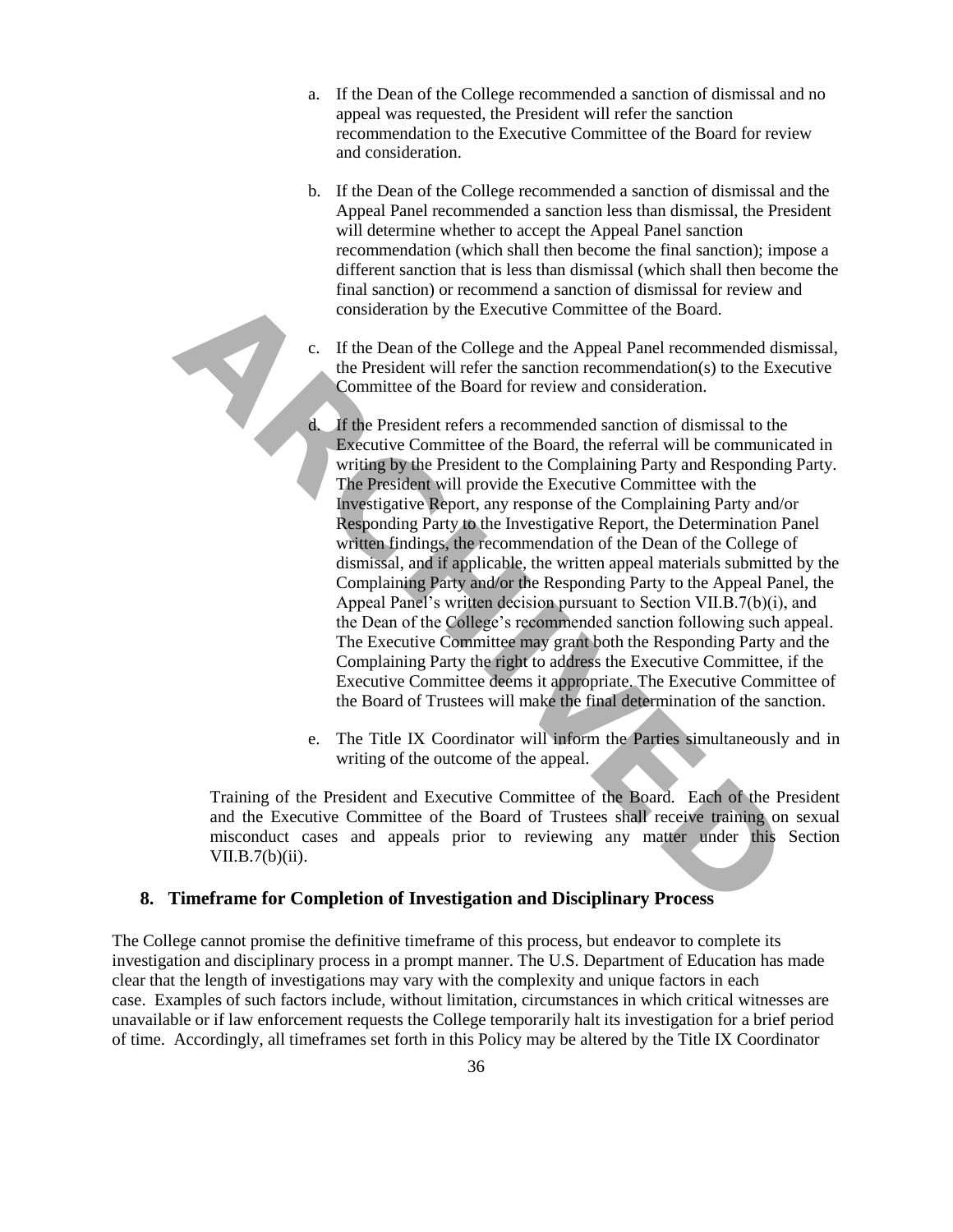for good cause. The College's overarching goal is that all complaints be investigated in a prompt, fair, and impartial manner.

### **9. Additional Matters**

- **(a) Duty of Honesty.** All Parties and witnesses are obligated to be completely honest during the course of the entire process set forth in this Policy. Any person who knowingly makes a false statement – either explicitly or by omission – in connection with any part of the process may be subject to separate College disciplinary action. A report made in good faith, however, is not considered false merely because the evidence does not ultimately support the allegation of violation of the policy.
- **(b) Duty of Cooperation.** All Parties and witnesses are obligated to cooperate with the Title IX Coordinator and any persons charged with implementing the Sexual Misconduct Policy and these procedures. Any person who knowingly interferes with the actions taken to implement the reporting, investigation, or resolution of matters under the Sexual Misconduct Policy may be subject to separate and/or additional College disciplinary action.
- **(c) Respect for Privacy.** The College values the privacy of individuals involved in the reporting, investigation, and/or resolution of matters subject to the Sexual Misconduct Policy. The U.S. Department of Education has provided guidance indicating that there are situations in which it may be necessary for an institution to override a request for privacy or confidentiality in order to meet its obligations under the law. In the event circumstances result in the College overriding a request for privacy or confidentiality to meet its obligations, the College will do so with the utmost sensitivity and respect for the circumstances and the individuals involved. See Section VI.A.1. violation of the policy.<br> **ABC** Dometrion. All Parties and witnesses are obligated to cooperate with the Coordinator and any preson shenced with implementing the Sexual Misconduct Person the Septembent and any preson who k
- **(d) Recording the Proceedings.** The Parties are not permitted to make video, audio, or other electronic, photographic, or digital recordings of any meetings or proceedings held under the Sexual Misconduct Policy or these procedures or the Investigative Report. The Title IX Coordinator may make exceptions to this prohibition in limited circumstances if he or she concludes, in his or her sole discretion, that a recording is warranted, and upon written request of the Party seeking the recording that explains the need for the recording.
- **(e) Follow-up with Reporting Party.** Where the Title IX Coordinator deems appropriate, he or she may contact the Reporting Party to provide an update on the process, the timing and extent of which will be determined by the Title IX Coordinator and depend upon the nature of the allegations and the situation.
- **(f) Prohibition against Retaliation.** The College will not tolerate retaliation in any form against any persons for their participation or involvement in the reporting, investigation, and/or resolution of matters reported or subject to the Sexual Misconduct Policy. The College will take appropriate steps to prevent and/or address retaliatory conduct immediately. The College includes retaliation in its definition of prohibited conduct under this Policy. See Section VII.A.
- **(g) Amnesty for Students Reporting Sexual Violence, Relationship Violence and Stalking.** The College encourages reporting under the Sexual Misconduct Policy and seeks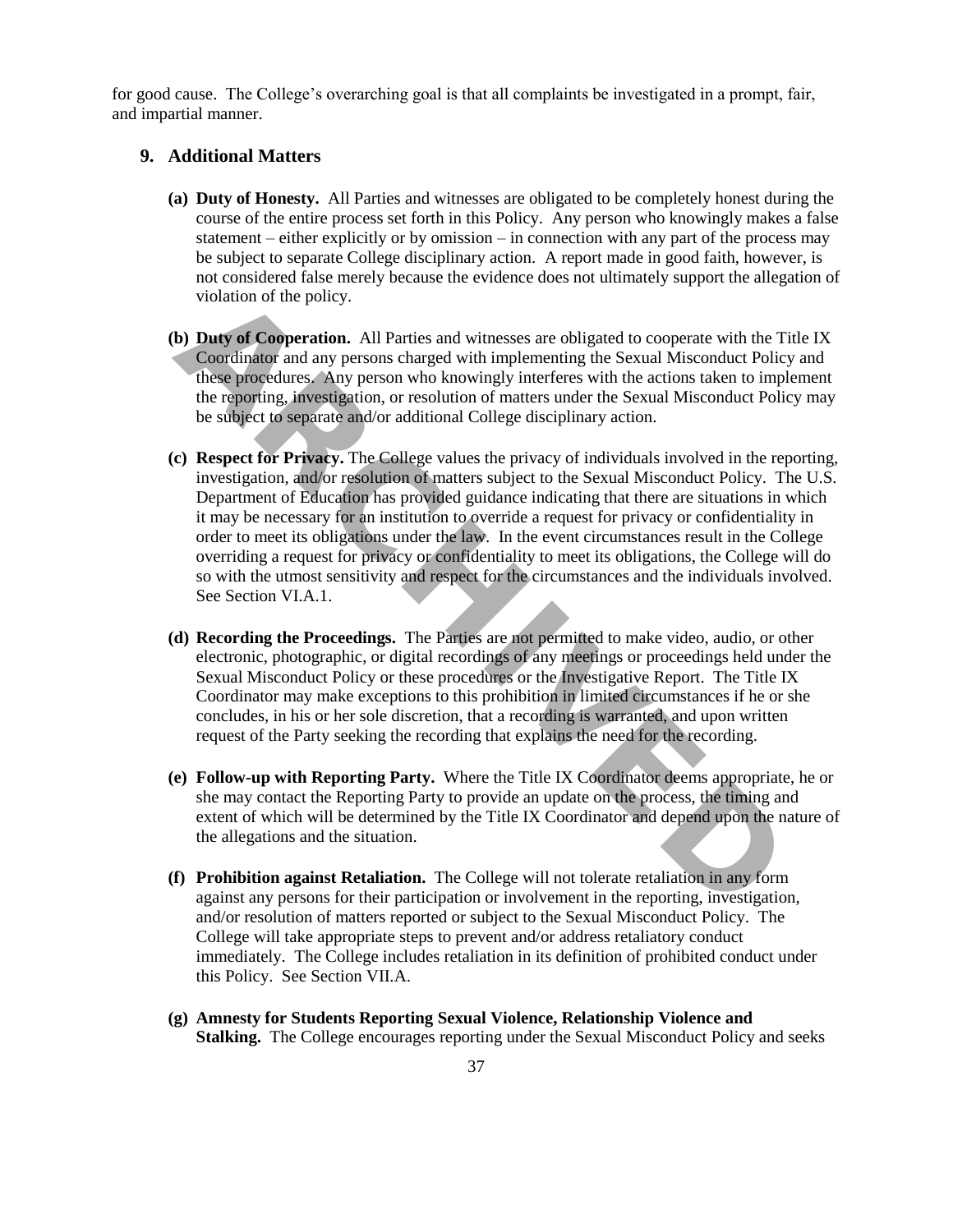to remove barriers to reporting. Students may be hesitant to report sexual violence, relationship violence or stalking out of a concern that they, or witnesses, might be charged with a violation of the College's drug and alcohol policies or Community Standards. While the College does not condone such behavior, the College places a priority on the need to address sexual violence, relationship violence and stalking. The College generally will not hold a student who in good faith reports or is a witness during an investigation of sexual violence, relationship violence and stalking under the Sexual Misconduct Policy accountable for disciplinary violations of the College's Community Standards that do not place the health and safety of any other person at risk or create a danger to the College community. The College retains the right to require students to attend counseling or drug/alcohol related courses even in circumstances in which disciplinary conduct will not be pursued under this part.

#### **(h) Special Situations.**

The College retains the right to determine, in its sole discretion, if it will address a report of conduct under the Sexual Misconduct Policy administratively and outside of the process described herein when the safety of the College community is at risk, if the material facts are undisputed, if there are extenuating circumstances involving either of the Parties, or if the Title IX Coordinator, in consultation with appropriate administrators, determines it is in the best interest of the College and/or the community to do so. Without limiting the foregoing:

- (i) In certain cases where the conduct in question is not part of a broader pattern or an ongoing danger to the College community and the potential sanctions, even assuming all of the allegations are true, would not result in either Party being temporarily suspended or permanently separated from the College, the College maintains the discretion to resolve the matter through an individualized and streamlined process. In the instance that this occurs (specifically excluding all allegations of the following Policy violations: sexual violence, quid pro quo harassment, other inappropriate sexual contact, relationship violence, and stalking), the Title IX Coordinator may direct the matter to be investigated and/or resolved outside the process set forth in Section VII.B. In such case, the Title IX Coordinator may require an adequate, reliable and impartial investigation and resolution of the alleged Policy violations pursuant to the Discriminatory Harassment Policy (employees and third parties) or Community Standards (students) with the following additional provisions (a) the process will use the definitions of the Prohibited Conduct, the preponderance of evidence standard, and the potential sanctions set forth in this Policy; (b) both the Complaining Party and the Responding Party will have an opportunity to present witnesses and evidence as described in the applicable procedure; (c) there will be designated and reasonably prompt time frames for the major stages of the process; (d) there will be written notice to the Complaining Party and the Responding Party of the outcome of the complaint; and (d) the College will take steps to prevent recurrence of violation(s) and remedy discriminatory effects on the Complaining Party and others, if appropriate. couss even in circumstances in winer userpinary conduct win not obe pursued un<br>
part.<br>
The College retains the right to determine, in its sole discretion, if it will address a<br>
rat.<br> **ADS** Special Situations.<br>
The College
	- (ii) When an investigative report in a student matter indicates that there may be possible Student Code of Conduct violations in addition to an alleged violation of the Sexual Misconduct Policy, the Title IX Coordinator will consult with the Director of Student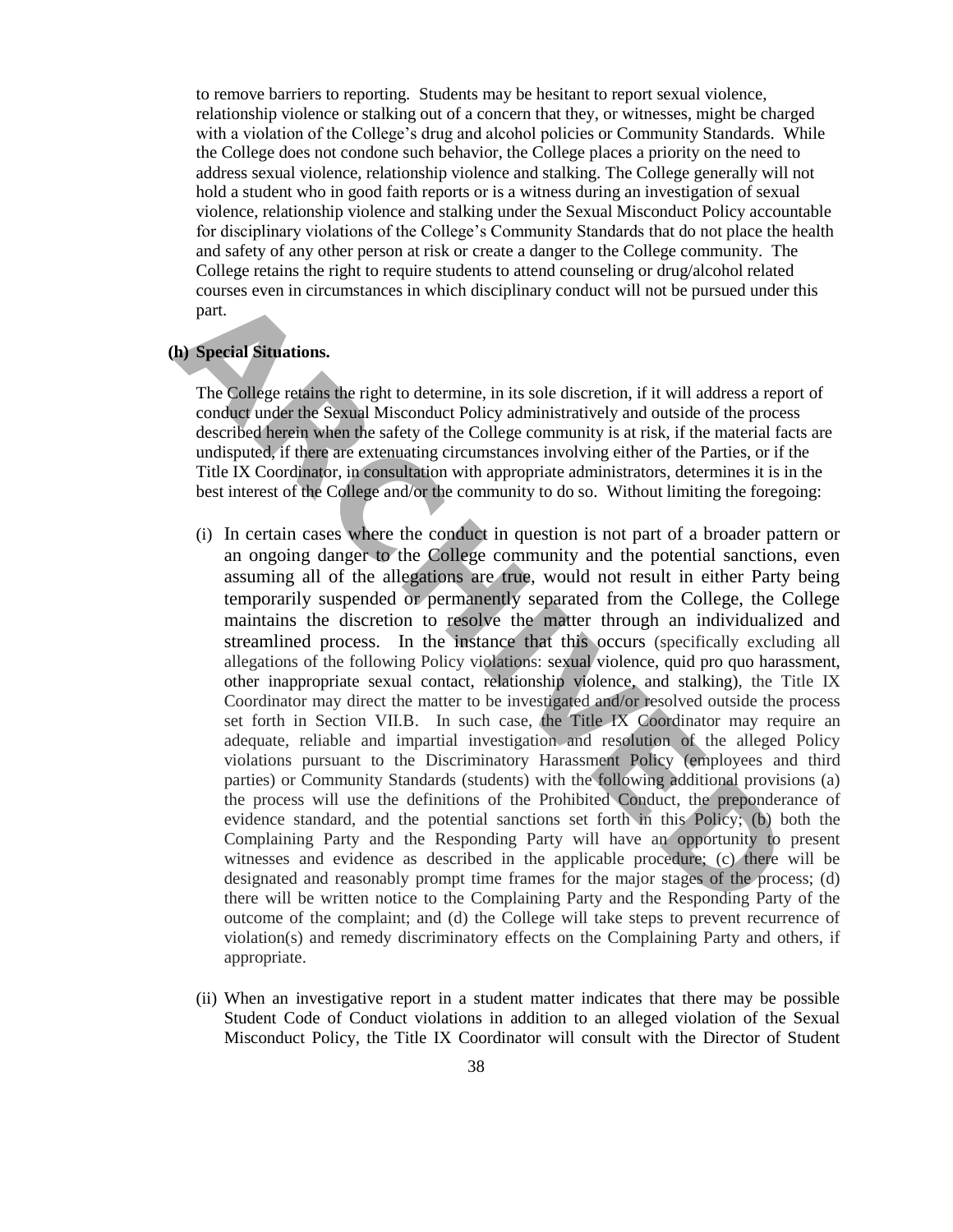Conduct and Community Standards or designee, to determine appropriate Community Standards violations. In these situations, the investigation and resolution procedure may follow the Sexual Misconduct Policy to determine whether violations of the Code of Conduct and Community Standards took place in addition to the alleged violation of the Sexual Misconduct Policy as determined by the Title IX Coordinator.

- (iii) When an investigative report in employee or third party matter indicates that there may be possible violations of other College policies, rules, procedures or agreements, in addition to an alleged violation of the Sexual Misconduct Policy, the Title IX Coordinator will consult with relevant College personnel, to determine appropriate violations. In these situations, the investigation and resolution procedure may follow the Sexual Misconduct Policy to determine whether violations took place in addition to the alleged violation of the Sexual Misconduct Policy as determined by the Title IX Coordinator.
- (iv) If, following the receipt of an alleged violation of the Sexual Misconduct Policy, the Complaining Party declines to participate in the investigation or resolution process, the Title IX Coordinator may decide to administratively close the investigation at any point in the investigation and resolution process after consideration of the factors set forth in Section VI.A.1 in the Title IX Coordinator's sole discretion.
- **(i) Delegation.** Where the Title IX Coordinator is listed as the designated point of contact for any role in the Sexual Misconduct Policy, he or she may designate a Deputy Title IX Coordinator or another qualified member of the College community to assume the role at issue, as necessary and appropriate. Where another College official or employee is listed as the designated point of contact for any role in the Sexual Misconduct Policy, he or she may, in consultation with the Title IX Coordinator, designate another College official or employee to assume the role at issue, as necessary and appropriate.

**ARCHIVED**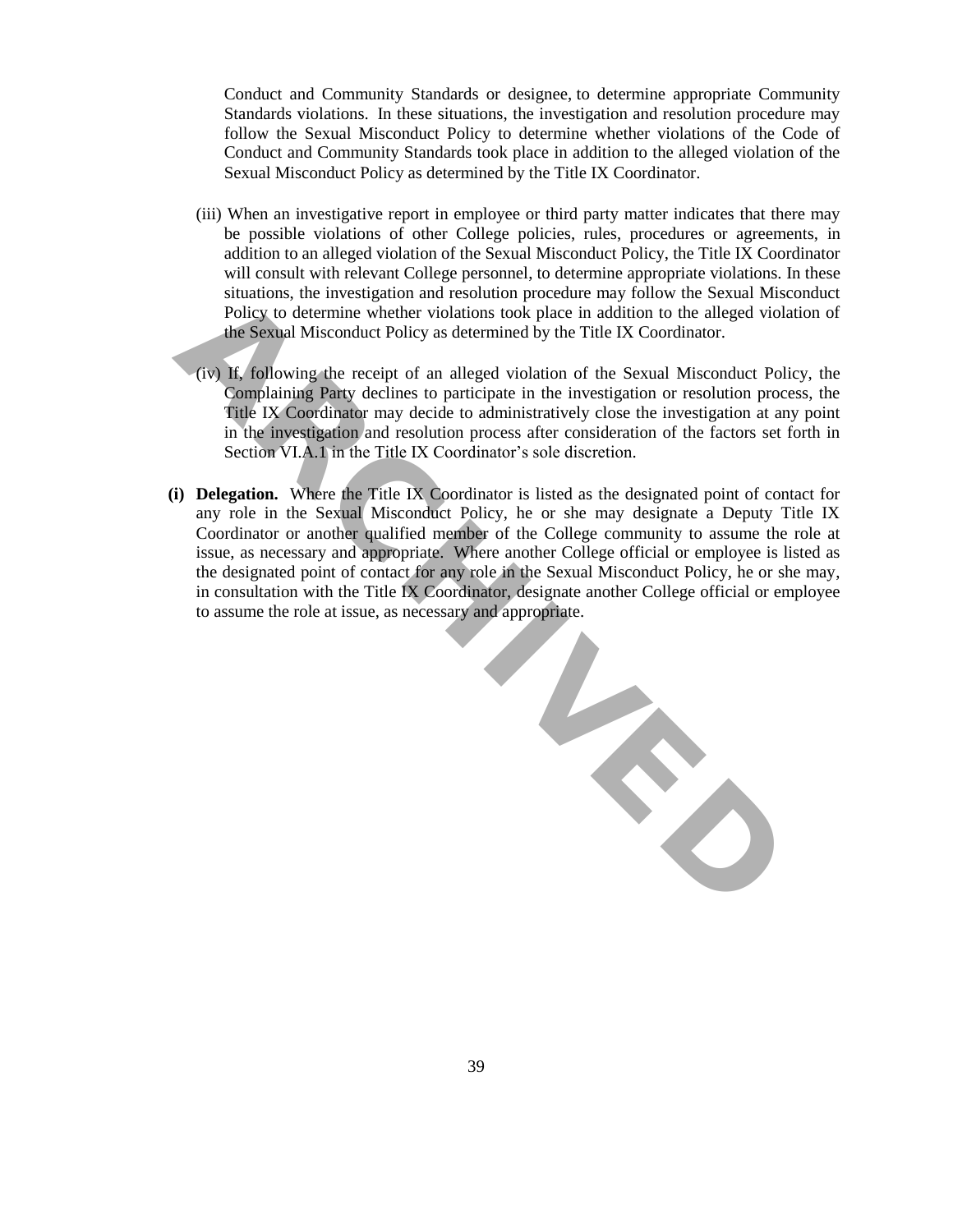# **C. State Law Definitions**

The following are excerpts compiled from the Massachusetts General Laws that describe how certain relevant behavior is defined in Massachusetts. These definitions are not identical to the definitions of conduct prohibited in the College's Sexual Misconduct Policy, but the College considered these definitions in developing its Policy.

### **Sexual Harassment**

 *(compiled from M.G.L. Ch. 151B)*

"Sexual harassment" means sexual advances, requests for sexual favors and verbal or physical conduct of a sexual nature when:

- Submission to or rejection of such advances, requests or conduct is made either explicitly or implicitly a term or condition of employment or enrollment or is used as a basis for employment or educational decisions, placement services or evaluation of academic achievement; or
- Such advances, requests or conduct have the purpose or effect of unreasonably interfering with an individual's work or educational performance by creating an intimidating, hostile, humiliating or sexually offensive work or educational environment.

### **Sexual Assault (Rape, Indecent Assault & Battery)**

*(compiled from M.G.L. Ch. 265, § 13 & 22)*

Sexual assault is defined under Massachusetts law as rape or indecent assault and battery.

Rape is defined as occurring when a person has "sexual intercourse or unnatural sexual intercourse with a person, and compels such person to submit by force and against his will, or compels such person to submit by threat of bodily injury and if either such sexual intercourse or unnatural sexual intercourse results in or is committed with acts resulting in serious bodily injury, or is committed by a joint enterprise…" harassment" means sexual advances, requests for sexual favors and verbal or physical nature when:<br>
Submission to or rejection of such advances, requests or conduct is made either explicit<br>
mplicitly a term or condition of

Indecent assault and battery occurs when one person touches another person in an "indecent" way. Examples of indecent assault and battery include touching a person's buttocks, breasts, or genitals without consent. The Commonwealth must prove that the defendant touched the alleged victim without justification or excuse; and that the touching was "indecent;" and that the alleged victim did not consent.

An indecent act is one that is fundamentally offensive to contemporary standards of decency.

#### **Stalking**

*(compiled from M.G.L. Ch. 265, § 43)*

The act of "willfully and maliciously engaging in a knowing pattern of conduct or series of acts over a period of time directed at a specific person which seriously alarms or annoys that person and would cause a reasonable person to suffer substantial emotional distress and makes a threat with the intent to place the person in imminent fear of death or bodily injury." Stalking includes, but is not limited to, acts or threats conducted by mail or by use of a telephonic or electronic communication device. Communications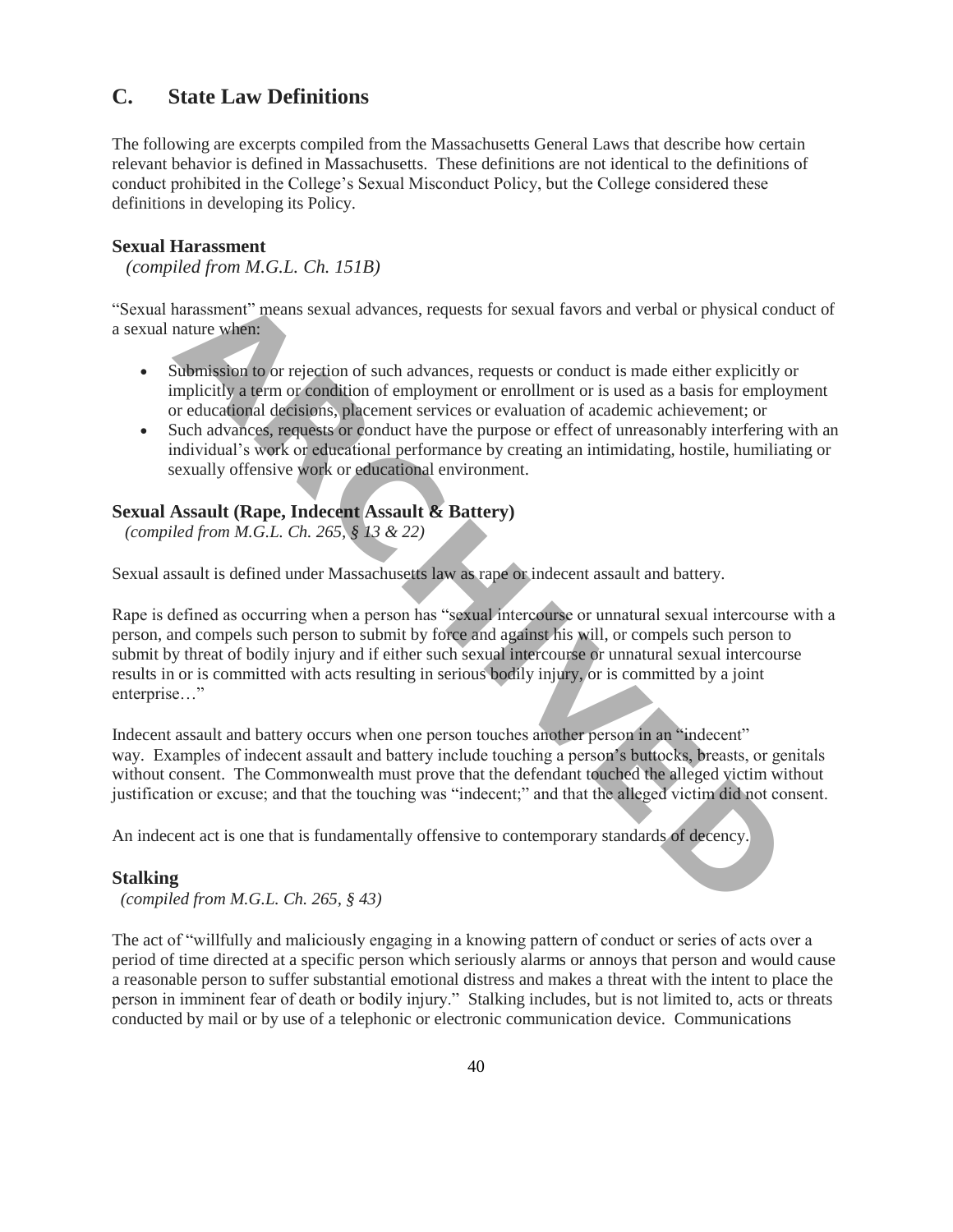include, but are not limited to, electronic mail, internet communications, instant messages or facsimile communications.

### **Domestic and Dating Violence**

 *(compiled from M.G.L. Ch. 209A)*

"Abuse" is defined as "the occurrence of one or more of the following acts between family or household members:

- attempting to cause or causing physical harm;
- placing another in fear of imminent serious physical harm;
- causing another to engage involuntarily in sexual relations by force, threat, or duress."

Family or household members are defined as "persons who:

- are or were married to one another:
- are or were residing together in the same household:
- are or were related by blood or marriage;
- having a child in common regardless of whether they have ever married or lived together; or
- are or have been in a substantive relationship, which shall be adjudged in consideration of the following factors: (1) the length of time of the relationship; (2) the type of relationship; (3) the frequency of interaction between the parties; and (4) if the relationship has been terminated by either person, the length of time elapsed since the termination of the relationship."

### **Consent** *(not defined by M.G.L. in this context)*

In Massachusetts, it is illegal to have sex under any circumstances with someone who is incapable of giving consent due to incapacity or impairment; incapacity or impairment may be caused by intoxication or drugs, or because a victim is underage, mentally impaired, unconscious, or asleep. For purposes of this policy, consent is an explicitly communicated, reversible, mutual agreement to which all parties are capable of making a decision. blacing another in fear of imminent serious physical harm;<br>
rausing another to engage involuntarily in sexual relations by force, threat, or duress."<br> **A household members are defined as** "persons who:<br> **ARCHIVE TO THE ARC** 

Massachusetts has several laws that define the age of consent and the additional penalties that attach if a person is under the age of 16 or 14. *E.g.*, statutory rape laws, indecent and assault and battery on a person under the age of 14.

#### **Retaliation**

 *(referenced by M.G.L. in various contexts, e.g., Chap. 151B.)*

Retaliation is frequently addressed by the U.S. Department of Education's Office for Civil Rights (OCR). OCR's legal standard for addressing retaliation claims is as follows:

A claim for retaliation must establish several elements. First, the facts must indicate that the complaining party engaged in a protected activity, *i.e.*, exercised a right or took some action that is protected under the laws OCR enforces, including Title IX. Second, the institution must be on notice of the protected activity. Third, the institution must take an adverse action against the complaining party. And fourth, there must be a causal connection between the protected activity and the adverse action. If any of these